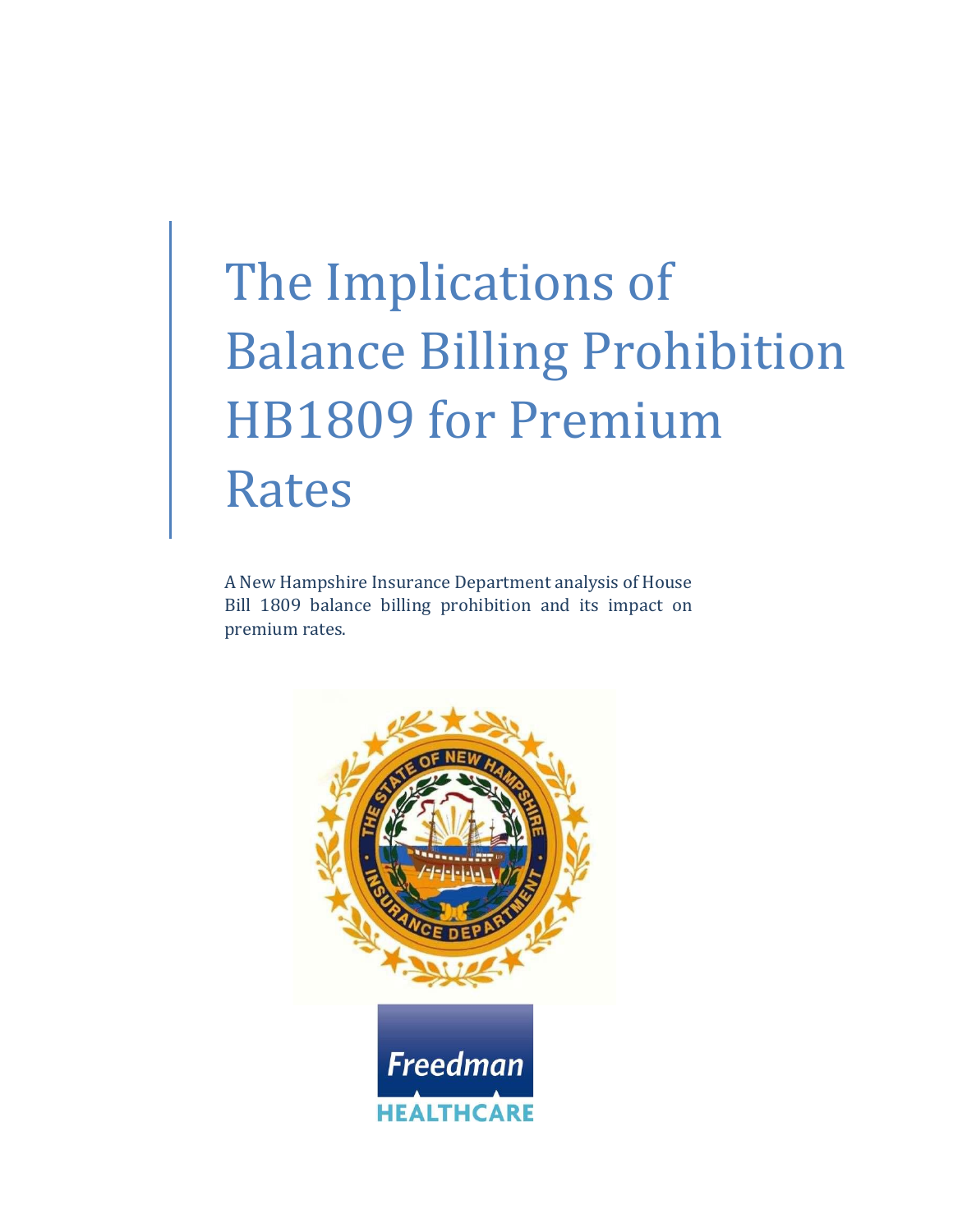#### Executive Summary

New Hampshire legislation to protect residents from surprise medical billing for services rendered by out-ofnetwork providers of certain services (emergency, radiology, anesthesia, and pathology) at in-network hospitals took effect in 2018. The New Hampshire Insurance Department commissioned this report on the impact of the new law on health insurance premiums. The analysis shows that, as of one year after taking effect, spending for these services rose modestly, 3.2% faster than in the year prior to the law. Although results for individual services, providers, or payers will vary, the analysis does not find any material impact on premiums for the time examined.

## Background Information

New Hampshire law RSA 329:31-b, or House Bill 1809 (HB1809), prohibits providers from billing patients for fees other than copayments, deductibles, or coinsurance for emergency, radiology, anesthesiology, or pathology (ERAP) services received at in-network hospitals. This prohibition on balance billing applies "whether or not the health care provider is contracted with the patient's insurance carrier."<sup>1</sup>

Additionally, fees for health care services submitted to an insurance carrier for payment must be set at a "commercially reasonable value", or a value based on payments for similar services from New Hampshire insurance carriers to New Hampshire health care providers. In the event of a dispute between a provider and an insurance carrier, the New Hampshire Insurance Commissioner has exclusive jurisdiction to decide whether the disputed fee is commercially reasonable.

This report, commissioned by the New Hampshire Insurance Department (NHID), is in response to Section 356:8 of HB1809 requiring, "the insurance commissioner [to] make a report…detailing the impact of [HB1809] on health insurance premium rates to the chairpersons of the house and senate committees having jurisdiction over insurance issues."<sup>2</sup> NHID engaged Freedman HealthCare, a leader in applying claims data to health policy purposes, and Gorman Actuarial, an actuarial health care consulting firm, to conduct the analysis of ERAP services and determine the impact of HB1809 on health insurance premium ratessince the bill went into effect July 1, 2018.

# Data Source and Description

The data used in this analysis were taken from the New Hampshire Comprehensive Healthcare Information System (NHCHIS), a legislatively-mandated data collection system in which medical, pharmacy, and dental insurance carriers licensed in New Hampshire are required to submit processed claims data for all billed services.

 $\overline{\phantom{a}}$ 

<sup>1</sup> New Hampshire House Bill 1809: AN ACT relative to balance billing under the managed care law and relative to coverage for emergency services. LegiScan: [https://legiscan.com/NH/text/HB1809/id/1793714/New\\_Hampshire-2018-HB1809-Amended.html.](https://legiscan.com/NH/text/HB1809/id/1793714/New_Hampshire-2018-HB1809-Amended.html) Assessed August 2020.

<sup>2</sup> Ibid.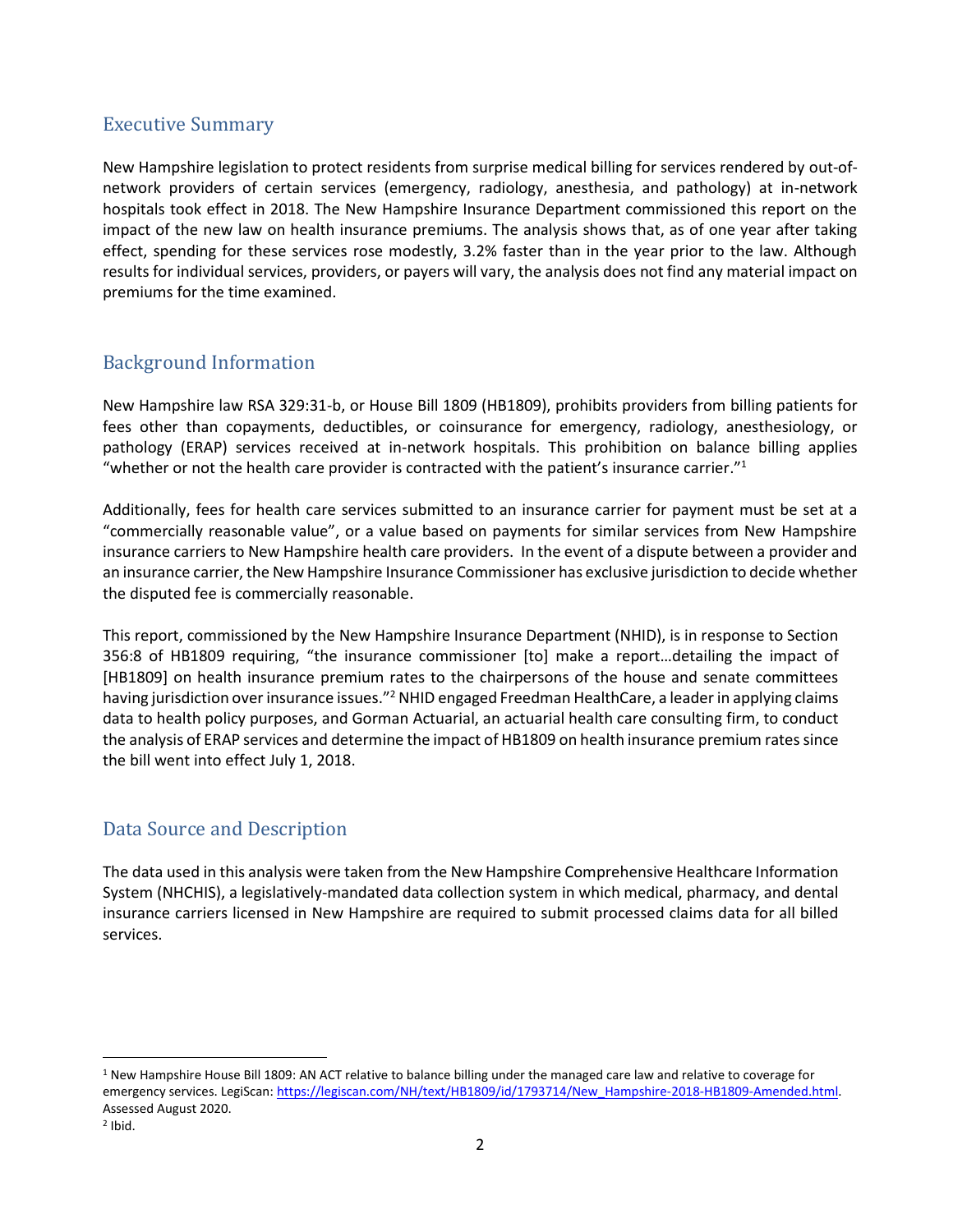#### **Methods**

To identify ERAP services, we included all service claims that met the approaches outlined in Figure 1. The lists of codes (place of service, revenue, and Current Procedural Terminology (CPT, also known as HCPCS Level 1)) used may be found in the Appendix (page 8).



#### Figure 1. Analytic Definitions of ERAP Services

To determine how HB1809 has affected premium rates in New Hampshire since it went into effect on July 1, 2018, the analysis used NHCHIS medical claims data on the fully insured and self-insured population to calculate trends in amounts paid for in-network, ERAP services from July 1, 2016 - June 30, 2017 ("Pre-HB1809 Year 2") to July 1, 2017 - June 30, 2018 ("Pre-HB1809 Year 1"). These two years establish the baseline and trend before HB1809 went into effect.

Next, the analysis calculated trends in amounts paid for in-network, ERAP services from Pre-HB1809 Year 1 (July 1, 2017- June 30, 2018) to Post-HB1809 Year 1 (July 1, 2018 - June 30, 2019). This served as the trend seen after HB1809 went into effect. The difference between these two trends is calculated as the potential impact due to the law.

Calculated allowed payment amounts reflect the combined amount paid by the insurance carrier and by the patient, including patient deductibles, copays, and coinsurance, on services rendered. For each ERAP service, we calculated the total number of services delivered, the total allowed amount paid, the average (mean and median) allowed amounts paid, and the per-member-per-month (PMPM) allowed amount paid. These calculations were performed for Pre Year 2, Pre Year 1, and Post Year 1.

Enrollment was measured in member months, or the sum of the enrolled months for each enrollee during each measurement year. We found close agreement of the calculated member months and the member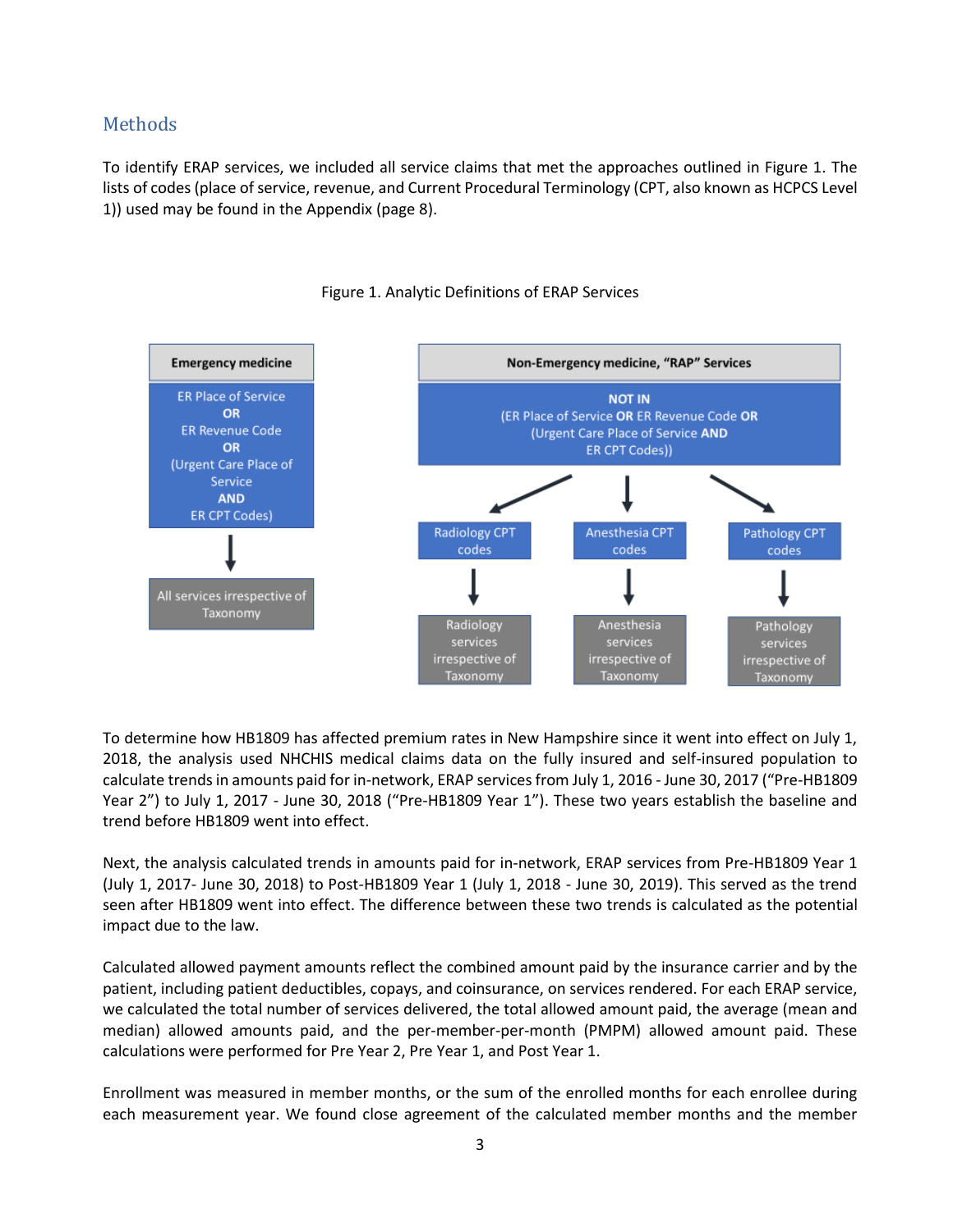months reported by the health plans in their reports to NHID<sup>3</sup>.

To tailor the analysis to the legislation, data were restricted to fully-insured commercial plans and New Hampshire residents. Allowed amounts of \$0 or less were omitted to remove reversals in payment and services covered under bundled payment. The analysis included both practitioner (professional) and facility, claims since both impact premium rates, as specified in the legislation.

In assessing trend, our primary approach compared how PMPM spending on ERAP services changed from Pre Year 2 to Pre Year 1 (Pre Year 2 to Pre Year 1 trend) versus from Pre Year 1 to Post Year 1 (Pre Year 1 to Post Year 1 trend). The percent change in the Pre Year 2 to Pre Year 1 trend and the Pre Year 1 to Post Year 1 trend was calculated to determine the potential impact on ERAP spending due to the Balance Bill Legislation.

Our secondary approach compared the average allowed amount across all ERAP services changed from Pre Year 2 to Pre Year 1 (Pre Year 2 to Pre Year 1 trend) versus from Pre Year 1 to Post Year 1 (Pre Year 1 to Post Year 1 trend). For each Year, the average allowed amount across all ERAP services was the weighted average of the average allowed amounts within each ERAP category (anesthesia, emergency medicine, pathology, radiology), with the weights being the number of services for each ERAP category from Post Year 1.

#### Findings

l

Enrollees Examined. For each analysis year, NHCHIS contained data on nearly 400,000 members (enrolled persons), with about 8 enrolled months per person (Table 1). Member data (number of members and member months) contained in NHCHIS declined 6-7% from the baseline (Pre Year 2) to the first year under the new law (Post Year 1).

|            | Table 1. Enrollment |                |
|------------|---------------------|----------------|
| Analysis   | Member              | Individual     |
| Year       | Months              | <b>Members</b> |
| PreYear 2  | 3,135,045           | 379,370        |
| PreYear 1  | 3,146,515           | 394,154        |
| PostYear 1 | 2,950,129           | 351,969        |

ERAP Spending Trends. Over all three years, on a per member per month basis, radiology was the most costly of the ERAP services, averaging \$46 PMPM, followed by emergency medicine (\$23), anesthesia (\$7), and pathology (\$6) (Table 2). Spending within individual ERAP specialties varied, with emergency medicine showing a -9.5% trend change and pathology showing a +5.7% trend change. Across all ERAP spending, there was no change in trend, which increased by 1.4% both before and after the law took effect (Table 2).

<sup>&</sup>lt;sup>3</sup> This analysis uses NHCHIS enrollment data, which is limited to NH residents. Enrollment reported in NHID's annual hearing includes all plans with a NH situs (location of the plan sponsor, usually an employer), whether the enrollee is a NH resident or not. Therefore, some variation is expected, which in this case was less than 3%.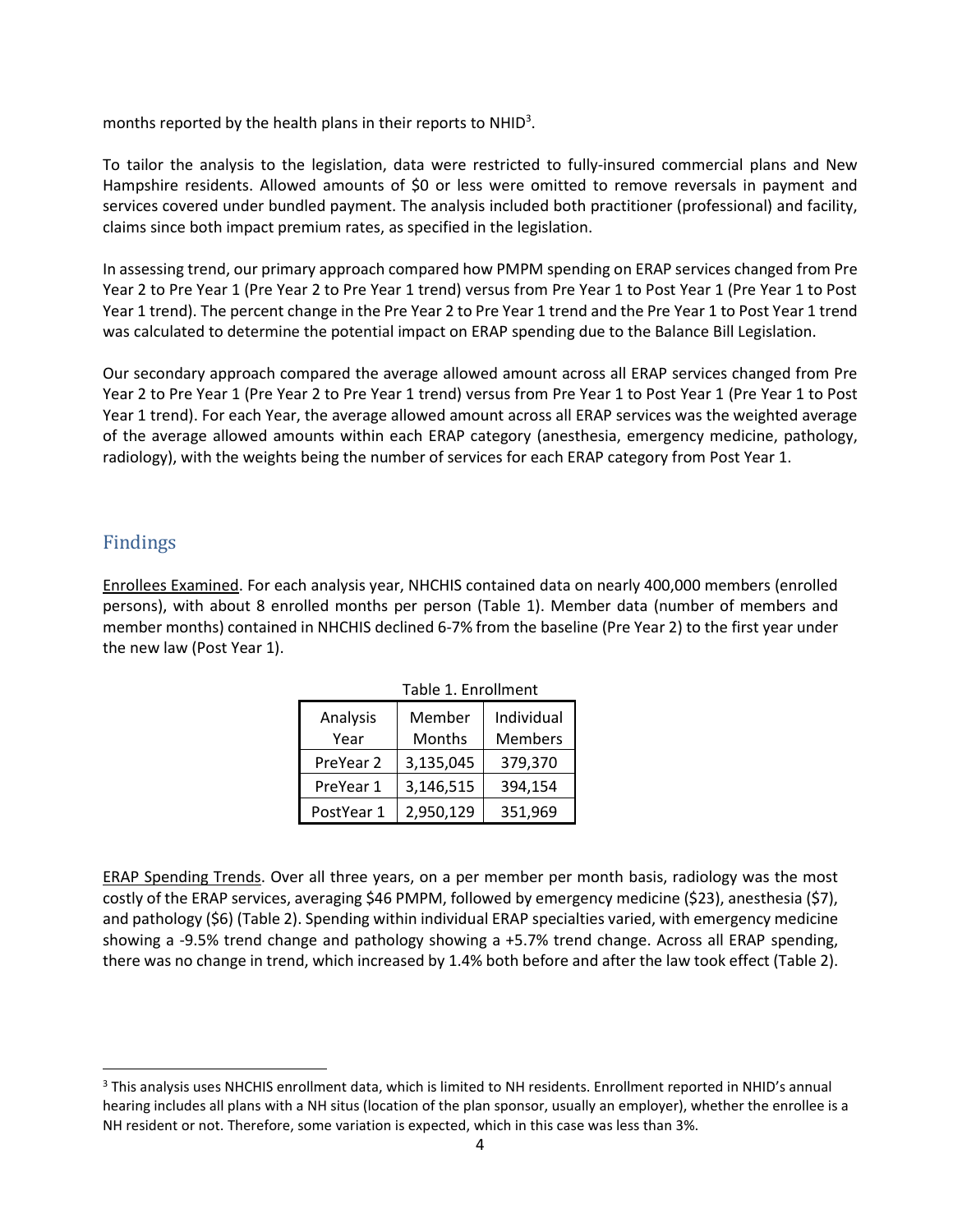|                   | <b>PMPM Spending</b> |       |            |       |             |       | Trends       |              |          |
|-------------------|----------------------|-------|------------|-------|-------------|-------|--------------|--------------|----------|
|                   |                      |       |            |       |             |       | Pre Year 1 - | Pre Year 1 - |          |
|                   |                      |       |            |       |             |       | Pre Year 2   | Post Year 1  | Absolute |
| Service           | Pre Year 2           |       | Pre Year 1 |       | Post Year 1 |       | Trend        | Trend        | Change   |
| Anesthesia        | \$                   | 7.50  | \$         | 6.73  | \$          | 6.10  | $-10.3%$     | $-9.3%$      | 1.0%     |
| Emergency         | \$                   | 21.28 | \$         | 23.42 | \$          | 23.55 | 10.0%        | 0.6%         | $-9.5%$  |
| Pathology         | \$                   | 5.76  | \$         | 5.43  | \$          | 5.43  | $-5.6%$      | 0.0%         | 5.7%     |
| Radiology         | \$                   | 44.92 | \$         | 45.01 | \$          | 46.67 | 0.2%         | 3.7%         | 3.5%     |
| <b>Total ERAP</b> | \$                   | 79.46 | Ś          | 80.59 | \$          | 81.76 | 1.4%         | 1.4%         | 0.0%     |

Table 2. PMPM Spending and Trends for ERAP Services



ERAP Average (Mean and Median) Paid Per Service. Over all three years, examining the mean prices per service shows anesthesia services have the highest cost (\$547), followed by emergency medicine (\$361), radiology (\$295), and pathology (\$150). The price trend rose 3.2% (from 3.9% to 7.0%) (Table 3). As seen for PMPM spending, the trends for individual ERAP specialties varied, ranging from -0.2% (radiology) to +11.4% (anesthesia).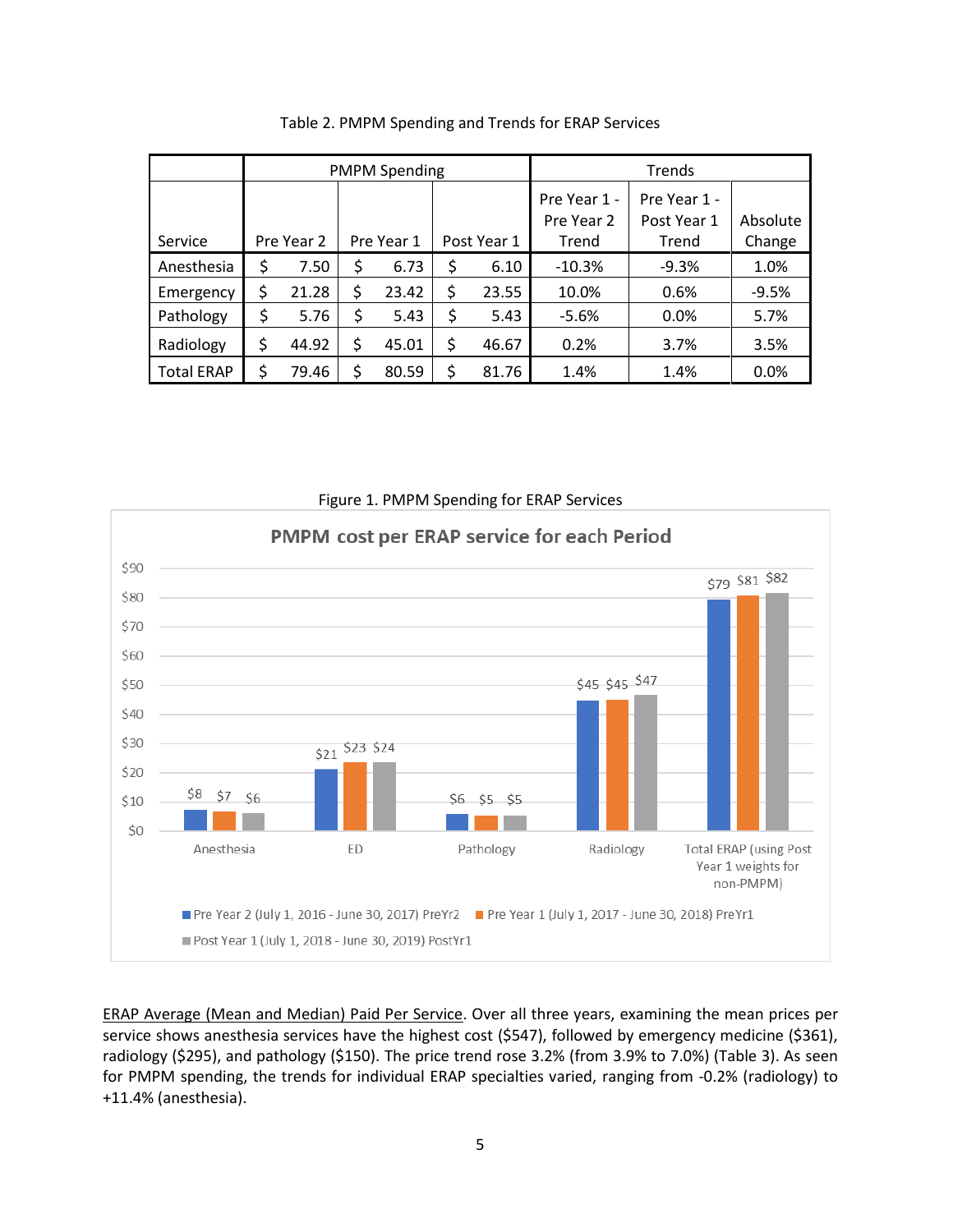|                   |            | <b>Mean Cost Per Service</b> |             |        | Trends       |              |          |
|-------------------|------------|------------------------------|-------------|--------|--------------|--------------|----------|
|                   |            |                              |             |        | Pre Year 1 - | Pre Year 1 - |          |
|                   |            |                              |             |        | Pre Year 2   | Post Year 1  | Absolute |
| Service           | Pre Year 2 | Pre Year 1                   | Post Year 1 |        | Trend        | Trend        | Change   |
| Anesthesia        | 534.27     | 526.83<br>S.                 | \$          | 579.77 | $-1.4%$      | 10.0%        | 11.4%    |
| ED                | 338.65     | 350.77<br>Ś                  | Ś           | 392.90 | 3.6%         | 12.0%        | 8.4%     |
| Pathology         | 146.37     | 149.22<br>Ś                  | Ś           | 153.48 | 2.0%         | 2.9%         | 0.9%     |
| Radiology         | 280.87     | 294.82<br>S.                 | \$          | 308.99 | 5.0%         | 4.8%         | $-0.2%$  |
| <b>Total ERAP</b> | 286.20     | 297.31<br>S.                 |             | 318.23 | 3.9%         | 7.0%         | 3.2%     |

Table 3. Mean Cost Per Service and Trends for ERAP Services

Anesthesia services had the largest increase in trend (11.4%). Among the most used anesthesia services, drivers of the increase are two services that had new codes (99152, 99153) introduced during the study period. The change in trend for these codes was 47% and 38%, respectively, as the average price paid in Pre Year 1 was well below those paid in the prior and following years.

Emergency medicine services has the second largest increase in trend (8.4%). Among the most used emergency services, none stood out as a driver. The analysis notes that a trend in mix of services may have contributed to the overall trend. In particular, among evaluation and management codes, use of high-level codes (99285, emergency care level 5) increased disproportionately to other level codes. The resulting higher payments contributed in part to the increased mean cost be emergency service.

Over all three years, examining median cost per service shows anesthesia services have the highest cost (\$381), followed by emergency medicine (\$168), radiology (\$108), and pathology (\$83). The median price trend fell 0.5% (from 5.8% to 5.4%) (Table 4). Again, the trends for individual ERAP specialties varied, ranging from -6.3% (radiology) to +10.2% (anesthesia).

|                   | <b>Median Cost Per Service</b> |        |            |        |              |              | Trends     |             |          |
|-------------------|--------------------------------|--------|------------|--------|--------------|--------------|------------|-------------|----------|
|                   |                                |        |            |        | Pre Year 1 - | Pre Year 1 - |            |             |          |
|                   |                                |        |            |        |              |              | Pre Year 2 | Post Year 1 | Absolute |
| Service           | Pre Year 2                     |        | Pre Year 1 |        | Post Year 1  |              | Trend      | Trend       | Change   |
| Anesthesia        | \$                             | 375.20 |            | 368.17 |              | 398.98       | $-1.9%$    | 8.4%        | 10.2%    |
| ED                | \$                             | 155.32 | \$         | 165.33 | \$           | 183.59       | 6.4%       | 11.0%       | 4.6%     |
| Pathology         | \$                             | 82.73  |            | 83.40  |              | 84.26        | 0.8%       | 1.0%        | 0.2%     |
| Radiology         |                                | 101.60 |            | 110.10 |              | 112.35       | 8.4%       | 2.0%        | $-6.3%$  |
| <b>Total ERAP</b> | \$                             | 122.75 |            | 129.88 |              | 136.85       | 5.8%       | 5.4%        | $-0.5%$  |

Table 4. Median Cost Per Service and Trends for ERAP Services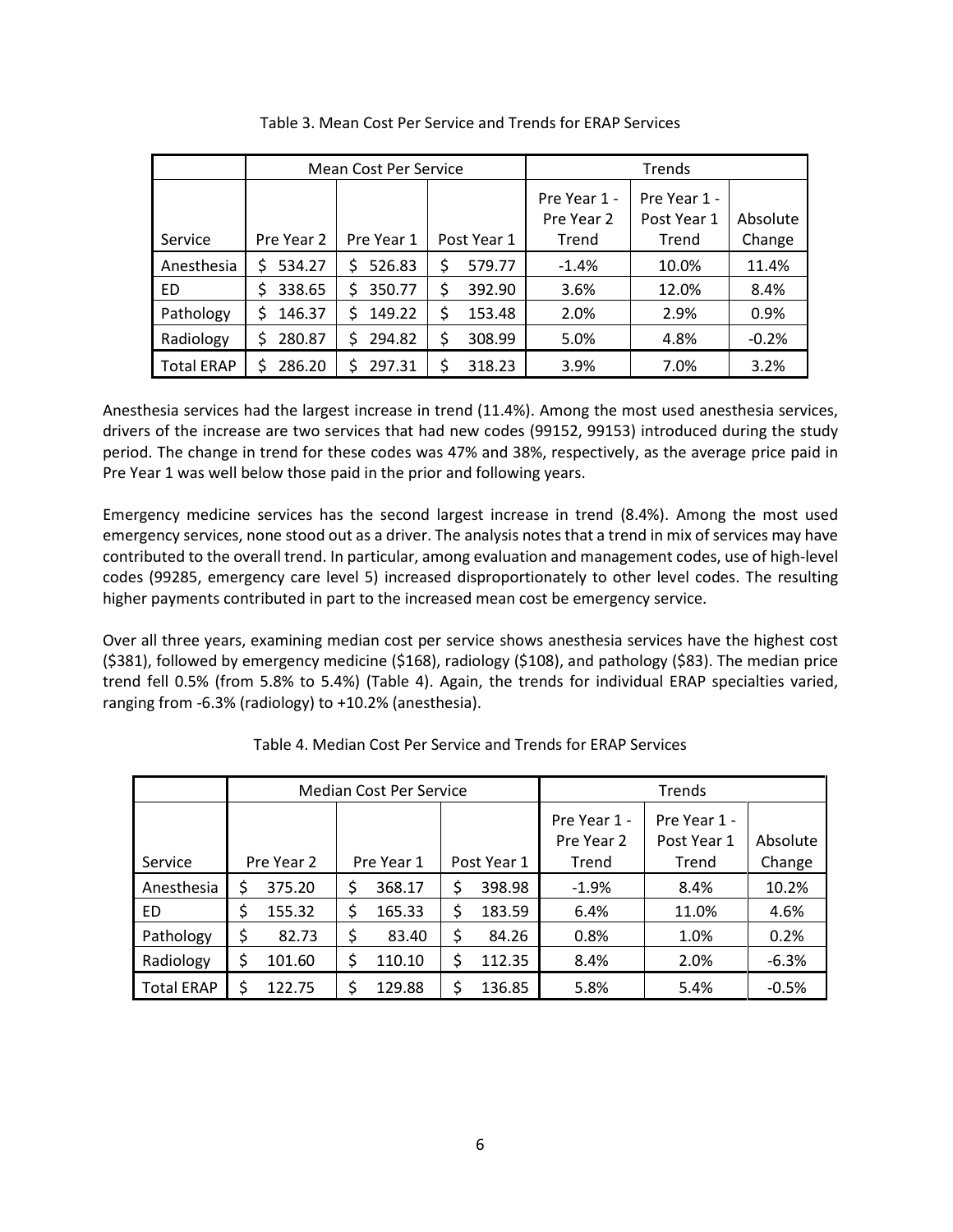## Limitations

This analysis compared two successive 2-year trends, which gives limited information about potential long term effects of the legislation in question, and may be subject to anomalies in spending in any of the years (all years examined were pre-Coronavirus, however). The results found may be an underestimate if the law's impact was not immediate on its effective date of July 1, 2018. Variation in payments between providers is significant in NH as elsewhere, and averages may mask effects for individual providers or payers, which was not examined. ERAP services comprise less than 20% of total medical spending, so material impacts may be more difficult to discern than those that affect total spending.

This analysis did not explore potential changes in the mix of services provided by ERAP specialists.

# **Conclusions**

HB1809 appears to have limited impact on total medical spending for ERAP and therefore premiums in New Hampshire. Although individual ERAP providers or health plans may have experienced material impacts for specific services, those effects were minimal in aggregate in the first year after HB1809 became effective.

This analysis and report were prepared by Rik Ganguly MPH, Ellen Bloom MPP, and John Freedman MD MBA of Freedman HealthCare and Jenn Smagula of Gorman Actuarial.

## Acknowledgements

The authors thank Maureen Mustard MBA, David Sky, and Tyler Brannen of the New Hampshire Insurance Department and David Auerbach PhD, Laura Nasuti PhD, and Yue Huang of the Massachusetts Health Policy Commission, for their discussion of similar studies, guidance in the analytical approach, and application of NHCHIS data.

#### References

New Hampshire House Bill 1809: AN ACT relative to balance billing under the managed care law and relative to coverage for emergency services. LegiScan: [https://legiscan.com/NH/text/HB1809/id/1793714/New\\_Hampshire-2018-HB1809-Amended.html.](https://legiscan.com/NH/text/HB1809/id/1793714/New_Hampshire-2018-HB1809-Amended.html.%20Assessed%20August%202020)  [Assessed August 2020.](https://legiscan.com/NH/text/HB1809/id/1793714/New_Hampshire-2018-HB1809-Amended.html.%20Assessed%20August%202020)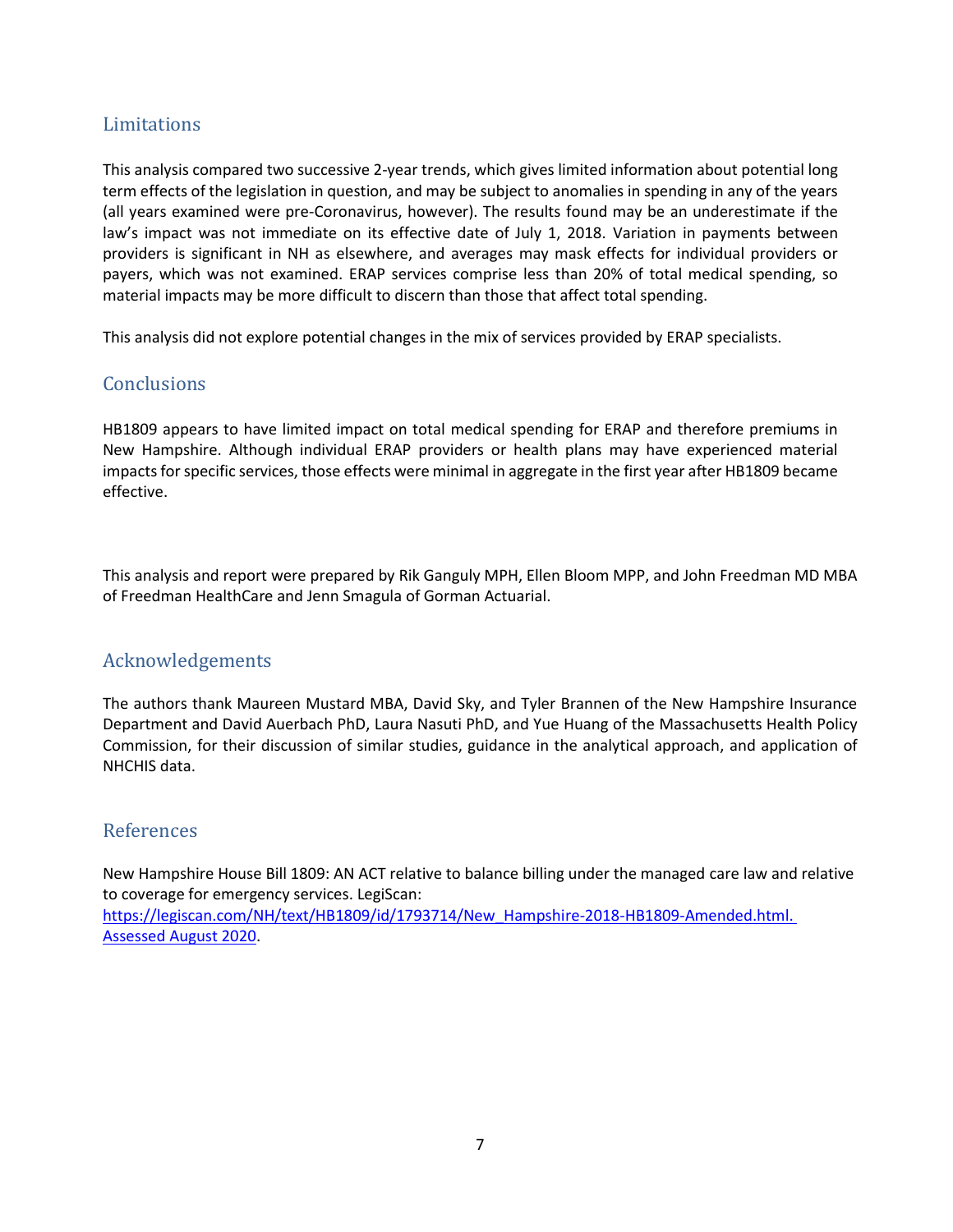# Appendix

#### **List of Codes Used to Identify ERAP Services**

| <b>Emergency Services</b> |                                                                        |  |  |
|---------------------------|------------------------------------------------------------------------|--|--|
| Code                      | <b>Description</b>                                                     |  |  |
|                           | <b>Place of Service Code</b>                                           |  |  |
| 23                        | Emergency room - hospital                                              |  |  |
|                           | <b>OR</b>                                                              |  |  |
|                           | <b>Revenue Codes</b>                                                   |  |  |
| 0450                      | Emergency room-general classification                                  |  |  |
| 0451                      | Emergency room-emtala emergency medical screening-services (eff 10/96) |  |  |
| 0452                      | Emergency room-ER beyond emtala screening-(eff 10/96)                  |  |  |
| 0456                      | Emergency room-urgent care (eff 10/96)                                 |  |  |
| 0459                      | Emergency room-other                                                   |  |  |
|                           | <b>OR</b>                                                              |  |  |
|                           | <b>Place of Service Code</b>                                           |  |  |
| 20                        | <b>Urgent Care Facility</b>                                            |  |  |
|                           | <b>AND</b>                                                             |  |  |
|                           | <b>CPT Codes</b>                                                       |  |  |
| 99281                     | Emergency dept visit                                                   |  |  |
| 99282                     | Emergency dept visit                                                   |  |  |
| 99283                     | Emergency dept visit                                                   |  |  |
| 99284                     | Emergency dept visit                                                   |  |  |
| 99285                     | Emergency dept visit                                                   |  |  |

| Radiology       |                             |  |  |
|-----------------|-----------------------------|--|--|
| <b>CPT Code</b> | <b>Short Description</b>    |  |  |
| 70010           | Contrast x-ray of brain     |  |  |
| 70015           | Contrast x-ray of brain     |  |  |
| 70030           | X-ray eye for foreign body  |  |  |
| 70100           | X-ray exam of jaw <4views   |  |  |
| 70110           | X-ray exam of jaw 4/> views |  |  |
| 70120           | X-ray exam of mastoids      |  |  |
| 70130           | X-ray exam of mastoids      |  |  |
| 70134           | X-ray exam of middle ear    |  |  |
| 70140           | X-ray exam of facial bones  |  |  |
| 70150           | X-ray exam of facial bones  |  |  |
| 70160           | X-ray exam of nasal bones   |  |  |
| 70170           | X-ray exam of tear duct     |  |  |
| 70190           | X-ray exam of eye sockets   |  |  |
| 70200           | X-ray exam of eye sockets   |  |  |
| 70210           | X-ray exam of sinuses       |  |  |
| 70220           | X-ray exam of sinuses       |  |  |
| 70240           | X-ray exam pituitary saddle |  |  |
| 70250           | X-ray exam of skull         |  |  |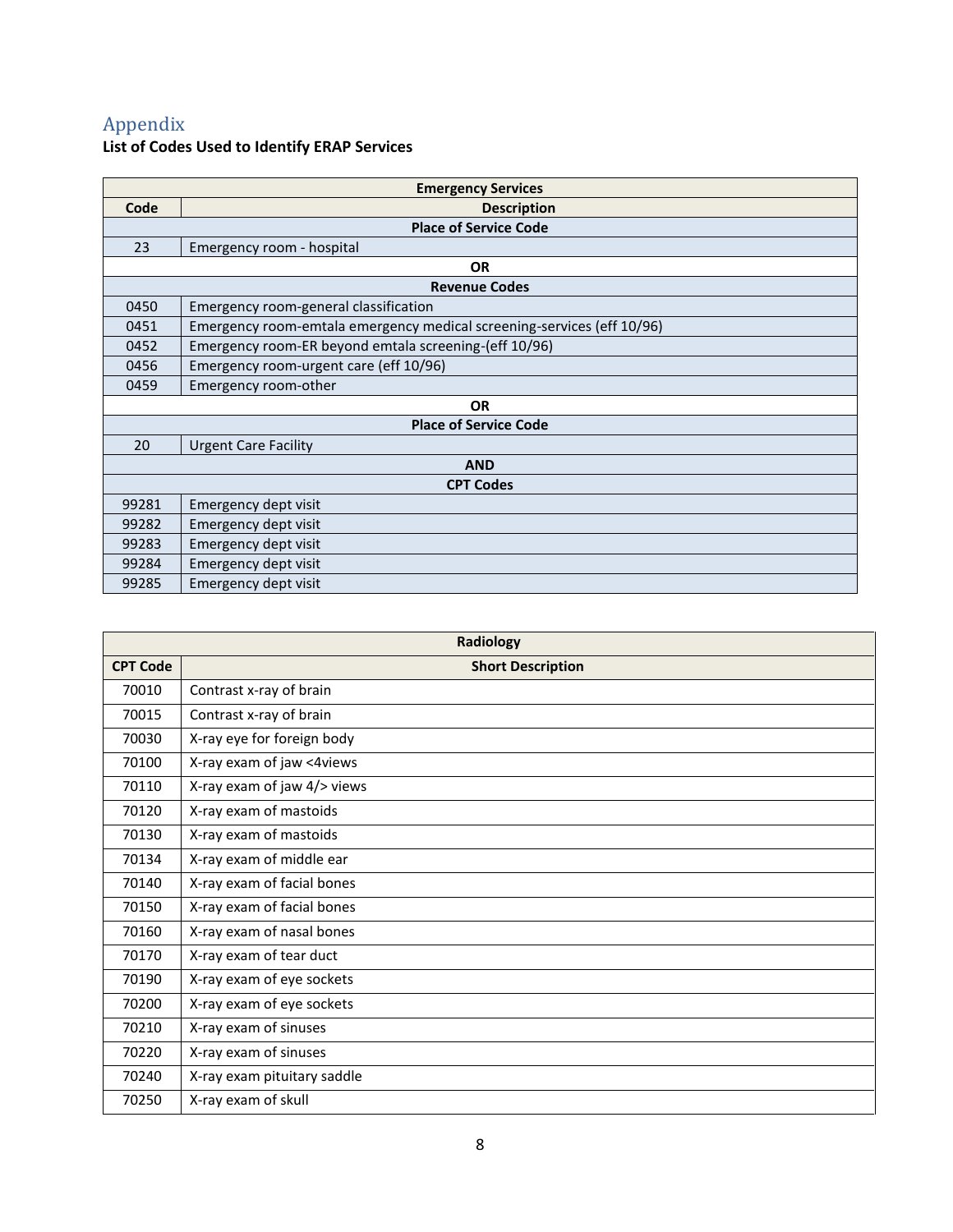| 70260 | X-ray exam of skull          |
|-------|------------------------------|
| 70300 | X-ray exam of teeth          |
| 70310 | X-ray exam of teeth          |
| 70320 | Full mouth x-ray of teeth    |
| 70328 | X-ray exam of jaw joint      |
| 70330 | X-ray exam of jaw joints     |
| 70332 | X-ray exam of jaw joint      |
| 70336 | Magnetic image jaw joint     |
| 70350 | X-ray head for orthodontia   |
| 70355 | Panoramic x-ray of jaws      |
| 70360 | X-ray exam of neck           |
| 70370 | Throat x-ray & fluoroscopy   |
| 70371 | Speech evaluation complex    |
| 70373 | Contrast x-ray of larynx     |
| 70380 | X-ray exam of salivary gland |
| 70390 | X-ray exam of salivary duct  |
| 70450 | Ct head/brain w/o dye        |
| 70460 | Ct head/brain w/dye          |
| 70470 | Ct head/brain w/o & w/dye    |
| 70480 | Ct orbit/ear/fossa w/o dye   |
| 70481 | Ct orbit/ear/fossa w/dye     |
| 70482 | Ct orbit/ear/fossa w/o&w/dye |
| 70486 | Ct maxillofacial w/o dye     |
| 70487 | Ct maxillofacial w/dye       |
| 70488 | Ct maxillofacial w/o & w/dye |
| 70490 | Ct soft tissue neck w/o dye  |
| 70491 | Ct soft tissue neck w/dye    |
| 70492 | Ct sft tsue nck w/o & w/dye  |
| 70496 | Ct angiography head          |
| 70498 | Ct angiography neck          |
| 70540 | Mri orbit/face/neck w/o dye  |
| 70542 | Mri orbit/face/neck w/dye    |
| 70543 | Mri orbt/fac/nck w/o &w/dye  |
| 70544 | Mr angiography head w/o dye  |
| 70545 | Mr angiography head w/dye    |
| 70546 | Mr angiograph head w/o&w/dye |
| 70547 | Mr angiography neck w/o dye  |
| 70548 | Mr angiography neck w/dye    |
| 70549 | Mr angiograph neck w/o&w/dye |
| 70551 | Mri brain stem w/o dye       |
| 70552 | Mri brain stem w/dye         |
| 70553 | Mri brain stem w/o & w/dye   |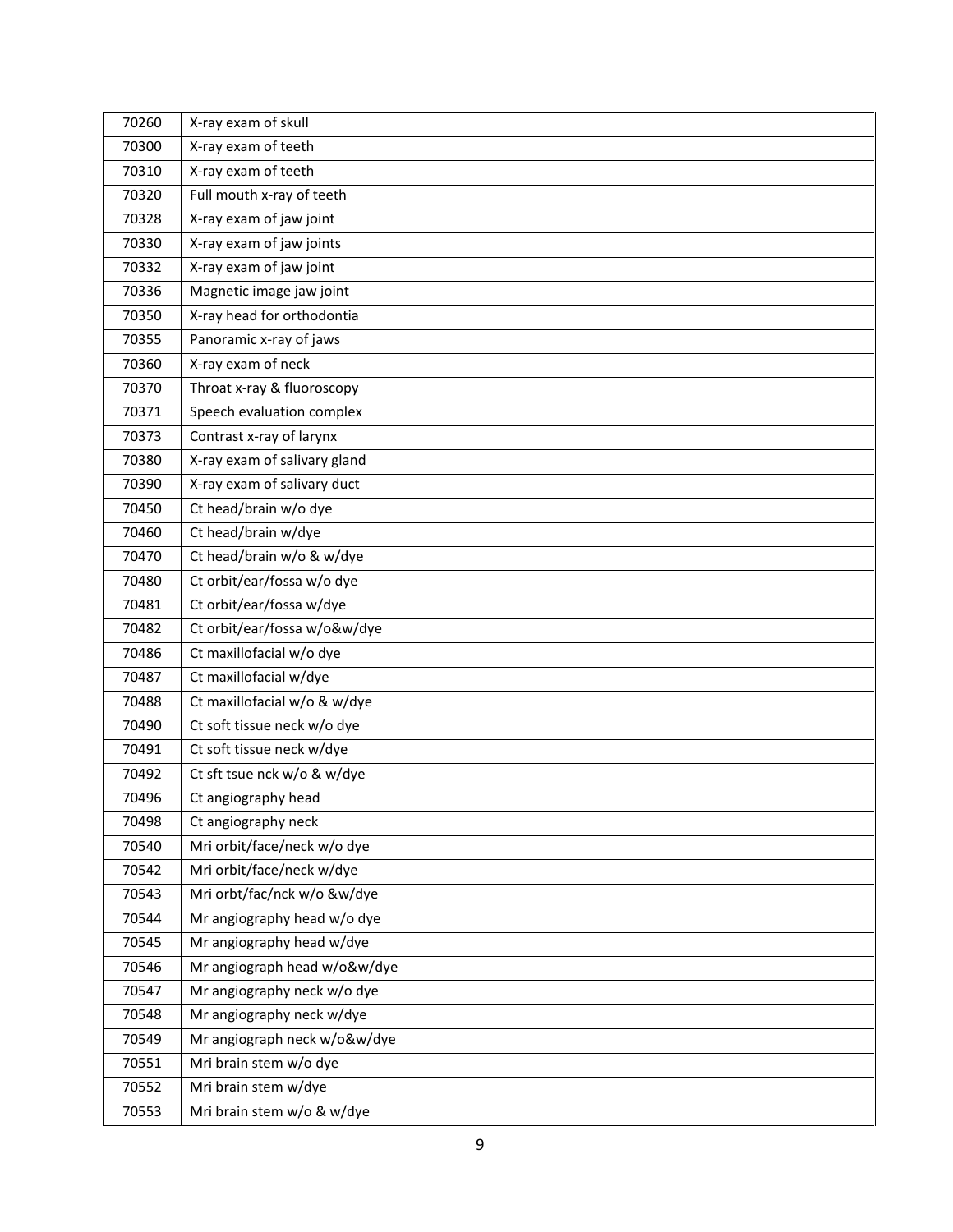| 70554 | Fmri brain by tech                           |
|-------|----------------------------------------------|
| 70555 | Fmri brain by phys/psych                     |
| 70557 | Mri brain w/o dye                            |
| 70558 | Mri brain w/dye                              |
| 70559 | Mri brain w/o & w/dye                        |
| 71010 | Chest x-ray 1 view frontal                   |
| 71015 | Chest x-ray stereo frontal                   |
| 71020 | Chest x-ray 2vw frontal&latl                 |
| 71021 | Chest x-ray frnt lat lordotc                 |
| 71022 | Chest x-ray frnt lat oblique                 |
| 71023 | Chest x-ray and fluoroscopy                  |
| 71030 | Chest x-ray 4/> views                        |
| 71034 | Chest x-ray&fluoro 4/> views                 |
| 71035 | Chest x-ray special views                    |
| 71040 | Contrast x-ray of bronchi                    |
| 71060 | Contrast x-ray of bronchi                    |
| 71090 | X-ray & pacemaker insertion                  |
| 71100 | X-ray exam ribs uni 2 views                  |
| 71101 | X-ray exam unilat ribs/chest                 |
| 71110 | X-ray exam ribs bil 3 views                  |
| 71111 | X-ray exam ribs/chest4/> vws                 |
| 71120 | X-ray exam breastbone 2/>vws                 |
| 71130 | X-ray strenoclavic jt 3/>vws                 |
| 71250 | Ct thorax w/o dye                            |
| 71260 | Ct thorax w/dye                              |
| 71270 | Ct thorax w/o & w/dye                        |
| 71275 | Ct angiography chest                         |
| 71550 | Mri chest w/o dye                            |
| 71551 | Mri chest w/dye                              |
| 71552 | Mri chest w/o & w/dye                        |
| 71555 | Mri angio chest w or w/o dye                 |
| 72010 | X-ray exam spine ap⪫                         |
| 72020 | X-ray exam of spine 1 view                   |
| 72040 | X-ray exam neck spine 3/ <vws< td=""></vws<> |
| 72050 | X-ray exam neck spine 4/5vws                 |
| 72052 | X-ray exam neck spine 6/>vws                 |
| 72069 | X-ray exam trunk spine stand                 |
| 72070 | X-ray exam thorac spine 2vws                 |
| 72072 | X-ray exam thorac spine 3vws                 |
| 72074 | X-ray exam thorac spine4/>vw                 |
| 72080 | X-ray exam trunk spine 2 vws                 |
| 72090 | X-ray exam scloiosis erect                   |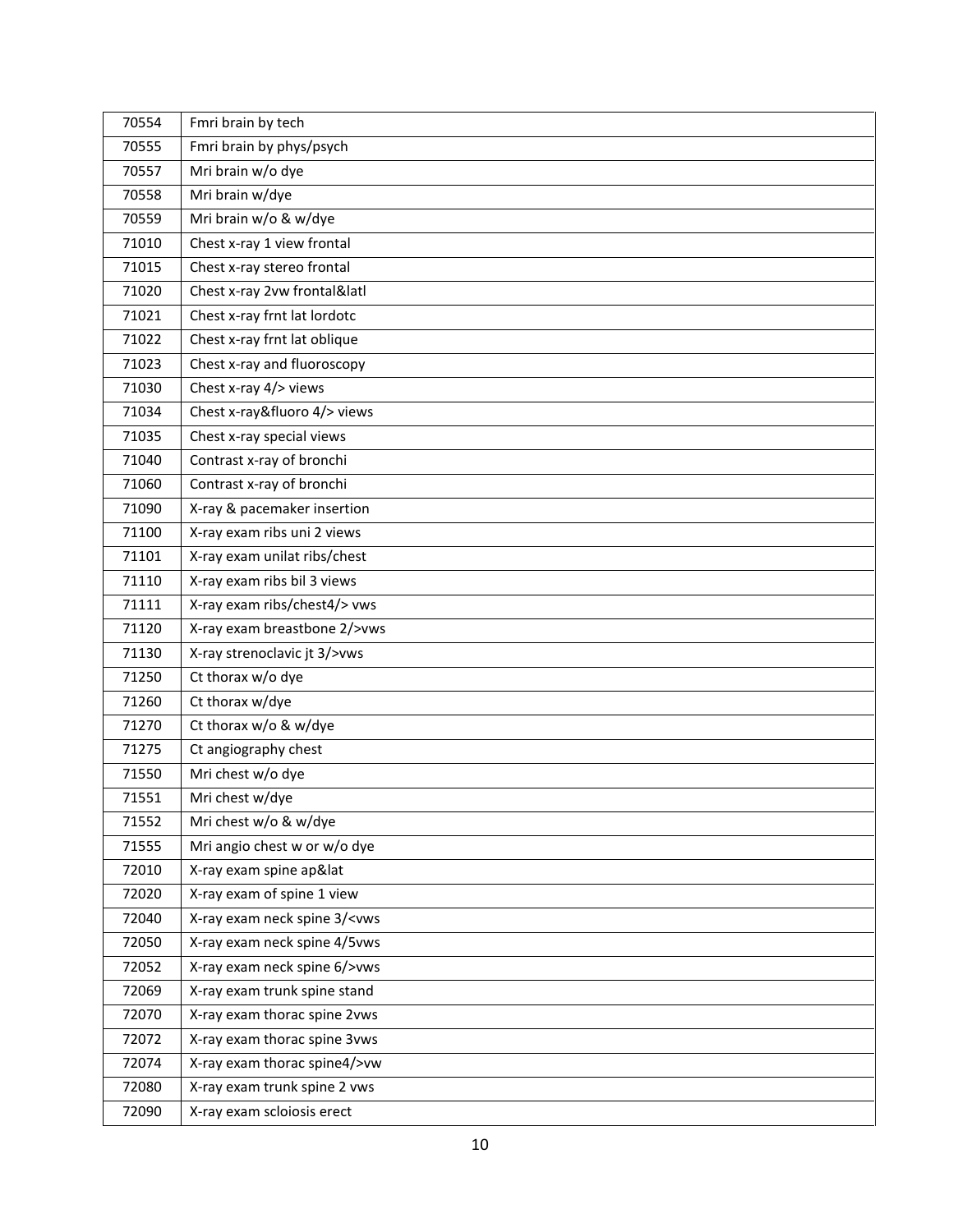| 72100 | X-ray exam I-s spine 2/3 vws |
|-------|------------------------------|
| 72110 | X-ray exam I-2 spine 4/>vws  |
| 72114 | X-ray exam I-s spine bending |
| 72120 | X-ray bend only l-s spine    |
| 72125 | Ct neck spine w/o dye        |
| 72126 | Ct neck spine w/dye          |
| 72127 | Ct neck spine w/o & w/dye    |
| 72128 | Ct chest spine w/o dye       |
| 72129 | Ct chest spine w/dye         |
| 72130 | Ct chest spine w/o & w/dye   |
| 72131 | Ct lumbar spine w/o dye      |
| 72132 | Ct lumbar spine w/dye        |
| 72133 | Ct lumbar spine w/o & w/dye  |
| 72141 | Mri neck spine w/o dye       |
| 72142 | Mri neck spine w/dye         |
| 72146 | Mri chest spine w/o dye      |
| 72147 | Mri chest spine w/dye        |
| 72148 | Mri lumbar spine w/o dye     |
| 72149 | Mri lumbar spine w/dye       |
| 72156 | Mri neck spine w/o & w/dye   |
| 72157 | Mri chest spine w/o & w/dye  |
| 72158 | Mri lumbar spine w/o & w/dye |
| 72159 | Mr angio spine w/o&w/dye     |
| 72170 | X-ray exam of pelvis         |
| 72190 | X-ray exam of pelvis         |
| 72191 | Ct angiograph pelv w/o&w/dye |
| 72192 | Ct pelvis w/o dye            |
| 72193 | Ct pelvis w/dye              |
| 72194 | Ct pelvis w/o & w/dye        |
| 72195 | Mri pelvis w/o dye           |
| 72196 | Mri pelvis w/dye             |
| 72197 | Mri pelvis w/o & w/dye       |
| 72198 | Mr angio pelvis w/o & w/dye  |
| 72200 | X-ray exam si joints         |
| 72202 | X-ray exam si joints 3/> vws |
| 72220 | X-ray exam sacrum tailbone   |
| 72240 | Myelography neck spine       |
| 72255 | Myelography thoracic spine   |
| 72265 | Myelography I-s spine        |
| 72270 | Myelogphy 2/> spine regions  |
| 72275 | Epidurography                |
| 72285 | Discography cerv/thor spine  |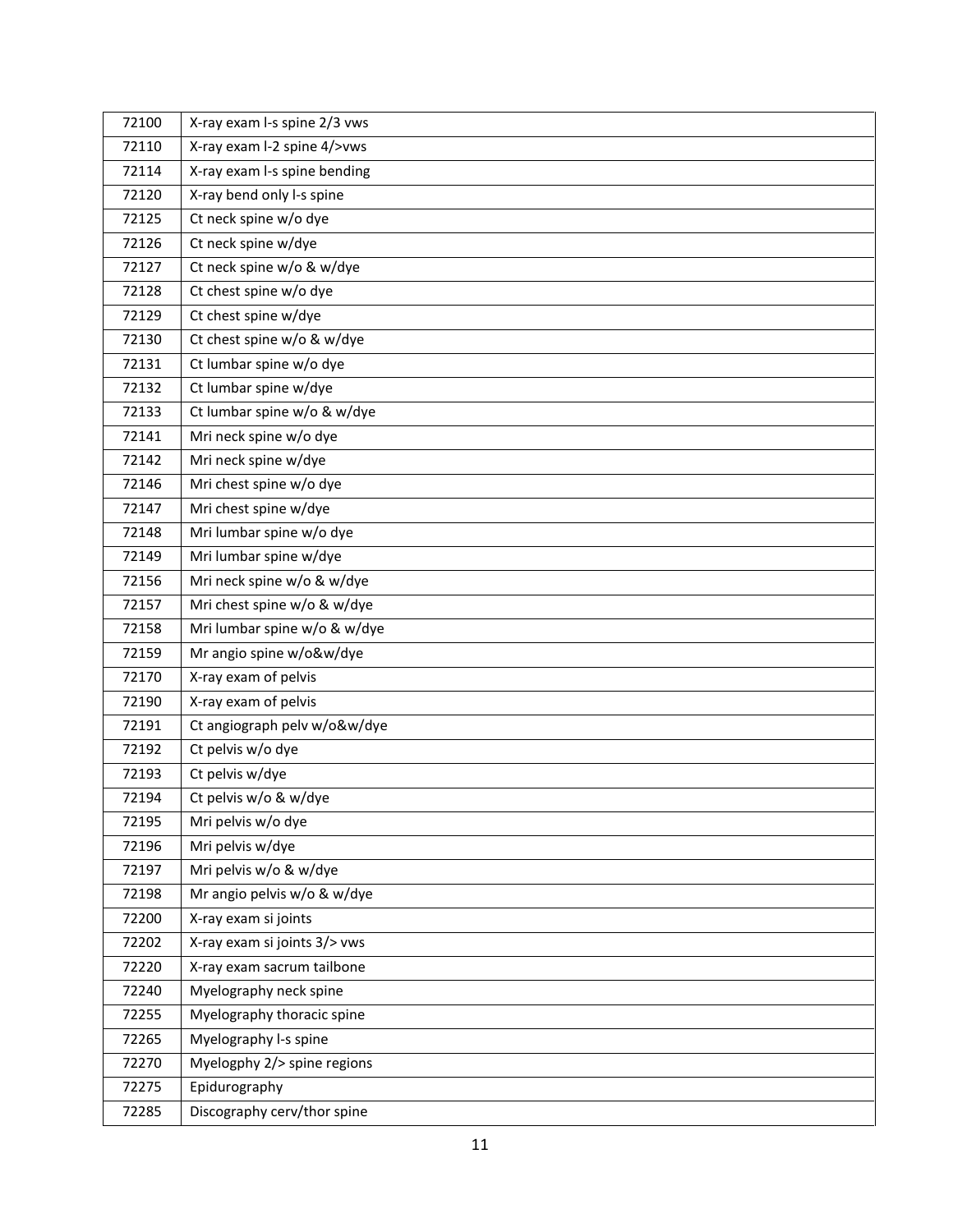| 72291 | Perq verte/sacroplsty fluor  |
|-------|------------------------------|
| 72292 | Perq verte/sacroplsty ct     |
| 72295 | X-ray of lower spine disk    |
| 73000 | X-ray exam of collar bone    |
| 73010 | X-ray exam of shoulder blade |
| 73020 | X-ray exam of shoulder       |
| 73030 | X-ray exam of shoulder       |
| 73040 | Contrast x-ray of shoulder   |
| 73050 | X-ray exam of shoulders      |
| 73060 | X-ray exam of humerus        |
| 73070 | X-ray exam of elbow          |
| 73080 | X-ray exam of elbow          |
| 73085 | Contrast x-ray of elbow      |
| 73090 | X-ray exam of forearm        |
| 73092 | X-ray exam of arm infant     |
| 73100 | X-ray exam of wrist          |
| 73110 | X-ray exam of wrist          |
| 73115 | Contrast x-ray of wrist      |
| 73120 | X-ray exam of hand           |
| 73130 | X-ray exam of hand           |
| 73140 | X-ray exam of finger(s)      |
| 73200 | Ct upper extremity w/o dye   |
| 73201 | Ct upper extremity w/dye     |
| 73202 | Ct uppr extremity w/o&w/dye  |
| 73206 | Ct angio upr extrm w/o&w/dye |
| 73218 | Mri upper extremity w/o dye  |
| 73219 | Mri upper extremity w/dye    |
| 73220 | Mri uppr extremity w/o&w/dye |
| 73221 | Mri joint upr extrem w/o dye |
| 73222 | Mri joint upr extrem w/dye   |
| 73223 | Mri joint upr extr w/o&w/dye |
| 73225 | Mr angio upr extr w/o&w/dye  |
| 73500 | X-ray exam of hip            |
| 73510 | X-ray exam of hip            |
| 73520 | X-ray exam of hips           |
| 73525 | Contrast x-ray of hip        |
| 73530 | X-ray exam of hip            |
| 73540 | X-ray exam of pelvis & hips  |
| 73542 | X-ray exam sacroiliac joint  |
| 73550 | X-ray exam of thigh          |
| 73560 | X-ray exam of knee 1 or 2    |
| 73562 | X-ray exam of knee 3         |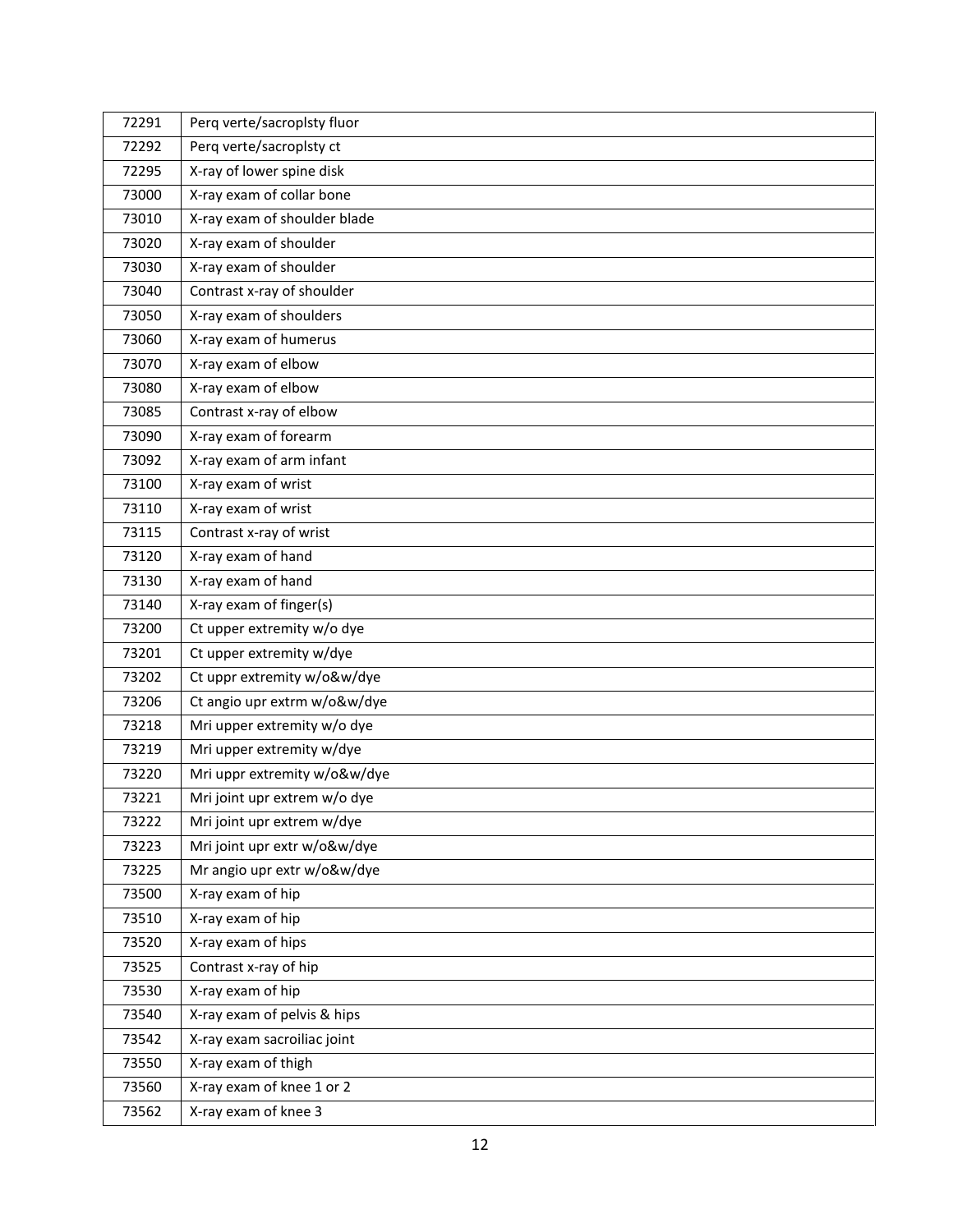| 73564 | X-ray exam knee 4 or more    |
|-------|------------------------------|
| 73565 | X-ray exam of knees          |
| 73580 | Contrast x-ray of knee joint |
| 73590 | X-ray exam of lower leg      |
| 73592 | X-ray exam of leg infant     |
| 73600 | X-ray exam of ankle          |
| 73610 | X-ray exam of ankle          |
| 73615 | Contrast x-ray of ankle      |
| 73620 | X-ray exam of foot           |
| 73630 | X-ray exam of foot           |
| 73650 | X-ray exam of heel           |
| 73660 | X-ray exam of toe(s)         |
| 73700 | Ct lower extremity w/o dye   |
| 73701 | Ct lower extremity w/dye     |
| 73702 | Ct lwr extremity w/o&w/dye   |
| 73706 | Ct angio lwr extr w/o&w/dye  |
| 73718 | Mri lower extremity w/o dye  |
| 73719 | Mri lower extremity w/dye    |
| 73720 | Mri lwr extremity w/o&w/dye  |
| 73721 | Mri jnt of lwr extre w/o dye |
| 73722 | Mri joint of Iwr extr w/dye  |
| 73723 | Mri joint lwr extr w/o&w/dye |
| 73725 | Mr ang lwr ext w or w/o dye  |
| 74000 | X-ray exam of abdomen        |
| 74010 | X-ray exam of abdomen        |
| 74020 | X-ray exam of abdomen        |
| 74022 | X-ray exam series abdomen    |
| 74150 | Ct abdomen w/o dye           |
| 74160 | Ct abdomen w/dye             |
| 74170 | Ct abdomen w/o & w/dye       |
| 74174 | Ct angio abd&pelv w/o&w/dye  |
| 74175 | Ct angio abdom w/o & w/dye   |
| 74176 | Ct abd & pelvis              |
| 74177 | Ct abd & pelv w/contrast     |
| 74178 | Ct abd & pelv 1/> regns      |
| 74181 | Mri abdomen w/o dye          |
| 74182 | Mri abdomen w/dye            |
| 74183 | Mri abdomen w/o & w/dye      |
| 74185 | Mri angio abdom w orw/o dye  |
| 74190 | X-ray exam of peritoneum     |
| 74210 | Contrst x-ray exam of throat |
| 74220 | Contrast x-ray esophagus     |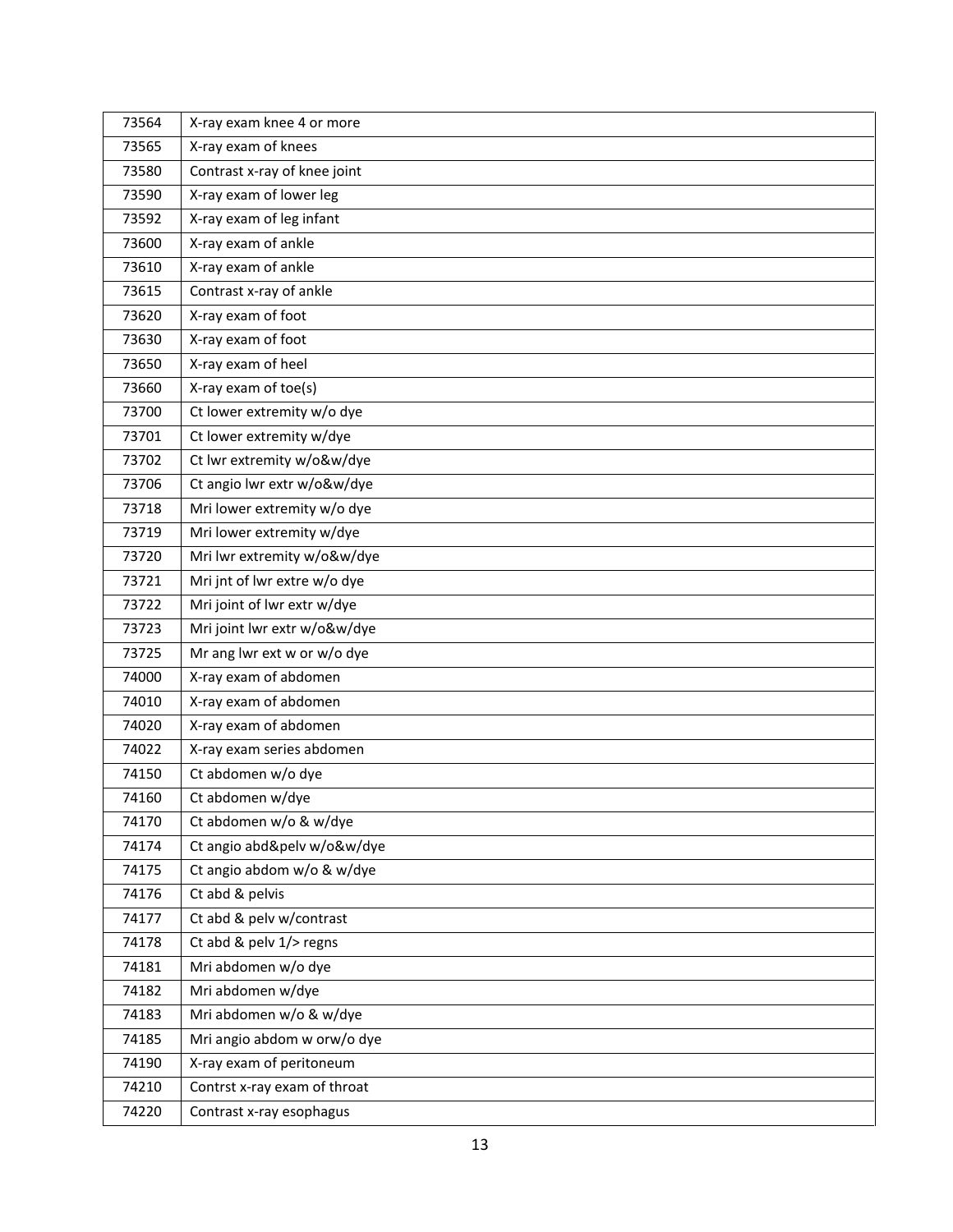| 74230 | Cine/vid x-ray throat/esoph  |
|-------|------------------------------|
| 74235 | Remove esophagus obstruction |
| 74240 | X-ray upper gi delay w/o kub |
| 74241 | X-rayupper gi delay w/kub    |
| 74245 | X-ray upper gi&small intest  |
| 74246 | Contrst x-ray uppr gi tract  |
| 74247 | Contrst x-ray uppr gi tract  |
| 74249 | Contrst x-ray uppr gi tract  |
| 74250 | X-ray exam of small bowel    |
| 74251 | X-ray exam of small bowel    |
| 74260 | X-ray exam of small bowel    |
| 74261 | Ct colonography dx           |
| 74262 | Ct colonography dx w/dye     |
| 74263 | Ct colonography screening    |
| 74270 | Contrast x-ray exam of colon |
| 74280 | Contrast x-ray exam of colon |
| 74283 | Contrast x-ray exam of colon |
| 74290 | Contrast x-ray gallbladder   |
| 74291 | Contrast x-rays gallbladder  |
| 74300 | X-ray bile ducts/pancreas    |
| 74301 | X-rays at surgery add-on     |
| 74305 | X-ray bile ducts/pancreas    |
| 74320 | Contrast x-ray of bile ducts |
| 74327 | X-ray bile stone removal     |
| 74328 | X-ray bile duct endoscopy    |
| 74329 | X-ray for pancreas endoscopy |
| 74330 | X-ray bile/panc endoscopy    |
| 74340 | X-ray guide for GI tube      |
| 74350 | X-ray guide, stomach tube    |
| 74355 | X-ray guide intestinal tube  |
| 74360 | X-ray guide gi dilation      |
| 74363 | X-ray bile duct dilation     |
| 74400 | Contrst x-ray urinary tract  |
| 74410 | Contrst x-ray urinary tract  |
| 74415 | Contrst x-ray urinary tract  |
| 74420 | Contrst x-ray urinary tract  |
| 74425 | Contrst x-ray urinary tract  |
| 74430 | Contrast x-ray bladder       |
| 74440 | X-ray male genital tract     |
| 74445 | X-ray exam of penis          |
| 74450 | X-ray urethra/bladder        |
| 74455 | X-ray urethra/bladder        |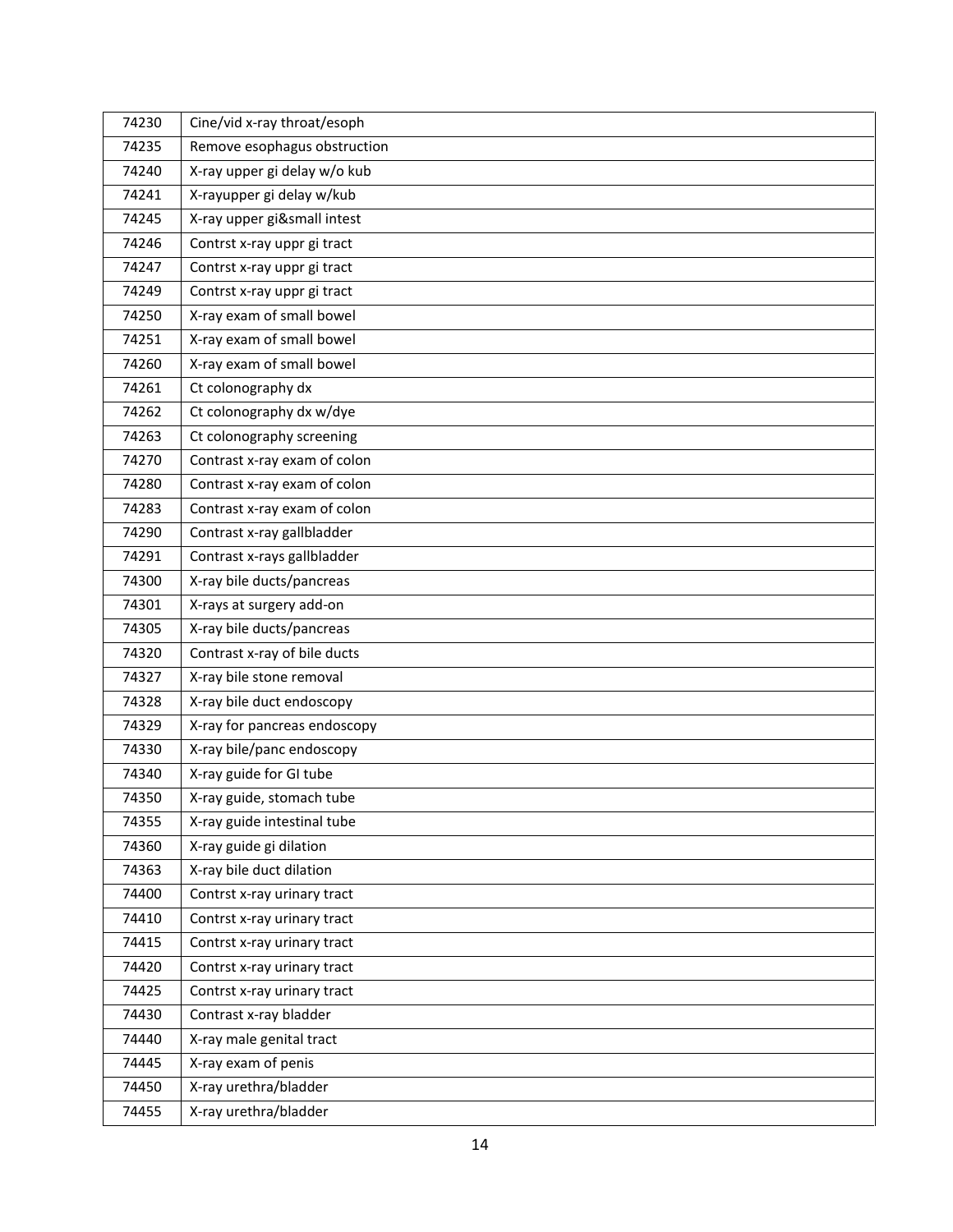| 74470 | X-ray exam of kidney lesion  |
|-------|------------------------------|
| 74475 | X-ray control cath insert    |
| 74480 | X-ray control cath insert    |
| 74485 | X-ray guide gu dilation      |
| 74710 | X-ray measurement of pelvis  |
| 74740 | X-ray female genital tract   |
| 74742 | X-ray fallopian tube         |
| 74775 | X-ray exam of perineum       |
| 75552 | Heart mri for morph w/o dye  |
| 75553 | Heart mri for morph w/dye    |
| 75554 | Cardiac MRI/function         |
| 75555 | Cardiac MRI/limited study    |
| 75556 | Cardiac MRI/flow mapping     |
| 75557 | Cardiac mri for morph        |
| 75558 | Cardiac mri flow/velocity    |
| 75559 | Cardiac mri w/stress img     |
| 75560 | Cardiac mri flow/vel/stress  |
| 75561 | Cardiac mri for morph w/dye  |
| 75562 | Card mri flow/vel w/dye      |
| 75563 | Card mri w/stress img & dye  |
| 75564 | Ht mri w/flo/vel/strs & dye  |
| 75565 | Card mri veloc flow mapping  |
| 75571 | Ct hrt w/o dye w/ca test     |
| 75572 | Ct hrt w/3d image            |
| 75573 | Ct hrt w/3d image congen     |
| 75574 | Ct angio hrt w/3d image      |
| 75600 | Contrast exam thoracic aorta |
| 75605 | Contrast exam thoracic aorta |
| 75625 | Contrast exam abdominl aorta |
| 75630 | X-ray aorta leg arteries     |
| 75635 | Ct angio abdominal arteries  |
| 75650 | Artery x-rays head & neck    |
| 75658 | Artery x-rays arm            |
| 75660 | Artery x-rays head & neck    |
| 75662 | Artery x-rays head & neck    |
| 75665 | Artery x-rays head & neck    |
| 75671 | Artery x-rays head & neck    |
| 75676 | Artery x-rays neck           |
| 75680 | Artery x-rays neck           |
| 75685 | Artery x-rays spine          |
| 75705 | Artery x-rays spine          |
| 75710 | Artery x-rays arm/leg        |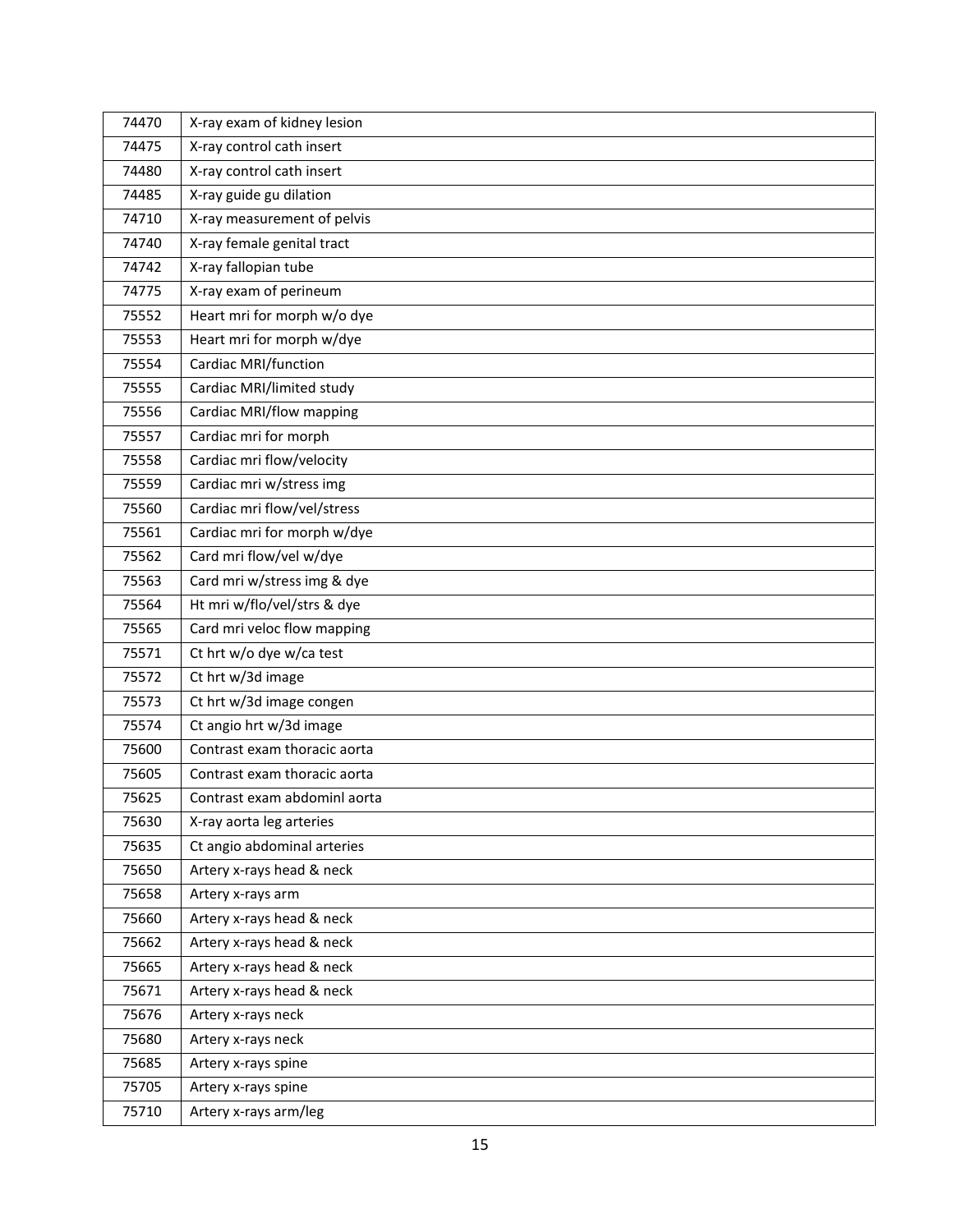| 75716 | Artery x-rays arms/legs      |
|-------|------------------------------|
| 75722 | Artery x-rays kidney         |
| 75724 | Artery x-rays kidneys        |
| 75726 | Artery x-rays abdomen        |
| 75731 | Artery x-rays adrenal gland  |
| 75733 | Artery x-rays adrenals       |
| 75736 | Artery x-rays pelvis         |
| 75741 | Artery x-rays lung           |
| 75743 | Artery x-rays lungs          |
| 75746 | Artery x-rays lung           |
| 75756 | Artery x-rays chest          |
| 75774 | Artery x-ray each vessel     |
| 75790 | Visualize A-V shunt          |
| 75791 | Av dialysis shunt imaging    |
| 75801 | Lymph vessel x-ray arm/leg   |
| 75803 | Lymph vessel x-ray arms/legs |
| 75805 | Lymph vessel x-ray trunk     |
| 75807 | Lymph vessel x-ray trunk     |
| 75809 | Nonvascular shunt x-ray      |
| 75810 | Vein x-ray spleen/liver      |
| 75820 | Vein x-ray arm/leg           |
| 75822 | Vein x-ray arms/legs         |
| 75825 | Vein x-ray trunk             |
| 75827 | Vein x-ray chest             |
| 75831 | Vein x-ray kidney            |
| 75833 | Vein x-ray kidneys           |
| 75840 | Vein x-ray adrenal gland     |
| 75842 | Vein x-ray adrenal glands    |
| 75860 | Vein x-ray neck              |
| 75870 | Vein x-ray skull             |
| 75872 | Vein x-ray skull epidural    |
| 75880 | Vein x-ray eye socket        |
| 75885 | Vein x-ray liver w/hemodynam |
| 75887 | Vein x-ray liver w/o hemodyn |
| 75889 | Vein x-ray liver w/hemodynam |
| 75891 | Vein x-ray liver             |
| 75893 | Venous sampling by catheter  |
| 75894 | X-rays transcath therapy     |
| 75896 | X-rays transcath therapy     |
| 75898 | Follow-up angiography        |
| 75900 | Intravascular cath exchange  |
| 75901 | Remove cva device obstruct   |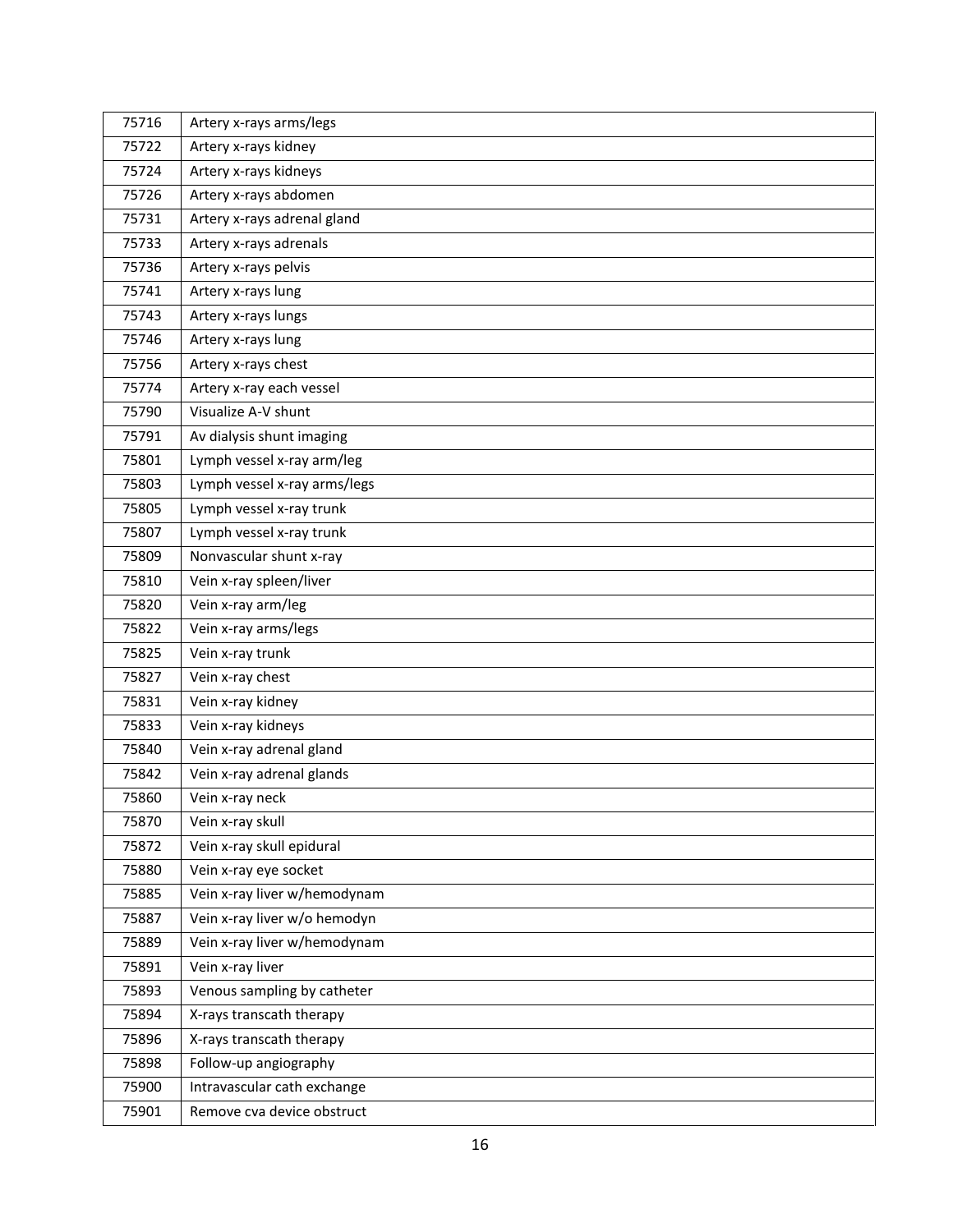| 75902 | Remove cva lumen obstruct    |
|-------|------------------------------|
| 75940 | X-ray placement vein filter  |
| 75945 | Intravascular us             |
| 75946 | Intravascular us add-on      |
| 75952 | Endovasc repair abdom aorta  |
| 75953 | Abdom aneurysm endovas rpr   |
| 75954 | Iliac aneurysm endovas rpr   |
| 75956 | Xray endovasc thor ao repr   |
| 75957 | Xray endovasc thor ao repr   |
| 75958 | Xray place prox ext thor ao  |
| 75959 | Xray place dist ext thor ao  |
| 75960 | Transcath iv stent rs&i      |
| 75961 | Retrieval broken catheter    |
| 75962 | Repair arterial blockage     |
| 75964 | Repair artery blockage each  |
| 75966 | Repair arterial blockage     |
| 75968 | Repair artery blockage each  |
| 75970 | Vascular biopsy              |
| 75978 | Repair venous blockage       |
| 75980 | Contrast xray exam bile duct |
| 75982 | Contrast xray exam bile duct |
| 75984 | Xray control catheter change |
| 75989 | Abscess drainage under x-ray |
| 75992 | Atherectomy, x-ray exam      |
| 75993 | Atherectomy, x-ray exam      |
| 75994 | Atherectomy, x-ray exam      |
| 75995 | Atherectomy, x-ray exam      |
| 75996 | Atherectomy, x-ray exam      |
| 76000 | Fluoroscope examination      |
| 76001 | Fluoroscope exam extensive   |
| 76010 | X-ray nose to rectum         |
| 76080 | X-ray exam of fistula        |
| 76098 | X-ray exam breast specimen   |
| 76100 | X-ray exam of body section   |
| 76101 | Complex body section x-ray   |
| 76102 | Complex body section x-rays  |
| 76120 | Cine/video x-rays            |
| 76125 | Cine/video x-rays add-on     |
| 76140 | X-ray consultation           |
| 76150 | X-ray exam, dry process      |
| 76350 | Special x-ray contrast study |
| 76376 | 3d render w/intrp postproces |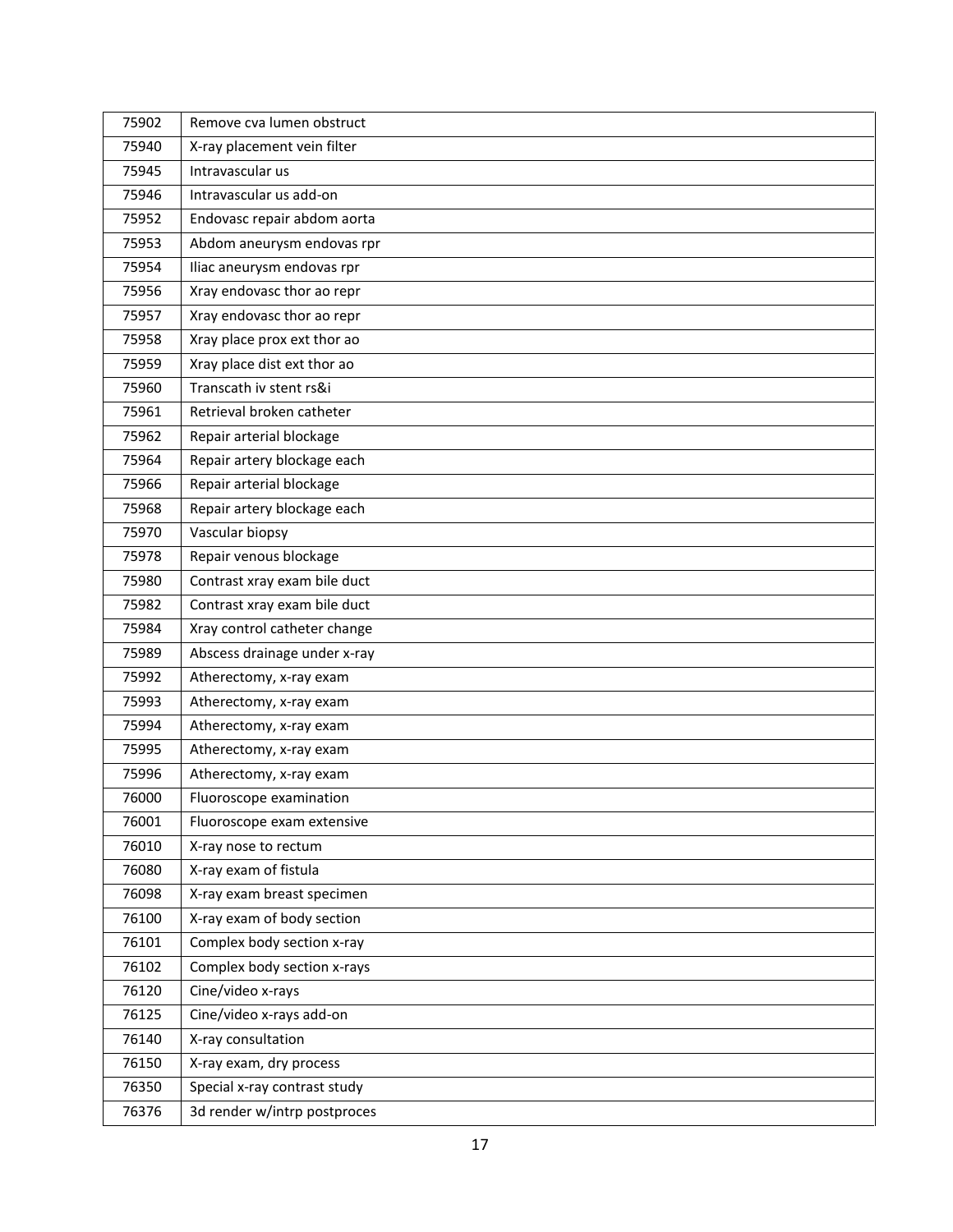| 76377 | 3d render w/intrp postproces             |
|-------|------------------------------------------|
| 76380 | CAT scan follow-up study                 |
| 76390 | Mr spectroscopy                          |
| 76496 | Fluoroscopic procedure                   |
| 76497 | Ct procedure                             |
| 76498 | Mri procedure                            |
| 76499 | Radiographic procedure                   |
| 76506 | Echo exam of head                        |
| 76510 | Ophth us b & quant a                     |
| 76511 | Ophth us quant a only                    |
| 76512 | Ophth us b w/non-quant a                 |
| 76513 | Echo exam of eye water bath              |
| 76514 | Echo exam of eye thickness               |
| 76516 | Echo exam of eye                         |
| 76519 | Echo exam of eye                         |
| 76529 | Echo exam of eye                         |
| 76536 | Us exam of head and neck                 |
| 76604 | Us exam chest                            |
| 76645 | Us exam breast(s)                        |
| 76700 | Us exam abdom complete                   |
| 76705 | Echo exam of abdomen                     |
| 76770 | Us exam abdo back wall comp              |
| 76775 | Us exam abdo back wall lim               |
| 76776 | Us exam k transpl w/doppler              |
| 76800 | Us exam spinal canal                     |
| 76801 | $\overline{Ob}$ us < 14 wks single fetus |
| 76802 | Ob us < 14 wks addl fetus                |
| 76805 | Ob us >/= 14 wks sngl fetus              |
| 76810 | Ob us $>$ /= 14 wks addl fetus           |
| 76811 | Ob us detailed sngl fetus                |
| 76812 | Ob us detailed addl fetus                |
| 76813 | Ob us nuchal meas 1 gest                 |
| 76814 | Ob us nuchal meas add-on                 |
| 76815 | Ob us limited fetus(s)                   |
| 76816 | Ob us follow-up per fetus                |
| 76817 | Transvaginal us obstetric                |
| 76818 | Fetal biophys profile w/nst              |
| 76819 | Fetal biophys profil w/o nst             |
| 76820 | Umbilical artery echo                    |
| 76821 | Middle cerebral artery echo              |
| 76825 | Echo exam of fetal heart                 |
| 76826 | Echo exam of fetal heart                 |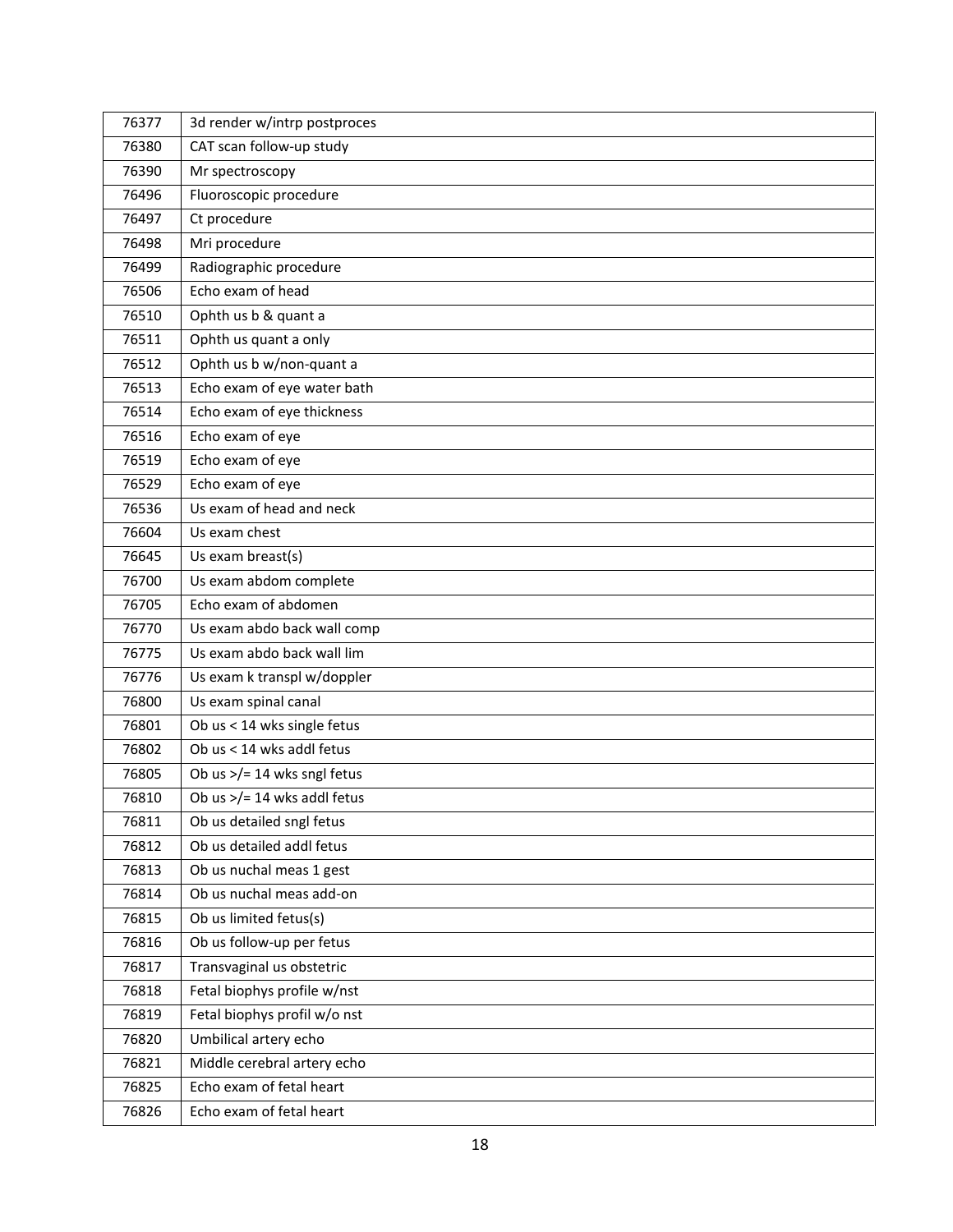| 76827 | Echo exam of fetal heart     |
|-------|------------------------------|
| 76828 | Echo exam of fetal heart     |
| 76830 | Transvaginal us non-ob       |
| 76831 | Echo exam uterus             |
| 76856 | Us exam pelvic complete      |
| 76857 | Us exam pelvic limited       |
| 76870 | Us exam scrotum              |
| 76872 | Us transrectal               |
| 76873 | Echograp trans r pros study  |
| 76880 | Us exam, extremity           |
| 76881 | Us xtr non-vasc complete     |
| 76882 | Us xtr non-vasc Imtd         |
| 76885 | Us exam infant hips dynamic  |
| 76886 | Us exam infant hips static   |
| 76930 | Echo guide cardiocentesis    |
| 76932 | Echo guide for heart biopsy  |
| 76936 | Echo guide for artery repair |
| 76937 | Us guide vascular access     |
| 76940 | Us guide tissue ablation     |
| 76941 | Echo guide for transfusion   |
| 76942 | Echo guide for biopsy        |
| 76945 | Echo guide villus sampling   |
| 76946 | Echo guide for amniocentesis |
| 76948 | Echo guide ova aspiration    |
| 76950 | Echo guidance radiotherapy   |
| 76965 | Echo guidance radiotherapy   |
| 76970 | Ultrasound exam follow-up    |
| 76975 | GI endoscopic ultrasound     |
| 76977 | Us bone density measure      |
| 76998 | Us guide intraop             |
| 76999 | Echo examination procedure   |
| 77001 | Fluoroguide for vein device  |
| 77002 | Needle localization by xray  |
| 77003 | Fluoroguide for spine inject |
| 77011 | Ct scan for localization     |
| 77012 | Ct scan for needle biopsy    |
| 77013 | Ct guide for tissue ablation |
| 77014 | Ct scan for therapy guide    |
| 77021 | Mr guidance for needle place |
| 77022 | Mri for tissue ablation      |
| 77031 | Stereotact guide for brst bx |
| 77032 | Guidance for needle breast   |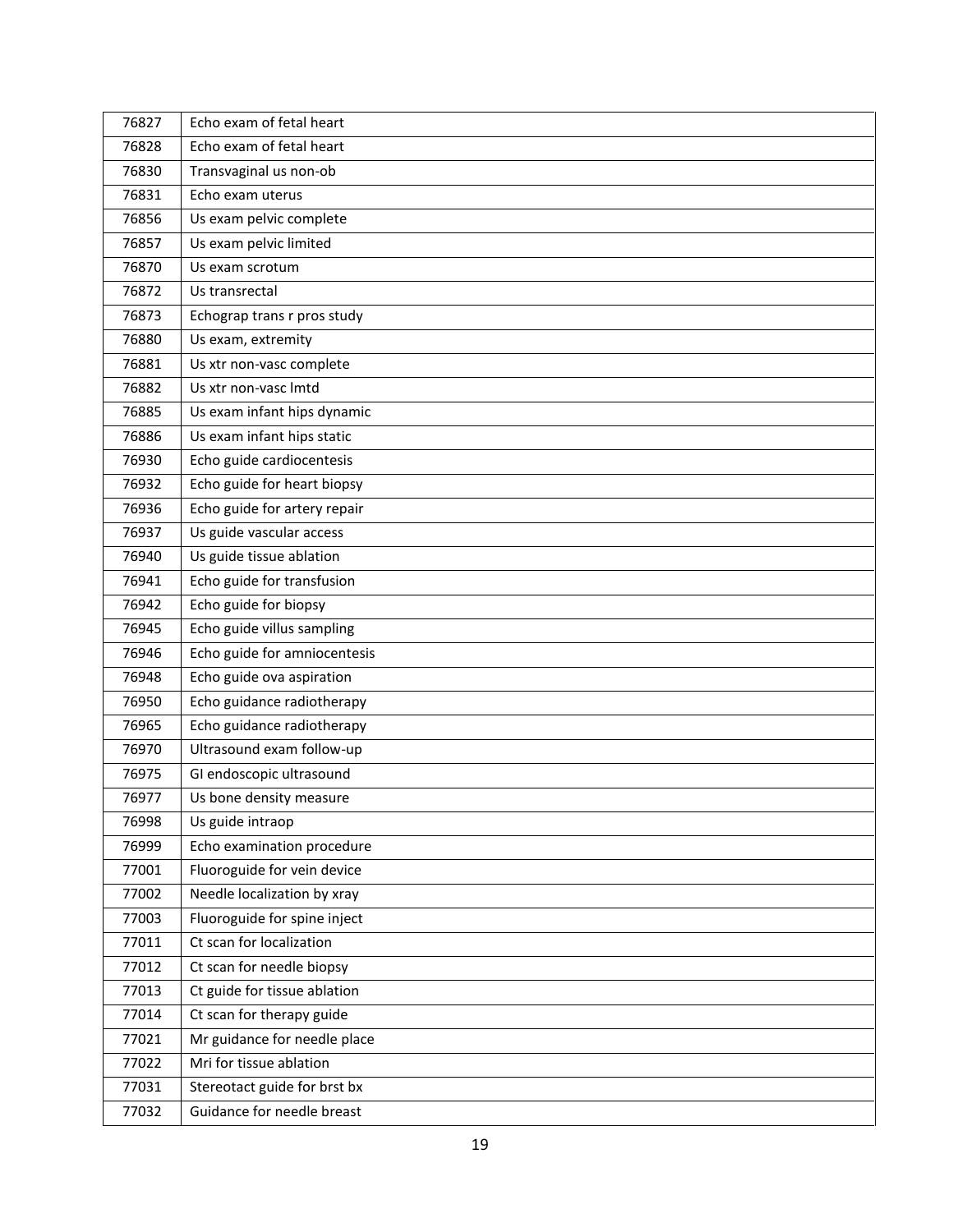| 77051 | Computer dx mammogram add-on |
|-------|------------------------------|
| 77052 | Comp screen mammogram add-on |
| 77053 | X-ray of mammary duct        |
| 77054 | X-ray of mammary ducts       |
| 77055 | Mammogram one breast         |
| 77056 | Mammogram both breasts       |
| 77057 | Mammogram screening          |
| 77058 | Mri one breast               |
| 77059 | Mri both breasts             |
| 77071 | X-ray stress view            |
| 77072 | X-rays for bone age          |
| 77073 | X-rays bone length studies   |
| 77074 | X-rays bone survey limited   |
| 77075 | X-rays bone survey complete  |
| 77076 | X-rays bone survey infant    |
| 77077 | Joint survey single view     |
| 77078 | Ct bone density axial        |
| 77079 | Ct bone density peripheral   |
| 77080 | Dxa bone density axial       |
| 77081 | Dxa bone density/peripheral  |
| 77082 | Dxa bone density vert fx     |
| 77083 | Radiographic absorptiometry  |
| 77084 | Magnetic image bone marrow   |
| 77261 | Radiation therapy planning   |
| 77262 | Radiation therapy planning   |
| 77263 | Radiation therapy planning   |
| 77280 | Set radiation therapy field  |
| 77285 | Set radiation therapy field  |
| 77290 | Set radiation therapy field  |
| 77295 | Set radiation therapy field  |
| 77299 | Radiation therapy planning   |
| 77300 | Radiation therapy dose plan  |
| 77301 | Radiotherapy dose plan imrt  |
| 77305 | Teletx isodose plan simple   |
| 77310 | Teletx isodose plan intermed |
| 77315 | Teletx isodose plan complex  |
| 77321 | Special teletx port plan     |
| 77326 | Brachytx isodose calc simp   |
| 77327 | Brachytx isodose calc interm |
| 77328 | Brachytx isodose plan compl  |
| 77331 | Special radiation dosimetry  |
| 77332 | Radiation treatment aid(s)   |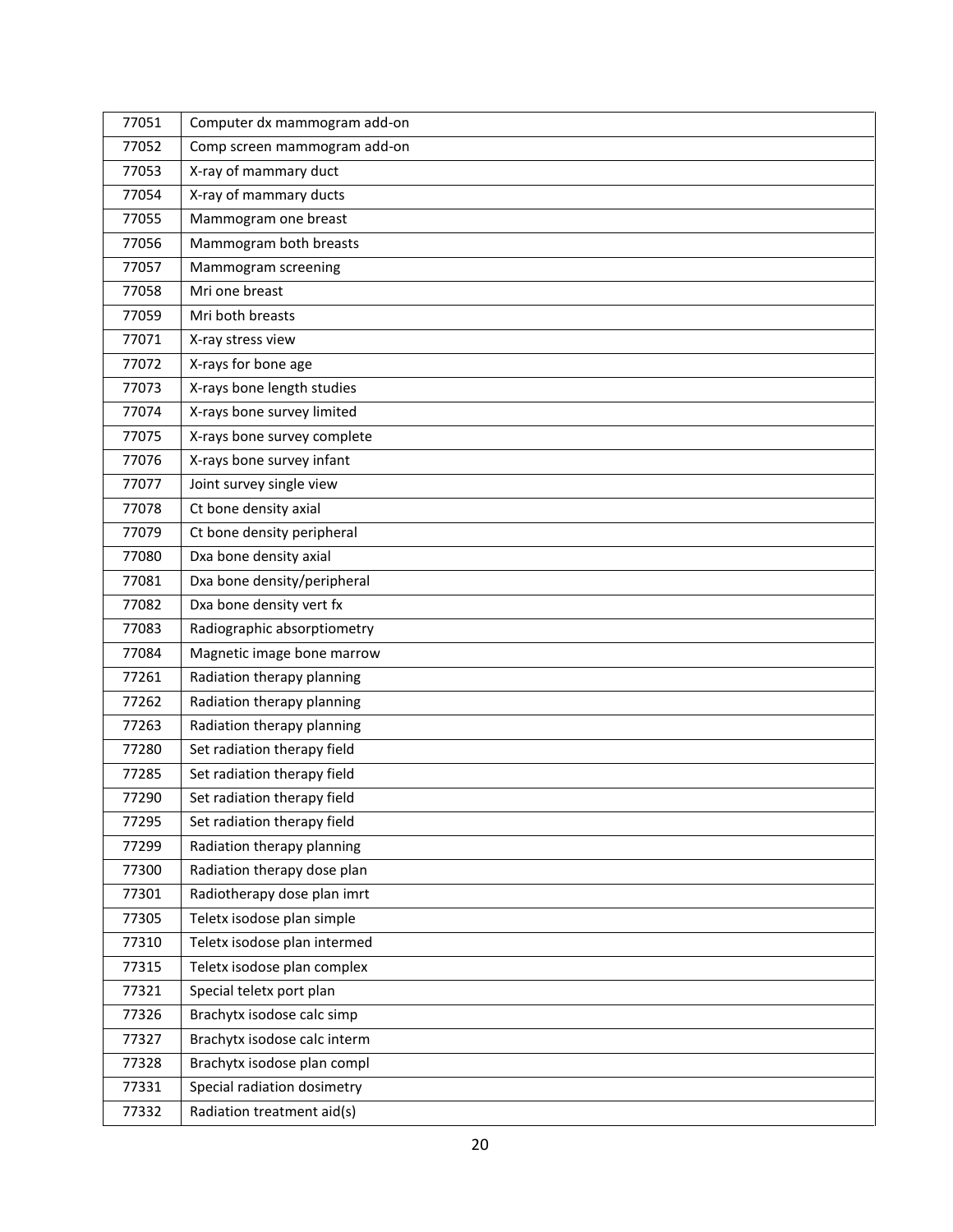| 77333 | Radiation treatment aid(s)   |
|-------|------------------------------|
| 77334 | Radiation treatment aid(s)   |
| 77336 | Radiation physics consult    |
| 77338 | Design mlc device for imrt   |
| 77370 | Radiation physics consult    |
| 77371 | Srs multisource              |
| 77372 | Srs linear based             |
| 77373 | Sbrt delivery                |
| 77399 | External radiation dosimetry |
| 77401 | Radiation treatment delivery |
| 77402 | Radiation treatment delivery |
| 77403 | Radiation treatment delivery |
| 77404 | Radiation treatment delivery |
| 77406 | Radiation treatment delivery |
| 77407 | Radiation treatment delivery |
| 77408 | Radiation treatment delivery |
| 77409 | Radiation treatment delivery |
| 77411 | Radiation treatment delivery |
| 77412 | Radiation treatment delivery |
| 77413 | Radiation treatment delivery |
| 77414 | Radiation treatment delivery |
| 77416 | Radiation treatment delivery |
| 77417 | Radiology port film(s)       |
| 77418 | Radiation tx delivery imrt   |
| 77421 | Stereoscopic x-ray guidance  |
| 77422 | Neutron beam tx simple       |
| 77423 | Neutron beam tx complex      |
| 77424 | Io rad tx delivery by x-ray  |
| 77425 | Io rad tx deliver by elctrns |
| 77427 | Radiation tx management x5   |
| 77431 | Radiation therapy management |
| 77432 | Stereotactic radiation trmt  |
| 77435 | Sbrt management              |
| 77469 | lo radiation tx management   |
| 77470 | Special radiation treatment  |
| 77499 | Radiation therapy management |
| 77520 | Proton trmt simple w/o comp  |
| 77522 | Proton trmt simple w/comp    |
| 77523 | Proton trmt intermediate     |
| 77525 | Proton treatment complex     |
| 77600 | Hyperthermia treatment       |
| 77605 | Hyperthermia treatment       |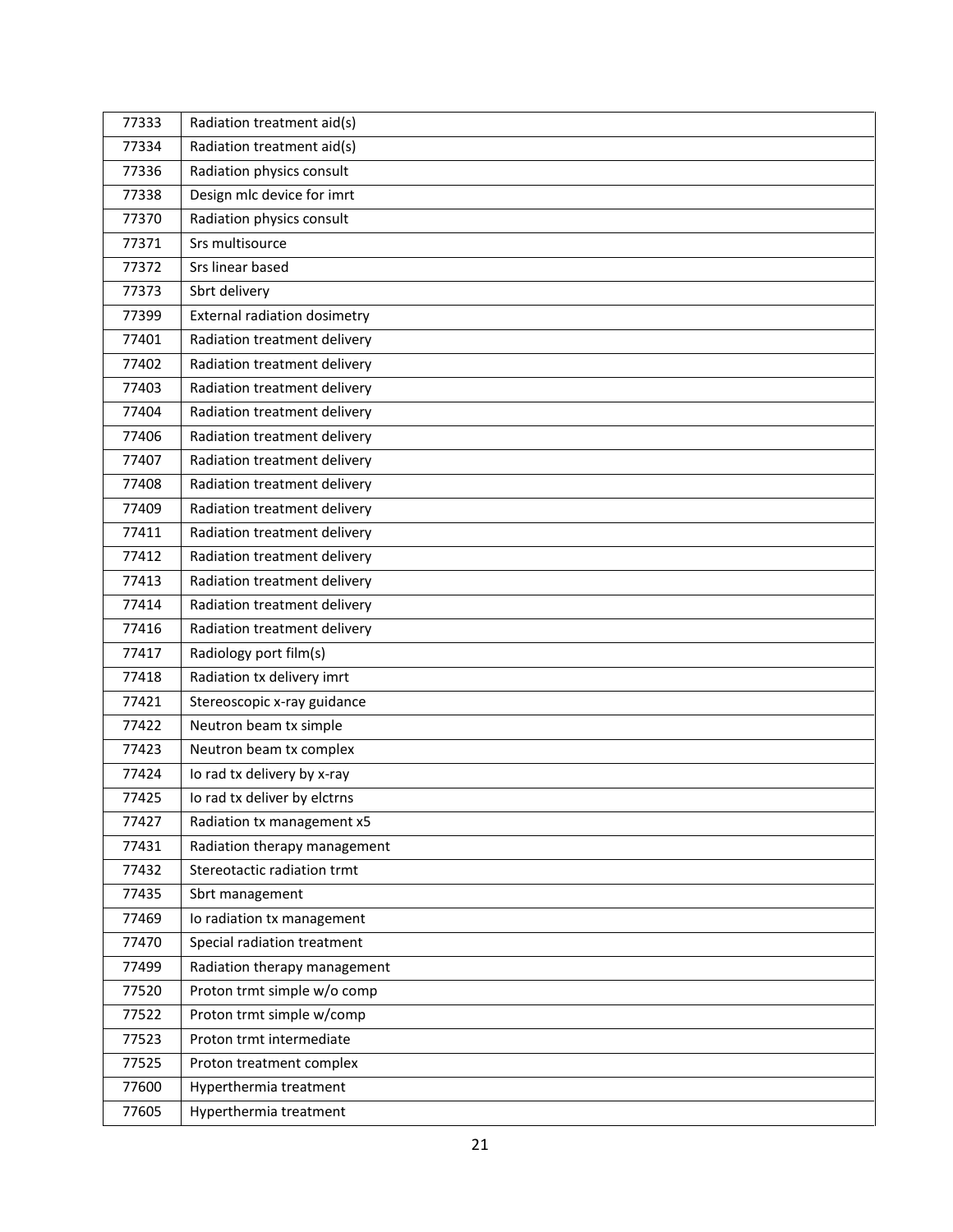| 77610 | Hyperthermia treatment       |
|-------|------------------------------|
| 77615 | Hyperthermia treatment       |
| 77620 | Hyperthermia treatment       |
| 77750 | Infuse radioactive materials |
| 77761 | Apply intrcav radiat simple  |
| 77762 | Apply intrcav radiat interm  |
| 77763 | Apply intrcav radiat compl   |
| 77776 | Apply interstit radiat simpl |
| 77777 | Apply interstit radiat inter |
| 77778 | Apply interstit radiat compl |
| 77781 | High intensity brachytherapy |
| 77782 | High intensity brachytherapy |
| 77783 | High intensity brachytherapy |
| 77784 | High intensity brachytherapy |
| 77785 | Hdr brachytx 1 channel       |
| 77786 | Hdr brachytx 2-12 channel    |
| 77787 | Hdr brachytx over 12 chan    |
| 77789 | Apply surface radiation      |
| 77790 | Radiation handling           |
| 77799 | Radium/radioisotope therapy  |
| 78000 | Thyroid single uptake        |
| 78001 | Thyroid multiple uptakes     |
| 78003 | Thyroid suppress/stimul      |
| 78006 | Thyroid imaging with uptake  |
| 78007 | Thyroid image mult uptakes   |
| 78010 | Thyroid imaging              |
| 78011 | Thyroid imaging with flow    |
| 78012 | Thyroid uptake measurement   |
| 78013 | Thyroid imaging w/blood flow |
| 78014 | Thyroid imaging w/blood flow |
| 78015 | Thyroid met imaging          |
| 78016 | Thyroid met imaging/studies  |
| 78018 | Thyroid met imaging body     |
| 78020 | Thyroid met uptake           |
| 78070 | Parathyroid planar imaging   |
| 78071 | Parathyrd planar w/wo subtrj |
| 78072 | Parathyrd planar w/spect&ct  |
| 78075 | Adrenal cortex & medulla img |
| 78099 | Endocrine nuclear procedure  |
| 78102 | Bone marrow imaging ltd      |
| 78103 | Bone marrow imaging mult     |
| 78104 | Bone marrow imaging body     |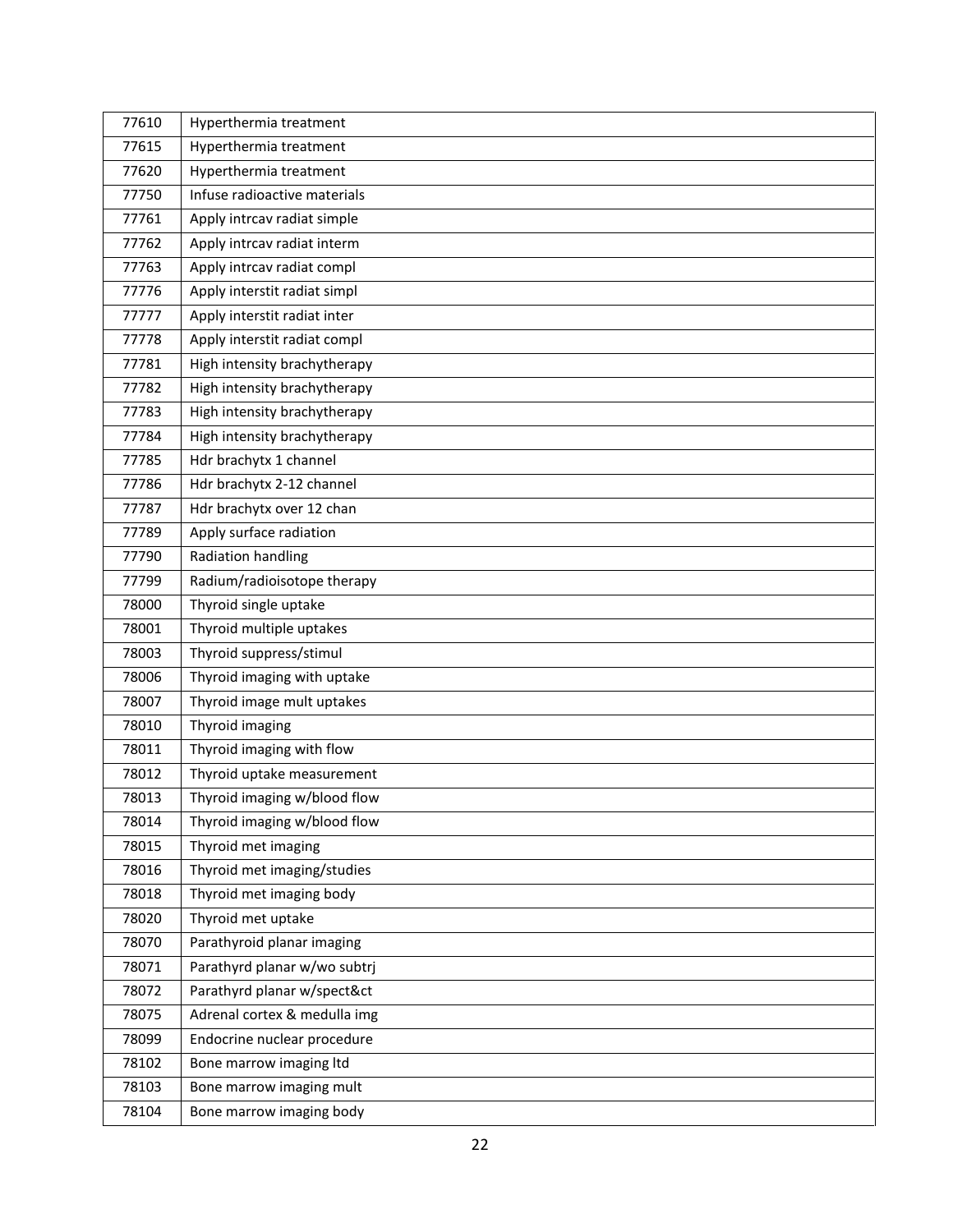| 78110 | Plasma volume single         |
|-------|------------------------------|
| 78111 | Plasma volume multiple       |
| 78120 | Red cell mass single         |
| 78121 | Red cell mass multiple       |
| 78122 | <b>Blood volume</b>          |
| 78130 | Red cell survival study      |
| 78135 | Red cell survival kinetics   |
| 78140 | Red cell sequestration       |
| 78185 | Spleen imaging               |
| 78190 | Platelet survival kinetics   |
| 78191 | Platelet survival            |
| 78195 | Lymph system imaging         |
| 78199 | Blood/lymph nuclear exam     |
| 78201 | Liver imaging                |
| 78202 | Liver imaging with flow      |
| 78205 | Liver imaging (3D)           |
| 78206 | Liver image (3d) with flow   |
| 78215 | Liver and spleen imaging     |
| 78216 | Liver & spleen image/flow    |
| 78220 | Liver function study         |
| 78223 | Hepatobiliary imaging        |
| 78226 | Hepatobiliary system imaging |
| 78227 | Hepatobil syst image w/drug  |
| 78230 | Salivary gland imaging       |
| 78231 | Serial salivary imaging      |
| 78232 | Salivary gland function exam |
| 78258 | Esophageal motility study    |
| 78261 | Gastric mucosa imaging       |
| 78262 | Gastroesophageal reflux exam |
| 78264 | Gastric emptying study       |
| 78267 | Breath tst attain/anal c-14  |
| 78268 | Breath test analysis c-14    |
| 78270 | Vit B-12 absorption exam     |
| 78271 | Vit b-12 absrp exam int fac  |
| 78272 | Vit b-12 absorp combined     |
| 78278 | Acute GI blood loss imaging  |
| 78282 | GI protein loss exam         |
| 78290 | Meckels divert exam          |
| 78291 | Leveen/shunt patency exam    |
| 78299 | GI nuclear procedure         |
| 78300 | Bone imaging limited area    |
| 78305 | Bone imaging multiple areas  |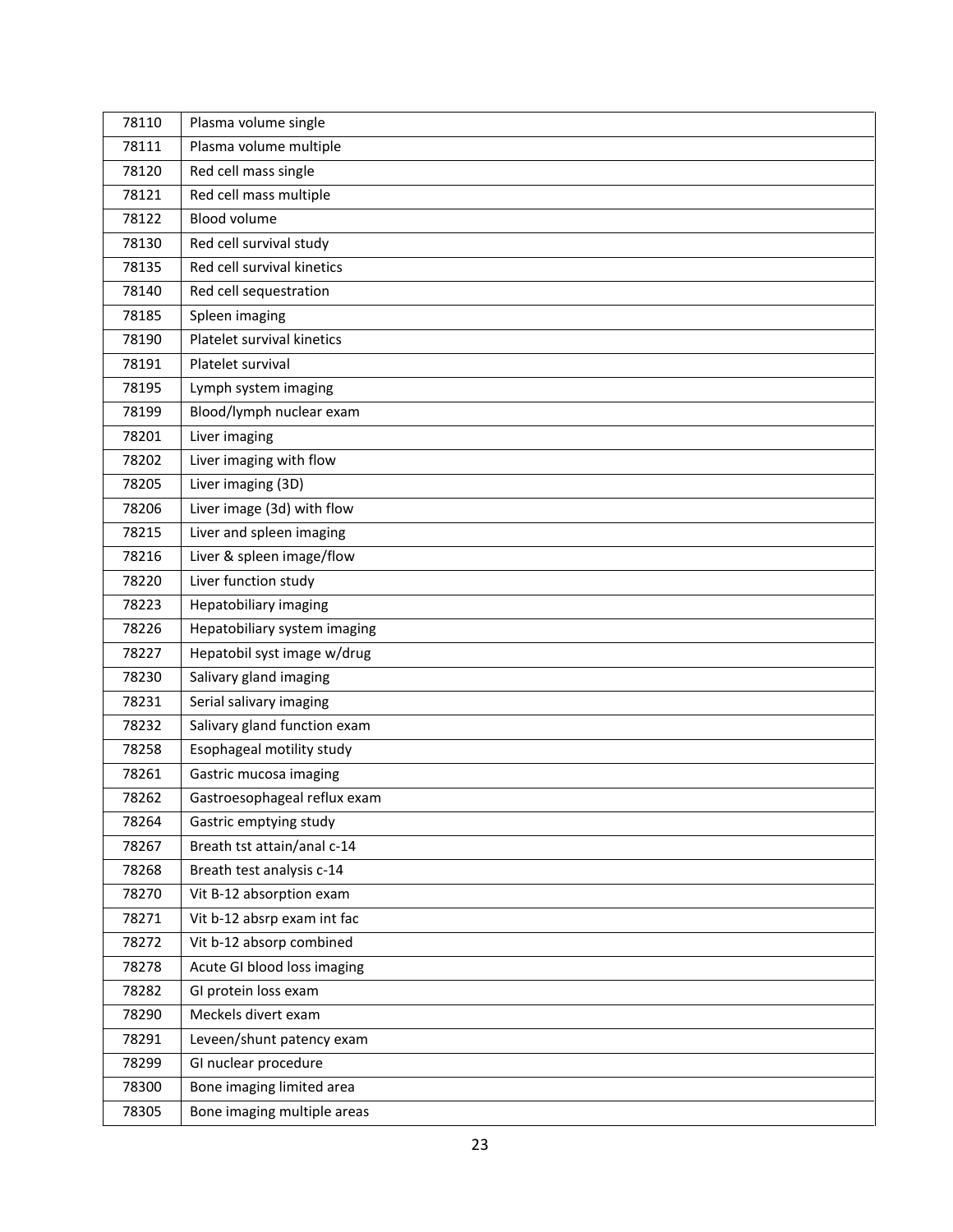| 78306 | Bone imaging whole body      |
|-------|------------------------------|
| 78315 | Bone imaging 3 phase         |
| 78320 | Bone imaging (3D)            |
| 78350 | Bone mineral single photon   |
| 78351 | Bone mineral dual photon     |
| 78399 | Musculoskeletal nuclear exam |
| 78414 | Non-imaging heart function   |
| 78428 | Cardiac shunt imaging        |
| 78445 | Vascular flow imaging        |
| 78451 | Ht muscle image spect sing   |
| 78452 | Ht muscle image spect mult   |
| 78453 | Ht muscle image planar sing  |
| 78454 | Ht musc image planar mult    |
| 78456 | Acute venous thrombus image  |
| 78457 | Venous thrombosis imaging    |
| 78458 | Ven thrombosis images bilat  |
| 78459 | Heart muscle imaging (PET)   |
| 78460 | Heart muscle blood, single   |
| 78461 | Heart muscle blood, multiple |
| 78464 | Heart image (3d), single     |
| 78465 | Heart image (3d), multiple   |
| 78466 | Heart infarct image          |
| 78468 | Heart infarct image (ef)     |
| 78469 | Heart infarct image (3D)     |
| 78472 | Gated heart planar single    |
| 78473 | Gated heart multiple         |
| 78478 | Heart wall motion add-on     |
| 78480 | Heart function add-on        |
| 78481 | Heart first pass single      |
| 78483 | Heart first pass multiple    |
| 78491 | Heart image (pet) single     |
| 78492 | Heart image (pet) multiple   |
| 78494 | Heart image spect            |
| 78496 | Heart first pass add-on      |
| 78499 | Cardiovascular nuclear exam  |
| 78579 | Lung ventilation imaging     |
| 78580 | Lung perfusion imaging       |
| 78582 | Lung ventilat&perfus imaging |
| 78584 | Lung V/Q image single breath |
| 78585 | Lung V/Q imaging             |
| 78586 | Aerosol lung image single    |
| 78587 | Aerosol lung image multiple  |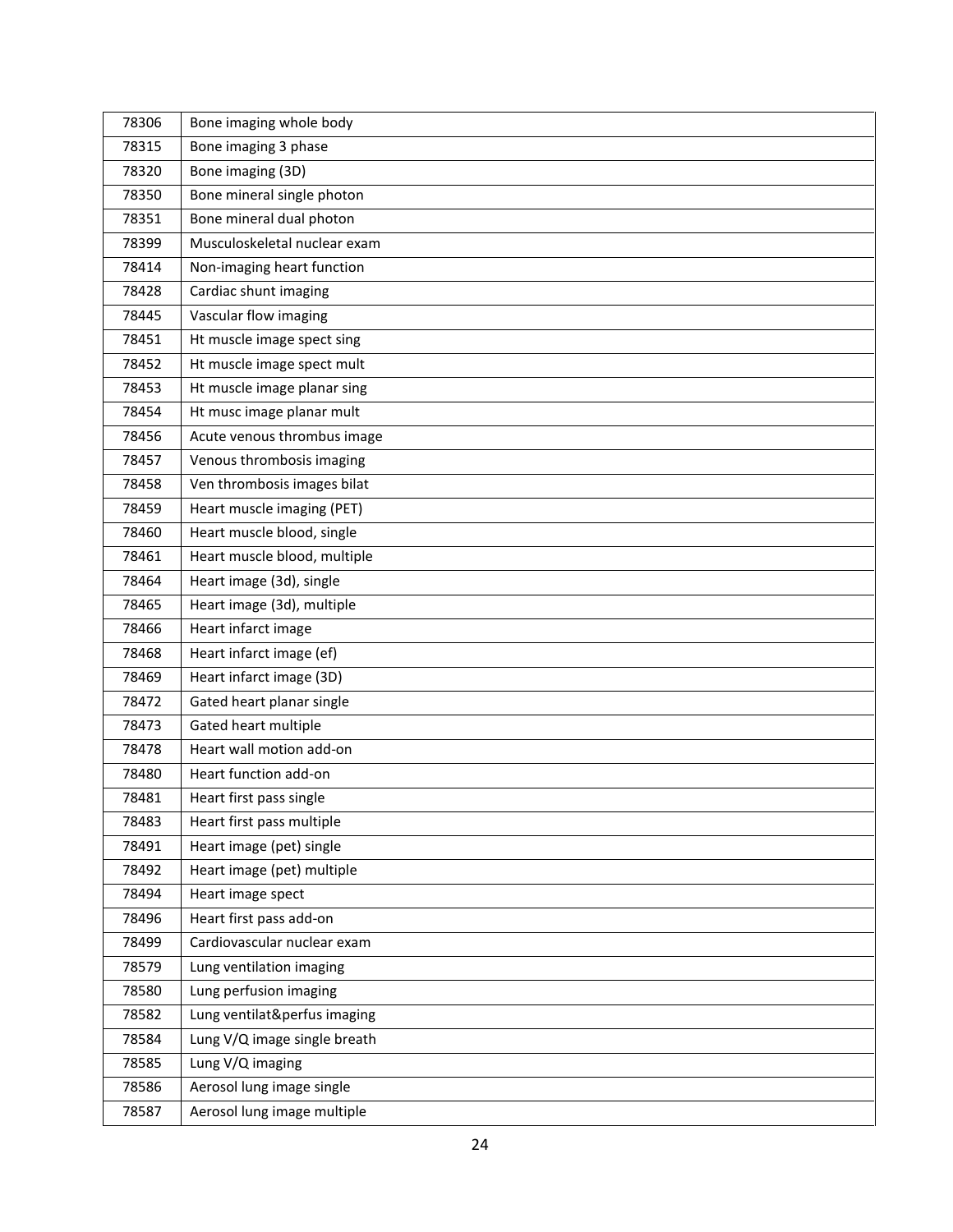| 78588 | Perfusion lung image         |
|-------|------------------------------|
| 78591 | Vent image 1 breath 1 proj   |
| 78593 | Vent image 1 proj gas        |
| 78594 | Vent image mult proj gas     |
| 78596 | Lung differential function   |
| 78597 | Lung perfusion differential  |
| 78598 | Lung perf&ventilat diferentl |
| 78599 | Respiratory nuclear exam     |
| 78600 | Brain image < 4 views        |
| 78601 | Brain image w/flow < 4 views |
| 78605 | Brain image 4+ views         |
| 78606 | Brain image w/flow 4 + views |
| 78607 | Brain imaging (3D)           |
| 78608 | Brain imaging (PET)          |
| 78609 | Brain imaging (PET)          |
| 78610 | Brain flow imaging only      |
| 78615 | Cerebral vascular flow image |
| 78630 | Cerebrospinal fluid scan     |
| 78635 | CSF ventriculography         |
| 78645 | CSF shunt evaluation         |
| 78647 | Cerebrospinal fluid scan     |
| 78650 | CSF leakage imaging          |
| 78660 | Nuclear exam of tear flow    |
| 78699 | Nervous system nuclear exam  |
| 78700 | Kidney imaging morphol       |
| 78701 | Kidney imaging with flow     |
| 78707 | K flow/funct image w/o drug  |
| 78708 | K flow/funct image w/drug    |
| 78709 | K flow/funct image multiple  |
| 78710 | Kidney imaging (3D)          |
| 78725 | Kidney function study        |
| 78730 | Urinary bladder retention    |
| 78740 | Ureteral reflux study        |
| 78761 | Testicular imaging w/flow    |
| 78799 | Genitourinary nuclear exam   |
| 78800 | Tumor imaging limited area   |
| 78801 | Tumor imaging mult areas     |
| 78802 | Tumor imaging whole body     |
| 78803 | Tumor imaging (3D)           |
| 78804 | Tumor imaging whole body     |
| 78805 | Abscess imaging Itd area     |
| 78806 | Abscess imaging whole body   |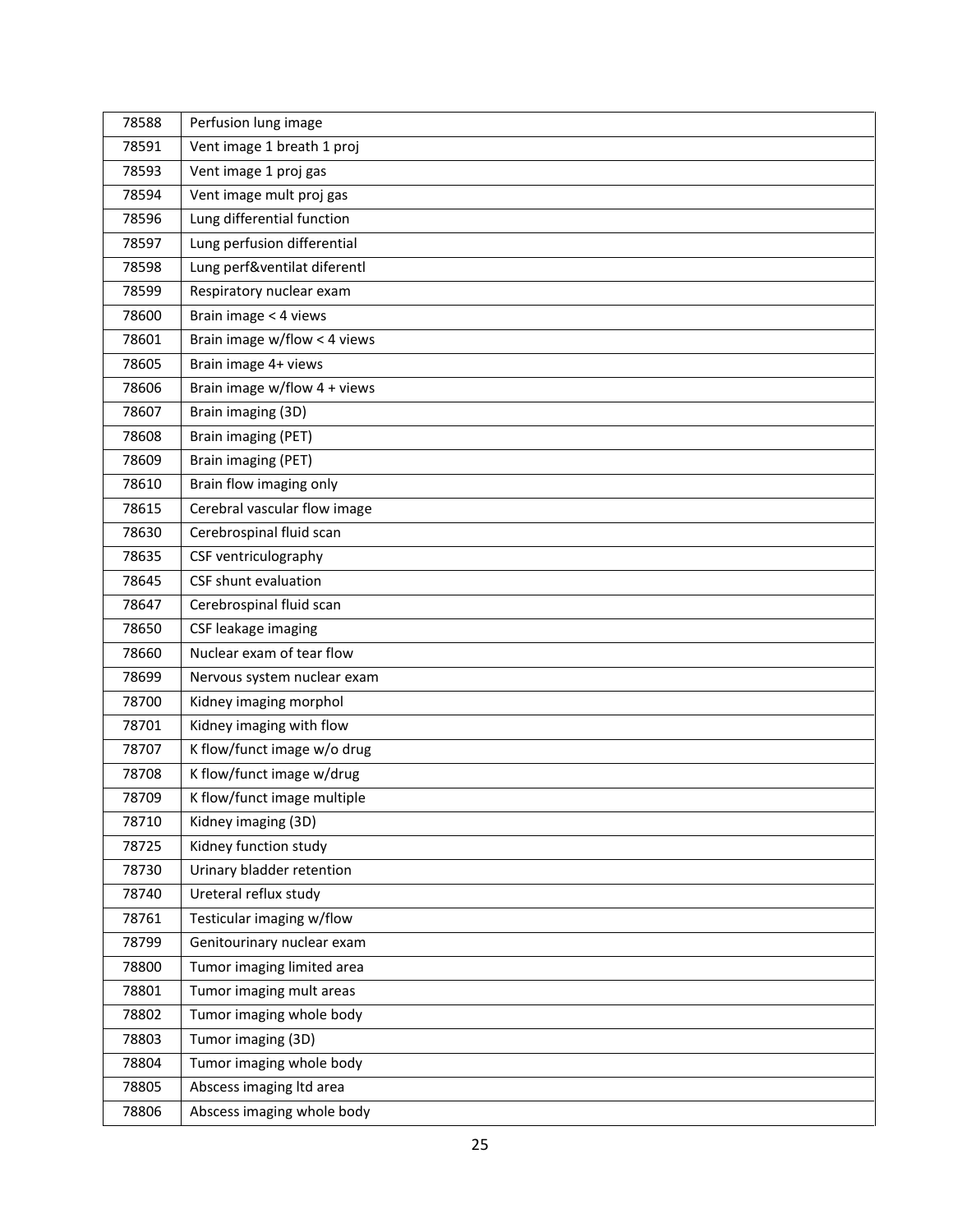| 78807 | Nuclear localization/abscess |
|-------|------------------------------|
| 78808 | Iv inj ra drug dx study      |
| 78811 | Pet image Itd area           |
| 78812 | Pet image skull-thigh        |
| 78813 | Pet image full body          |
| 78814 | Pet image w/ct Imtd          |
| 78815 | Pet image w/ct skull-thigh   |
| 78816 | Pet image w/ct full body     |
| 78890 | Nuclear medicine data proc   |
| 78891 | Nuclear med data proc        |
| 78999 | Nuclear diagnostic exam      |
| 79005 | Nuclear rx oral admin        |
| 79101 | Nuclear rx iv admin          |
| 79200 | Nuclear rx intracay admin    |
| 79300 | Nuclr rx interstit colloid   |
| 79403 | Hematopoietic nuclear tx     |
| 79440 | Nuclear rx intra-articular   |
| 79445 | Nuclear rx intra-arterial    |
| 79999 | Nuclear medicine therapy     |
| 7010F | Pt info into recall system   |
| 7020F | Mammo assess cat in dbase    |
| 7025F | Pt infosys alarm 4 nxt mammo |
| C8900 | MRA w/cont, abd              |
| C8901 | MRA w/o cont, abd            |
| C8902 | MRA w/o fol w/cont, abd      |
| C8903 | MRI w/cont, breast, uni      |
| C8904 | MRI w/o cont, breast, uni    |
| C8905 | MRI w/o fol w/cont, brst, un |
| C8906 | MRI w/cont, breast, bi       |
| C8907 | MRI w/o cont, breast, bi     |
| C8908 | MRI w/o fol w/cont, breast,  |
| C8909 | MRA w/cont, chest            |
| C8910 | MRA w/o cont, chest          |
| C8911 | MRA w/o fol w/cont, chest    |
| C8912 | MRA w/cont, lwr ext          |
| C8913 | MRA w/o cont, lwr ext        |
| C8914 | MRA w/o fol w/cont, lwr ext  |
| C8918 | MRA w/cont, pelvis           |
| C8919 | MRA w/o cont, pelvis         |
| C8920 | MRA w/o fol w/cont, pelvis   |
| C8931 | MRA, w/dye, spinal canal     |
| C8932 | MRA, w/o dye, spinal canal   |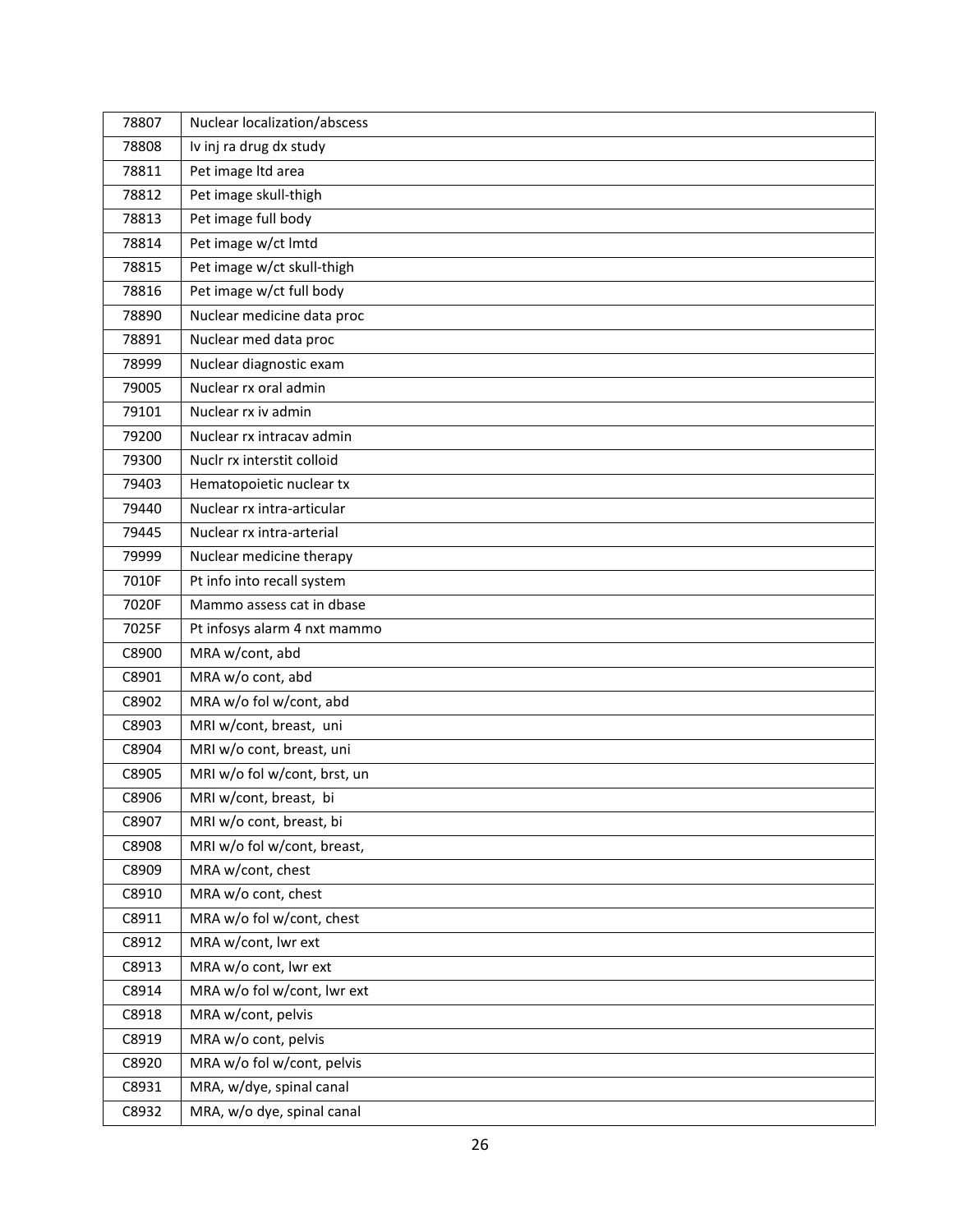| C8933 | MRA, w/o&w/dye, spinal canal |
|-------|------------------------------|
| C8934 | MRA, w/dye, upper extremity  |
| C8935 | MRA, w/o dye, upper extr     |
| C8936 | MRA, w/o&w/dye, upper extr   |
| G0202 | Screeningmammographydigital  |
| G0204 | Diagnosticmammographydigital |
| G0206 | Diagnosticmammographydigital |
| G0219 | PET img wholbod melano nonco |
| G0235 | PET not otherwise specified  |
| 75998 | Fluoroguide for vein device  |
| 76003 | Needle localization by x-ray |
| 76005 | Fluoroguide for spine inject |
| 76006 | X-ray stress view            |
| 76012 | Percut vertebroplasty fluor  |
| 76013 | Percut vertebroplasty, ct    |
| 76020 | X-rays for bone age          |
| 76040 | X-rays, bone evaluation      |
| 76061 | X-rays, bone survey          |
| 76062 | X-rays, bone survey          |
| 76065 | X-rays, bone evaluation      |
| 76066 | Joint survey, single view    |
| 76070 | Ct bone density, axial       |
| 76071 | Ct bone density, peripheral  |
| 76075 | Dxa bone density, axial      |
| 76076 | Dxa bone density/peripheral  |
| 76077 | Dxa bone density/v-fracture  |
| 76078 | Radiographic absorptiometry  |
| 76082 | Computer mammogram add-on    |
| 76083 | Computer mammogram add-on    |
| 76086 | X-ray of mammary duct        |
| 76088 | X-ray of mammary ducts       |
| 76090 | Mammogram, one breast        |
| 76091 | Mammogram, both breasts      |
| 76092 | Mammogram, screening         |
| 76093 | Magnetic image, breast       |
| 76094 | Magnetic image, both breasts |
| 76095 | Stereotactic breast biopsy   |
| 76096 | X-ray of needle wire, breast |
| 76355 | Ct scan for localization     |
| 76360 | Ct scan for needle biopsy    |
| 76362 | Ct guide for tissue ablation |
| 76370 | Ct scan for therapy guide    |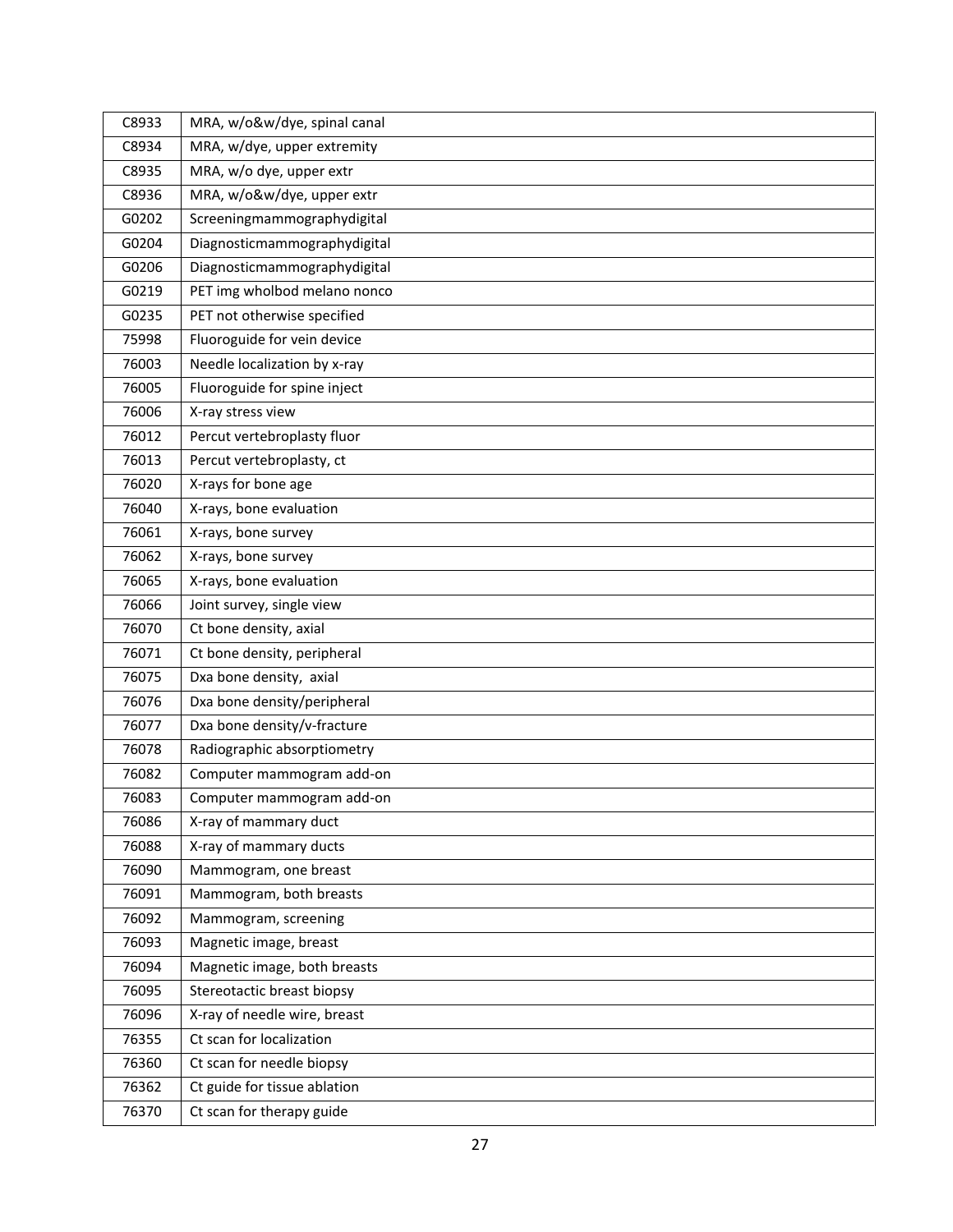| 76393 | Mr guidance for needle place                                                                               |
|-------|------------------------------------------------------------------------------------------------------------|
| 76394 | Mri for tissue ablation                                                                                    |
| 76400 | Magnetic image, bone marrow                                                                                |
| 76778 | Us exam kidney transplant                                                                                  |
| 76986 | Ultrasound guide intraoper                                                                                 |
| 78704 | Imaging renogram                                                                                           |
| 78715 | Renal vascular flow exam                                                                                   |
| 78760 | <b>Testicular imaging</b>                                                                                  |
| G0297 | Insert single chamber/cd [RG note: Description not accurate, look like code is now used for lung cancer CT |
|       | scan]                                                                                                      |
| 76375 | 3d/holograph reconstr add-on                                                                               |
| 78160 | Plasma iron turnover                                                                                       |
| 78162 | Radioiron absorption exam                                                                                  |
| 78170 | Red cell iron utilization                                                                                  |
| 78172 | Total body iron estimation                                                                                 |
| 78455 | Venous thrombosis study                                                                                    |
| 78810 | Tumor imaging (PET)                                                                                        |
| 78990 | Provide diag radionuclide(s)                                                                               |
| 79000 | Init hyperthyroid therapy                                                                                  |
| 79001 | Repeat hyperthyroid therapy                                                                                |
| 79020 | Thyroid ablation                                                                                           |
| 79030 | Thyroid ablation, carcinoma                                                                                |
| 79035 | Thyroid metastatic therapy                                                                                 |
| 79100 | Hematopoetic nuclear therapy                                                                               |
| 79400 | Nonhemato nuclear therapy                                                                                  |
| 79420 | Intravascular nuclear ther                                                                                 |
| 79900 | Provide ther radiopharm(s)                                                                                 |
| 76641 |                                                                                                            |
| 76642 |                                                                                                            |
| 77061 |                                                                                                            |
| 77062 |                                                                                                            |
| 77063 |                                                                                                            |
| 77085 |                                                                                                            |
| 77086 |                                                                                                            |
| 77293 |                                                                                                            |
| 77306 |                                                                                                            |
| 77307 |                                                                                                            |
| 77316 |                                                                                                            |
| 77317 |                                                                                                            |
| 77318 |                                                                                                            |
| 77385 |                                                                                                            |
| 77386 |                                                                                                            |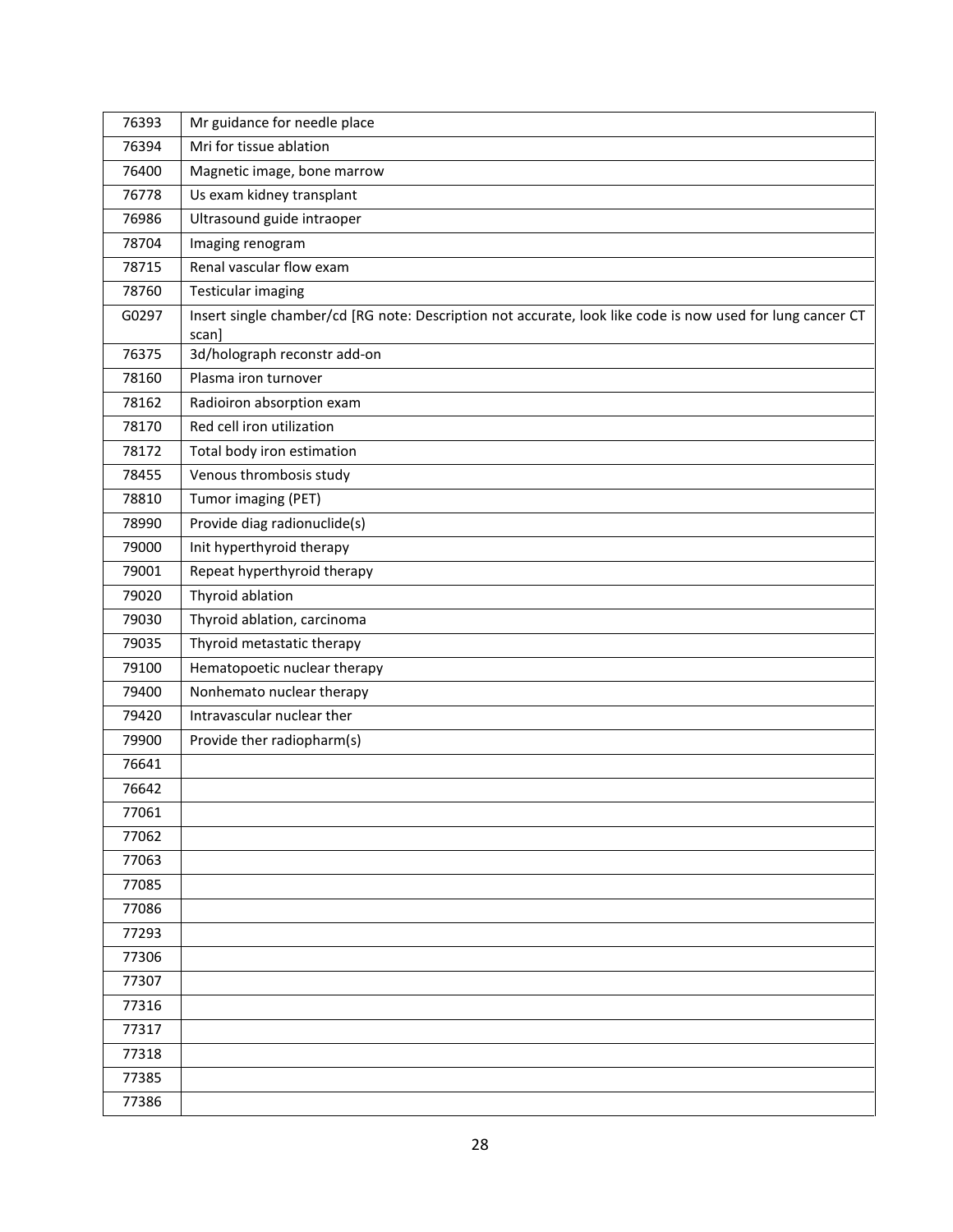| 77387 |                              |
|-------|------------------------------|
| 72081 | X-ray exam entire spi 1 vw   |
| 77770 | Hdr rdncl ntrstl/icav brchtx |
| 73551 | X-ray exam of femur 1        |
| 73521 | X-ray exam hips bi 2 views   |
| 77771 | Hdr rdncl ntrstl/icav brchtx |
| 73501 | X-ray exam hip uni 1 view    |
| 78265 | Gastric emptying imag study  |
| 74712 | Mri fetal sngl/1st gestation |
| 72082 | X-ray exam entire spi 2/3 vw |
| 72084 | X-ray exam entire spi 6/> vw |
| 73503 | X-ray exam hip uni 4/> views |
| 73522 | X-ray exam hips bi 3-4 views |
| 73552 | X-ray exam of femur 2/>      |
| 72083 | X-ray exam entire spi 4/5 vw |
| 73523 | X-ray exam hips bi 5/> views |
| 73502 | X-ray exam hip uni 2-3 views |
| 74713 | MRI fetal ea addl gestation  |
| 77767 | Hdr rdncl skn surf brachytx  |
| 77768 | Hdr rdncl skn surf brachytx  |
| 77772 | Hdr rdncl ntrstl/icav brchtx |
| 78266 | Gastric emptying imag study  |
| 71045 | X-ray exam chest 1 view      |
| 71046 | X-ray exam chest 2 views     |
| 71047 | X-ray exam chest 3 views     |
| 71048 | X-ray exam chest 4+ views    |
| 74018 | X-ray exam abdomen 1 view    |
| 74019 | X-ray exam abdomen 2 views   |
| 74021 | X-ray exam abdomen 3+ views  |
| 76706 | Us abdl aorta screen aaa     |
| 77065 | Dx mammo incl cad uni        |
| 77066 | Dx mammo incl cad bi         |
| 77067 | Scr mammo bi incl cad        |

| Anesthesia      |                                   |
|-----------------|-----------------------------------|
| <b>CPT Code</b> | <b>Short Description</b>          |
| 00100           | Anesth, procedures on spit glands |
| 00102           | Anesth, repair of cleft lip       |
| 00103           | Anesth, plastic surgery on eyelid |
| 00104           | Anesth, electroshock              |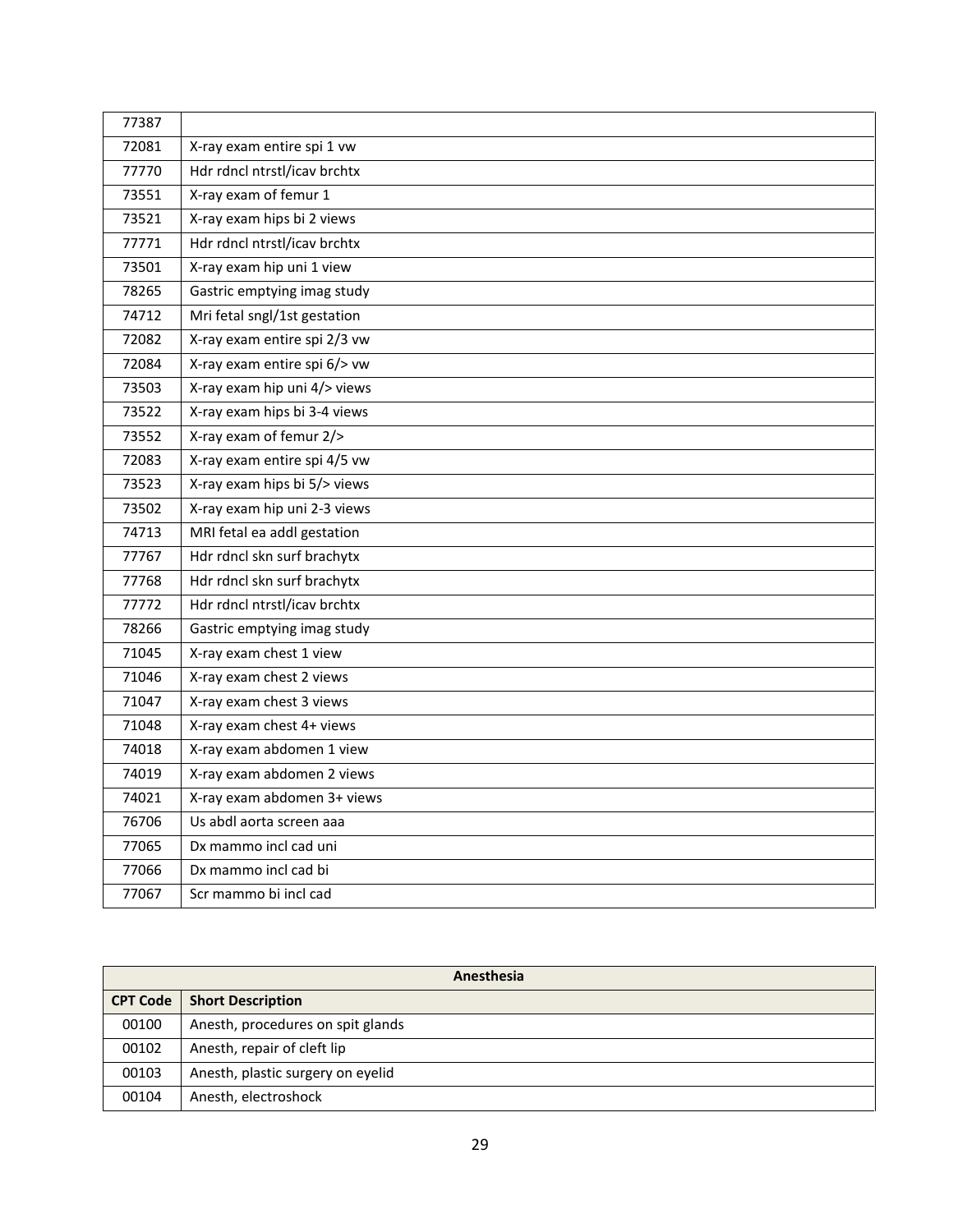| 00120 | Anesth, ear surgery            |
|-------|--------------------------------|
| 00124 | Anesth, ear exam               |
| 00126 | Anesth, tympanotomy            |
| 00140 | Anesth, procedures on eye      |
| 00142 | Anesth, lens surgery           |
| 00144 | Anesth, corneal transplant     |
| 00145 | Anesth, vitreoretinal surg     |
| 00147 | Anesth, iridectomy             |
| 00148 | Anesth, eye exam               |
| 00160 | Anesth, nose/sinus surgery     |
| 00162 | Anesth, nose/sinus surgery     |
| 00164 | Anesth, biopsy of nose         |
| 00170 | Anesth, procedure on mouth     |
| 00172 | Anesth, cleft palate repair    |
| 00174 | Anesth, pharyngeal surgery     |
| 00176 | Anesth, pharyngeal surgery     |
| 00190 | Anesth, face/skull bone surg   |
| 00192 | Anesth, facial bone surgery    |
| 00210 | Anesth, open head surgery      |
| 00211 | Anesth, intracranial procedure |
| 00212 | Anesth, skull drainage         |
| 00214 | Anesth, skull drainage         |
| 00215 | Anesth, skull repair/fract     |
| 00216 | Anesth, head vessel surgery    |
| 00218 | Anesth, special head surgery   |
| 00220 | Anesth, intrcrn nerve          |
| 00222 | Anesth, head nerve surgery     |
| 00300 | Anesth, head/neck/ptrunk       |
| 00320 | Anesth, neck organ, 1 & over   |
| 00322 | Anesth, biopsy of thyroid      |
| 00326 | Anesth, larynx/trach, < 1 yr   |
| 00350 | Anesth, neck vessel surgery    |
| 00352 | Anesth, neck vessel surgery    |
| 00400 | Anesth, skin, ext/per/atrunk   |
| 00402 | Anesth, surgery of breast      |
| 00404 | Anesth, surgery of breast      |
| 00406 | Anesth, surgery of breast      |
| 00410 | Anesth, correct heart rhythm   |
| 00450 | Anesth, surgery of shoulder    |
| 00452 | Anesth, surgery of shoulder    |
| 00454 | Anesth, collar bone biopsy     |
| 00470 | Anesth, removal of rib         |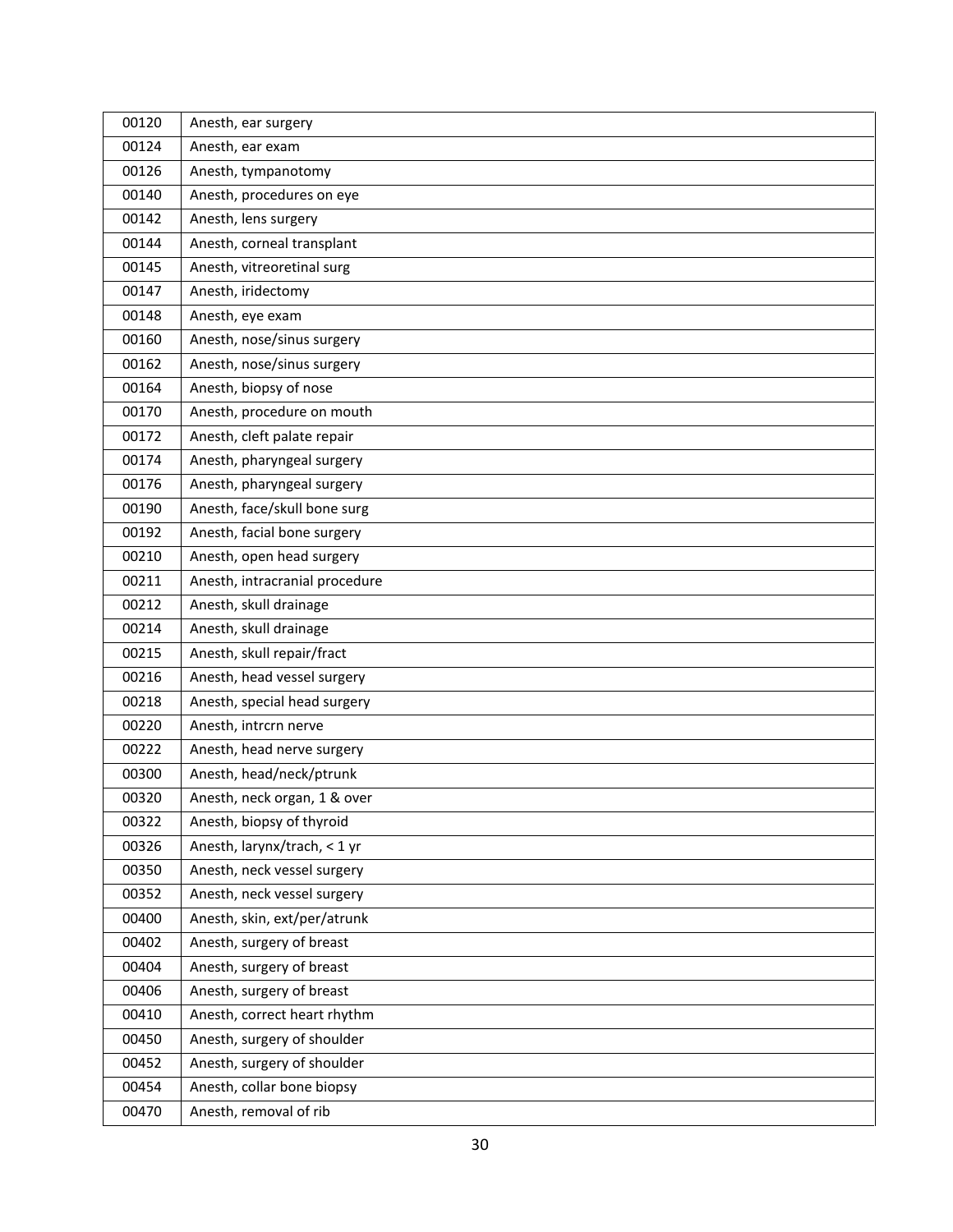| 00472 | Anesth, chest wall repair     |
|-------|-------------------------------|
| 00474 | Anesth, surgery of rib(s)     |
| 00500 | Anesth, esophageal surgery    |
| 00520 | Anesth, chest procedure       |
| 00522 | Anesth, chest lining biopsy   |
| 00524 | Anesth, chest drainage        |
| 00528 | Anesth, chest partition view  |
| 00529 | Anesth, chest partition view  |
| 00530 | Anesth, pacemaker insertion   |
| 00532 | Anesth, vascular access       |
| 00534 | Anesth, cardioverter/defib    |
| 00537 | Anesth, cardiac electrophys   |
| 00539 | Anesth, trach-bronch reconst  |
| 00540 | Anesth, chest surgery         |
| 00541 | Anesth, one lung ventilation  |
| 00542 | Anesth, release of lung       |
| 00546 | Anesth, lung, chest wall surg |
| 00548 | Anesth, trachea, bronchi surg |
| 00550 | Anesth, sternal debridement   |
| 00560 | Anesth, heart surg w/o pump   |
| 00561 | Anesth, heart surg < age 1    |
| 00562 | Anesth, heart surg w/pump     |
| 00563 | Anesth, heart surg w/arrest   |
| 00566 | Anesth, cabg w/o pump         |
| 00567 | Anesth, cabg w/ pump          |
| 00580 | Anesth, heart/lung transplnt  |
| 00600 | Anesth, spine, cord surgery   |
| 00604 | Anesth, sitting procedure     |
| 00620 | Anesth, spine, cord surgery   |
| 00622 | Anesth, removal of nerves     |
| 00625 | Anes spine tranthor w/o vent  |
| 00626 | Anes, spine transthor w/vent  |
| 00630 | Anesth, spine, cord surgery   |
| 00632 | Anesth, removal of nerves     |
| 00634 | Anesth for chemonucleolysis   |
| 00635 | Anesth, lumbar puncture       |
| 00640 | Anesth, spine manipulation    |
| 00670 | Anesth, spine, cord surgery   |
| 00700 | Anesth, abdominal wall surg   |
| 01260 | Anesth, upper leg veins surg  |
| 01270 | Anesth, thigh arteries surg   |
| 01272 | Anesth, femoral artery surg   |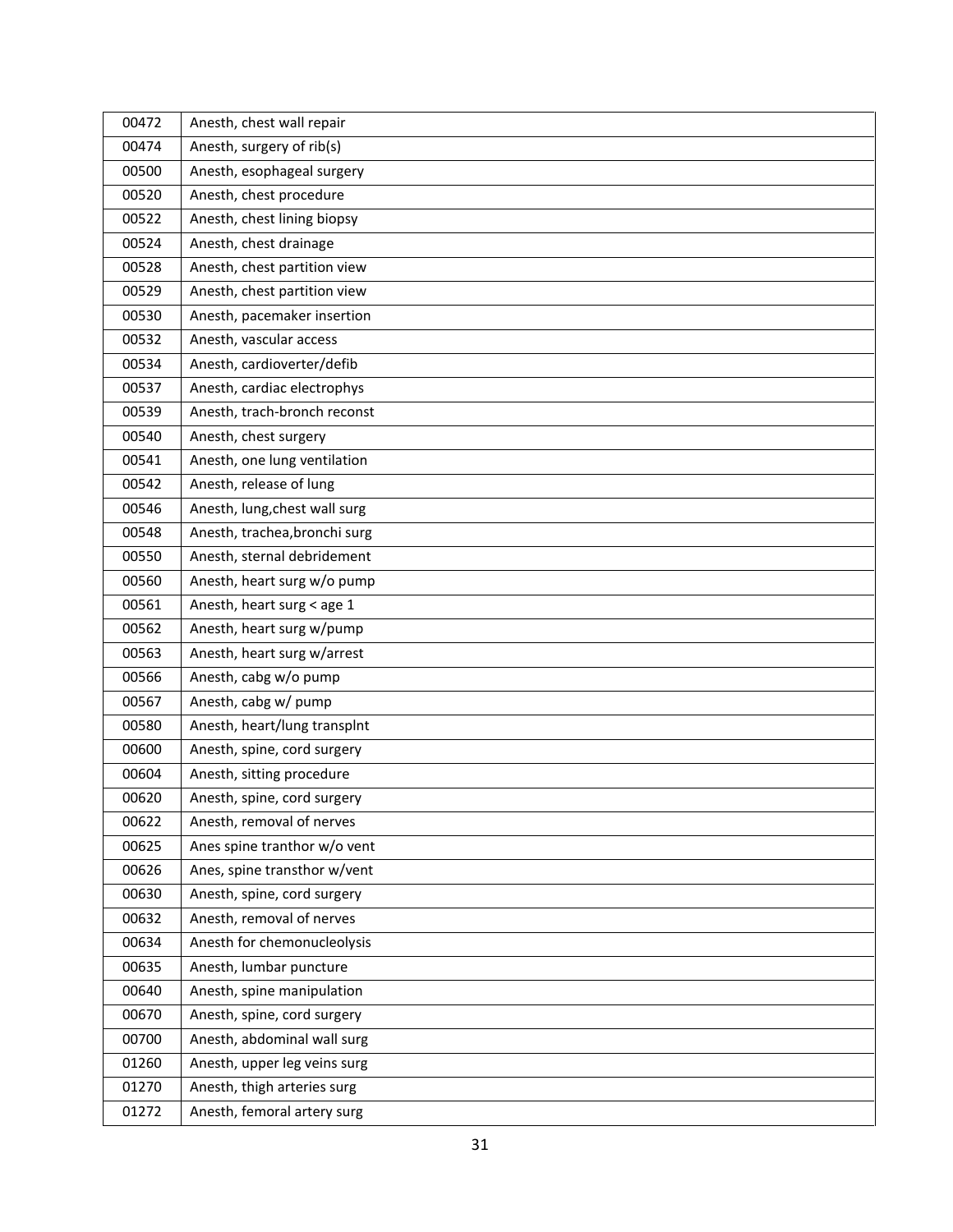| 01274 | Anesth, femoral embolectomy  |
|-------|------------------------------|
| 01320 | Anesth, knee area surgery    |
| 01340 | Anesth, knee area procedure  |
| 01360 | Anesth, knee area surgery    |
| 01380 | Anesth, knee joint procedure |
| 01382 | Anesth, dx knee arthroscopy  |
| 01390 | Anesth, knee area procedure  |
| 01392 | Anesth, knee area surgery    |
| 01400 | Anesth, knee joint surgery   |
| 01402 | Anesth, knee arthroplasty    |
| 01404 | Anesth, amputation at knee   |
| 01420 | Anesth, knee joint casting   |
| 01430 | Anesth, knee veins surgery   |
| 01432 | Anesth, knee vessel surg     |
| 01440 | Anesth, knee arteries surg   |
| 01442 | Anesth, knee artery surg     |
| 01444 | Anesth, knee artery repair   |
| 01462 | Anesth, lower leg procedure  |
| 01464 | Anesth, ankle/ft arthroscopy |
| 01470 | Anesth, lower leg surgery    |
| 01472 | Anesth, achilles tendon surg |
| 01474 | Anesth, lower leg surgery    |
| 01480 | Anesth, lower leg bone surg  |
| 01482 | Anesth, radical leg surgery  |
| 01484 | Anesth, lower leg revision   |
| 01486 | Anesth, ankle replacement    |
| 01490 | Anesth, lower leg casting    |
| 01500 | Anesth, leg arteries surg    |
| 01502 | Anesth, Iwr leg embolectomy  |
| 01520 | Anesth, lower leg vein surg  |
| 01522 | Anesth, lower leg vein surg  |
| 01610 | Anesth, surgery of shoulder  |
| 01620 | Anesth, shoulder procedure   |
| 01622 | Anes dx shoulder arthroscopy |
| 01630 | Anesth, surgery of shoulder  |
| 01632 | Anesth, surgery of shoulder  |
| 01634 | Anesth, shoulder joint amput |
| 01636 | Anesth, forequarter amput    |
| 01638 | Anesth, shoulder replacement |
| 01650 | Anesth, shoulder artery surg |
| 01652 | Anesth, shoulder vessel surg |
| 01654 | Anesth, shoulder vessel surg |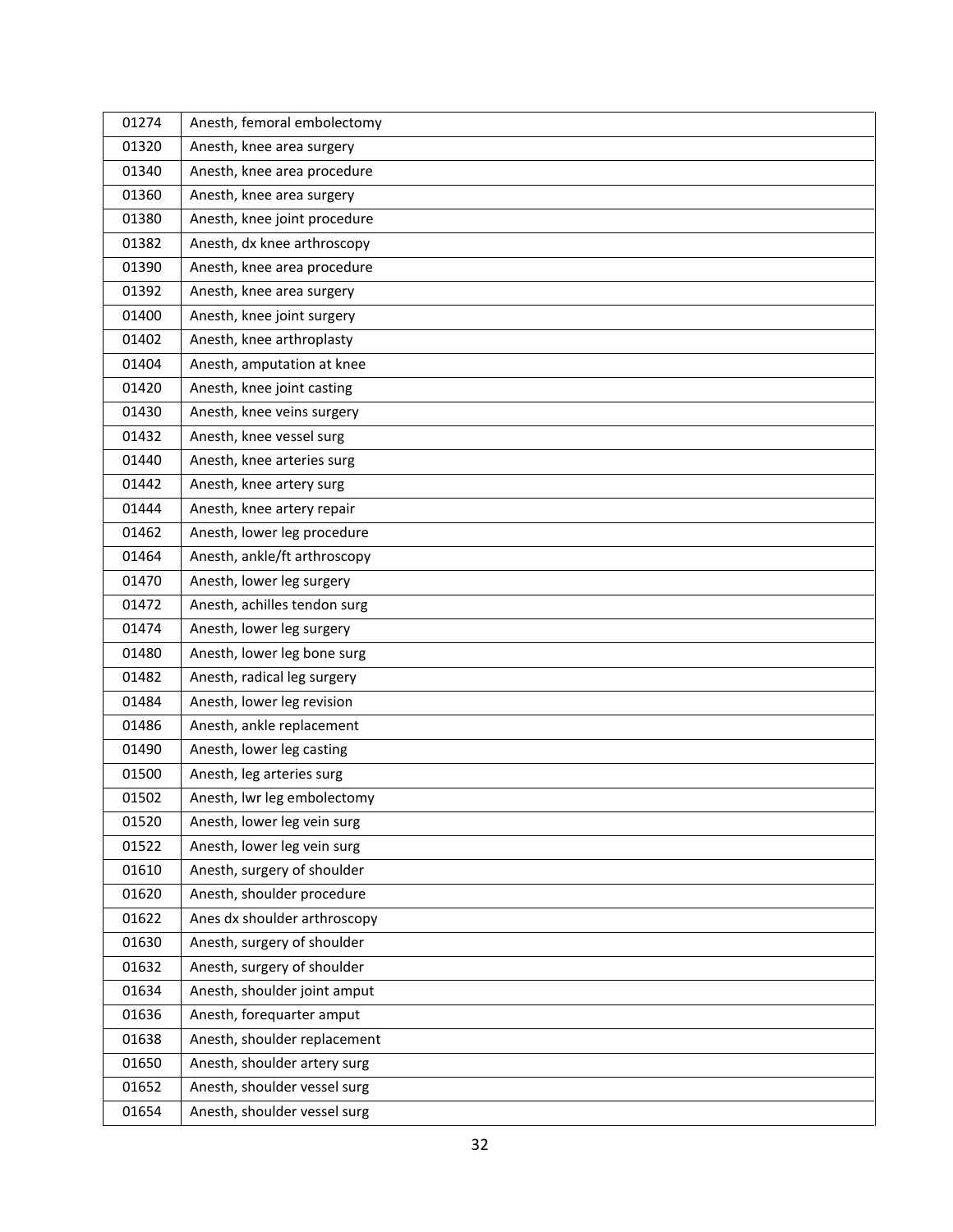| 01656 | Anesth, arm-leg vessel surg  |
|-------|------------------------------|
| 01670 | Anesth, shoulder vein surg   |
| 01680 | Anesth, shoulder casting     |
| 01682 | Anesth, airplane cast        |
| 01710 | Anesth, elbow area surgery   |
| 01712 | Anesth, uppr arm tendon surg |
| 01714 | Anesth, uppr arm tendon surg |
| 01716 | Anesth, biceps tendon repair |
| 01730 | Anesth, uppr arm procedure   |
| 01732 | Anesth, dx elbow arthroscopy |
| 01740 | Anesth, upper arm surgery    |
| 01742 | Anesth, humerus surgery      |
| 01744 | Anesth, humerus repair       |
| 01756 | Anesth, radical humerus surg |
| 01758 | Anesth, humeral lesion surg  |
| 01760 | Anesth, elbow replacement    |
| 01770 | Anesth, uppr arm artery surg |
| 01772 | Anesth, uppr arm embolectomy |
| 01780 | Anesth, upper arm vein surg  |
| 01782 | Anesth, uppr arm vein repair |
| 01810 | Anesth, lower arm surgery    |
| 01820 | Anesth, lower arm procedure  |
| 01829 | Anesth, dx wrist arthroscopy |
| 01830 | Anesth, lower arm surgery    |
| 01832 | Anesth, wrist replacement    |
| 01840 | Anesth, Iwr arm artery surg  |
| 01842 | Anesth, Iwr arm embolectomy  |
| 01844 | Anesth, vascular shunt surg  |
| 01850 | Anesth, lower arm vein surg  |
| 01852 | Anesth, Iwr arm vein repair  |
| 01860 | Anesth, lower arm casting    |
| 01905 | Anes, spine inject, x-ray/re |
| 01916 | Anesth, dx arteriography     |
| 01920 | Anesth, catheterize heart    |
| 01922 | Anesth, cat or MRI scan      |
| 01924 | Anes, ther interven rad, art |
| 01925 | Anes, ther interven rad, car |
| 01926 | Anes, tx interv rad hrt/cran |
| 01930 | Anes, ther interven rad, vei |
| 01931 | Anes, ther interven rad, tip |
| 01932 | Anes, tx interv rad, th vein |
| 01933 | Anes, tx interv rad, cran v  |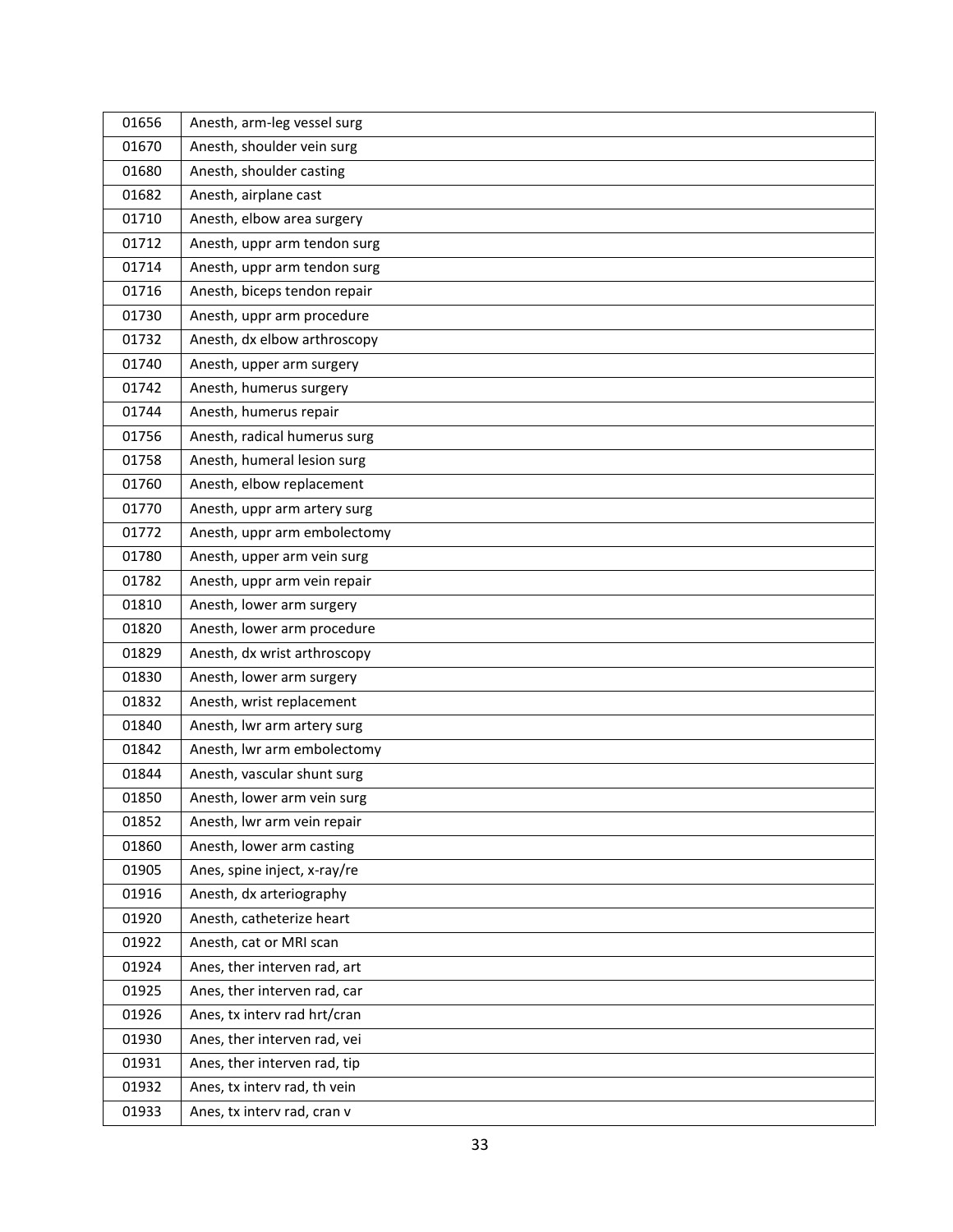| 01935 | Anesth, percutaneous image guided proced |
|-------|------------------------------------------|
| 01936 | Anesth, percutaneous image guided proced |
| 01951 | Anesth, burn, less 4 percent             |
| 01952 | Anesth, burn, 4-9 percent                |
| 01953 | Anesth, burn, each 9 percent             |
| 01958 | Anesth, antepartum manipul               |
| 01960 | Anesth, vaginal delivery                 |
| 01961 | Anesth, cs delivery                      |
| 01962 | Anesth, emer hysterectomy                |
| 01963 | Anesth, cs hysterectomy                  |
| 01965 | Anesth, inc/missed ab proc               |
| 01966 | Anesth, induced ab procedure             |
| 01967 | Anesth/analg, vag delivery               |
| 01968 | Anes/analg cs deliver add-on             |
| 01969 | Anesth/analg cs hyst add-on              |
| 01990 | Support for organ donor                  |
| 01991 | Anesth, nerve block/inj                  |
| 01992 | Anesth, n block/inj, prone               |
| 01995 | Regional anesthesia limb                 |
| 01996 | Hosp manage cont drug admin              |
| 01999 | Unlisted anesth procedure                |
| 00702 | Anesth, for liver biopsy                 |
| 00730 | Anesth, abdominal wall surg              |
| 00740 | Anesth, upper gi visualize               |
| 00750 | Anesth, repair of hernia                 |
| 00752 | Anesth, repair of hernia                 |
| 00754 | Anesth, repair of hernia                 |
| 00756 | Anesth, repair of hernia                 |
| 00770 | Anesth, blood vessel repair              |
| 00790 | Anesth, surg upper abdomen               |
| 00792 | Anesth, hemorr/excise liver              |
| 00794 | Anesth, pancreas removal                 |
| 00796 | Anesth, for liver transplant             |
| 00797 | Anesth, surgery for obesity              |
| 00800 | Anesth, abdominal wall surg              |
| 00802 | Anesth, fat layer removal                |
| 00810 | Anesth, low intestine scope              |
| 00820 | Anesth, abdominal wall surg              |
| 00830 | Anesth, repair of hernia                 |
| 00832 | Anesth, repair of hernia                 |
| 00834 | Anesth, hernia repair< 1 yr              |
| 00836 | Anesth hernia repair preemie             |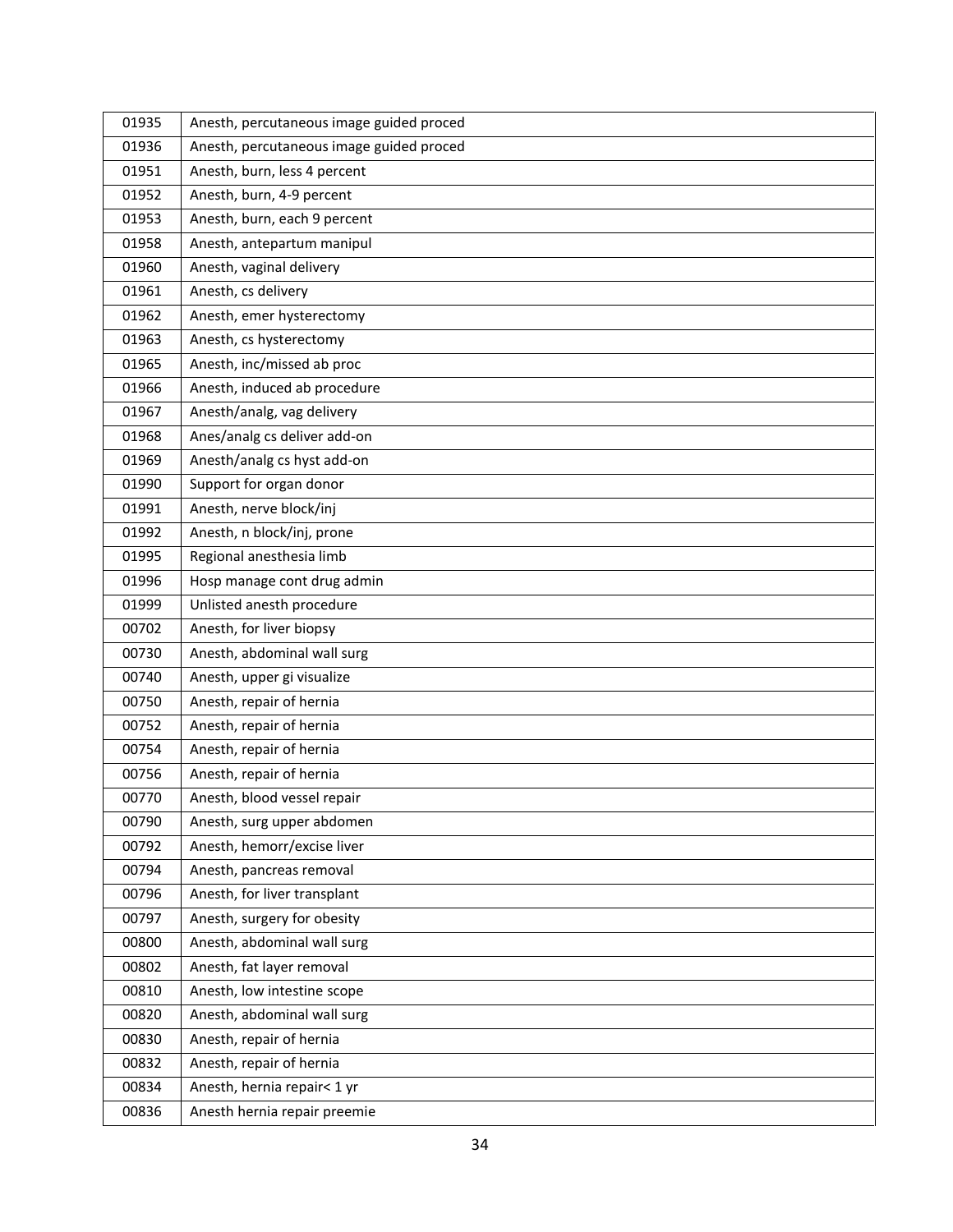| 00840 | Anesth, surg lower abdomen   |
|-------|------------------------------|
| 00842 | Anesth, amniocentesis        |
| 00844 | Anesth, pelvis surgery       |
| 00846 | Anesth, hysterectomy         |
| 00848 | Anesth, pelvic organ surg    |
| 00851 | Anesth, tubal ligation       |
| 00860 | Anesth, surgery of abdomen   |
| 00862 | Anesth, kidney/ureter surg   |
| 00864 | Anesth, removal of bladder   |
| 00865 | Anesth, removal of prostate  |
| 00866 | Anesth, removal of adrenal   |
| 00868 | Anesth, kidney transplant    |
| 00870 | Anesth, bladder stone surg   |
| 00872 | Anesth kidney stone destruct |
| 00873 | Anesth kidney stone destruct |
| 00880 | Anesth, abdomen vessel surg  |
| 00882 | Anesth, major vein ligation  |
| 00902 | Anesth, anorectal surgery    |
| 00904 | Anesth, perineal surgery     |
| 00906 | Anesth, removal of vulva     |
| 00908 | Anesth, removal of prostate  |
| 00910 | Anesth, bladder surgery      |
| 00912 | Anesth, bladder tumor surg   |
| 00914 | Anesth, removal of prostate  |
| 00916 | Anesth, bleeding control     |
| 00918 | Anesth, stone removal        |
| 00920 | Anesth, genitalia surgery    |
| 00921 | Anesth, vasectomy            |
| 00922 | Anesth, sperm duct surgery   |
| 00924 | Anesth, testis exploration   |
| 00926 | Anesth, removal of testis    |
| 00928 | Anesth, removal of testis    |
| 00930 | Anesth, testis suspension    |
| 00932 | Anesth, amputation of penis  |
| 00934 | Anesth, penis, nodes removal |
| 00936 | Anesth, penis, nodes removal |
| 00938 | Anesth, insert penis device  |
| 00940 | Anesth, vaginal procedures   |
| 00942 | Anesth, surg on vag/urethral |
| 00944 | Anesth, vaginal hysterectomy |
| 00948 | Anesth, repair of cervix     |
| 00950 | Anesth, vaginal endoscopy    |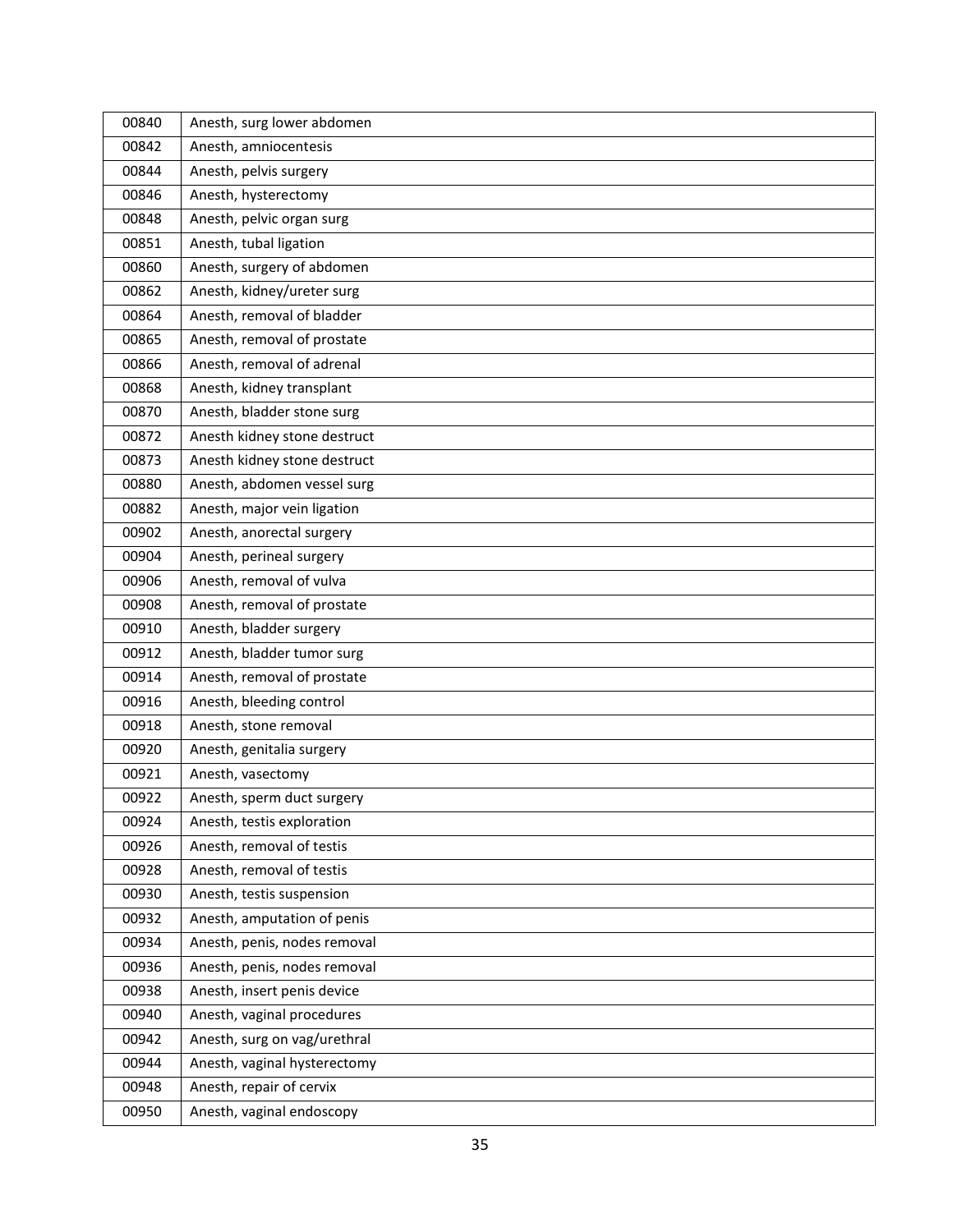| 00952 | Anesth, hysteroscope/graph   |
|-------|------------------------------|
| 01112 | Anesth, bone aspirate/bx     |
| 01120 | Anesth, pelvis surgery       |
| 01130 | Anesth, body cast procedure  |
| 01140 | Anesth, amputation at pelvis |
| 01150 | Anesth, pelvic tumor surgery |
| 01160 | Anesth, pelvis procedure     |
| 01170 | Anesth, pelvis surgery       |
| 01173 | Anesth, fx repair, pelvis    |
| 01180 | Anesth, pelvis nerve removal |
| 01190 | Anesth, pelvis nerve removal |
| 01200 | Anesth, hip joint procedure  |
| 01202 | Anesth, arthroscopy of hip   |
| 01210 | Anesth, hip joint surgery    |
| 01212 | Anesth, hip disarticulation  |
| 01214 | Anesth, hip arthroplasty     |
| 01215 | Anesth, revise hip repair    |
| 01220 | Anesth, procedure on femur   |
| 01230 | Anesth, surgery of femur     |
| 01232 | Anesth, amputation of femur  |
| 01234 | Anesth, radical femur surg   |
| 01250 | Anesth, upper leg surgery    |
| 99100 | Special anesthesia service   |
| 99116 | Anesthesia with hypothermia  |
| 99135 | Special anesthesia procedure |
| 99140 | Emergency anesthesia         |
| 0102T | Extracorp shockwv tx anesth  |
| 4255F | Anesth 60 min/> as docd      |
| 4256F | Anesthe <60 min as docd      |
| 4560F | Anesth w/o gen/neurax anesth |
| 01964 | Anesth, abortion procedures  |
| G9654 | Mon anesth care              |
| G9955 | Inhint anesth only for induc |
| 99151 | Mod sed same phys/qhp <5 yrs |
| 99152 | Mod sed same phys/qhp 5/>yrs |
| 99153 | Mod sed same phys/qhp ea     |
| 99155 | Mod sed oth phys/qhp <5 yrs  |
| 99156 | Mod sed oth phys/qhp 5/>yrs  |
| 99157 | Mod sed other phys/qhp ea    |

| Pathology                           |
|-------------------------------------|
| <b>CPT Code</b>   Short Description |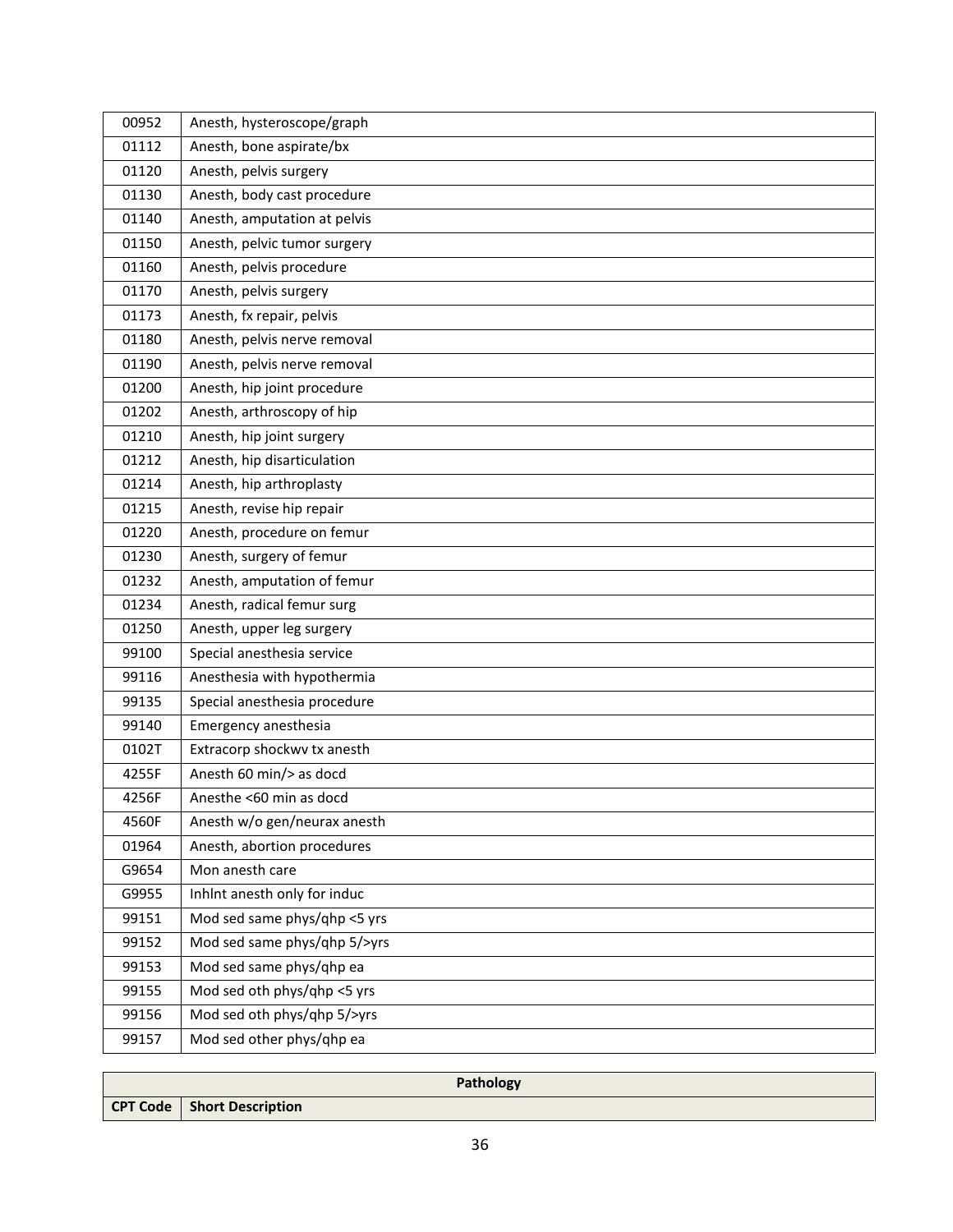| 80500 | Lab pathology consultation   |
|-------|------------------------------|
| 80502 | Lab pathology consultation   |
| 81479 | Unlisted molecular pathology |
| 88104 | Cytopath fl nongyn smears    |
| 88106 | Cytopath fl nongyn filter    |
| 88107 | Cytopath fl nongyn sm/fltr   |
| 88108 | Cytopath concentrate tech    |
| 88125 | Forensic cytopathology       |
| 88130 | Sex chromatin identification |
| 88140 | Sex chromatin identification |
| 88141 | Cytopath c/v interpret       |
| 88142 | Cytopath c/v thin layer      |
| 88143 | Cytopath c/v thin layer redo |
| 88147 | Cytopath c/v automated       |
| 88148 | Cytopath c/v auto rescreen   |
| 88150 | Cytopath c/v manual          |
| 88152 | Cytopath c/v auto redo       |
| 88153 | Cytopath c/v redo            |
| 88154 | Cytopath c/v select          |
| 88155 | Cytopath c/v index add-on    |
| 88160 | Cytopath smear other source  |
| 88161 | Cytopath smear other source  |
| 88162 | Cytopath smear other source  |
| 88164 | Cytopath tbs c/v manual      |
| 88165 | Cytopath tbs c/v redo        |
| 88166 | Cytopath tbs c/v auto redo   |
| 88167 | Cytopath tbs c/v select      |
| 88172 | Cytp dx eval fna 1st ea site |
| 88173 | Cytopath eval fna report     |
| 88174 | Cytopath c/v auto in fluid   |
| 88175 | Cytopath c/v auto fluid redo |
| 88177 | Cytp fna eval ea addl        |
| 88182 | Cell marker study            |
| 88184 | Flowcytometry/tc 1 marker    |
| 88185 | Flowcytometry/tc add-on      |
| 88187 | Flowcytometry/read 2-8       |
| 88188 | Flowcytometry/read 9-15      |
| 88189 | Flowcytometry/read 16 & >    |
| 88199 | Cytopathology procedure      |
| 88300 | Surgical path gross          |
| 88302 | Tissue exam by pathologist   |
| 88304 | Tissue exam by pathologist   |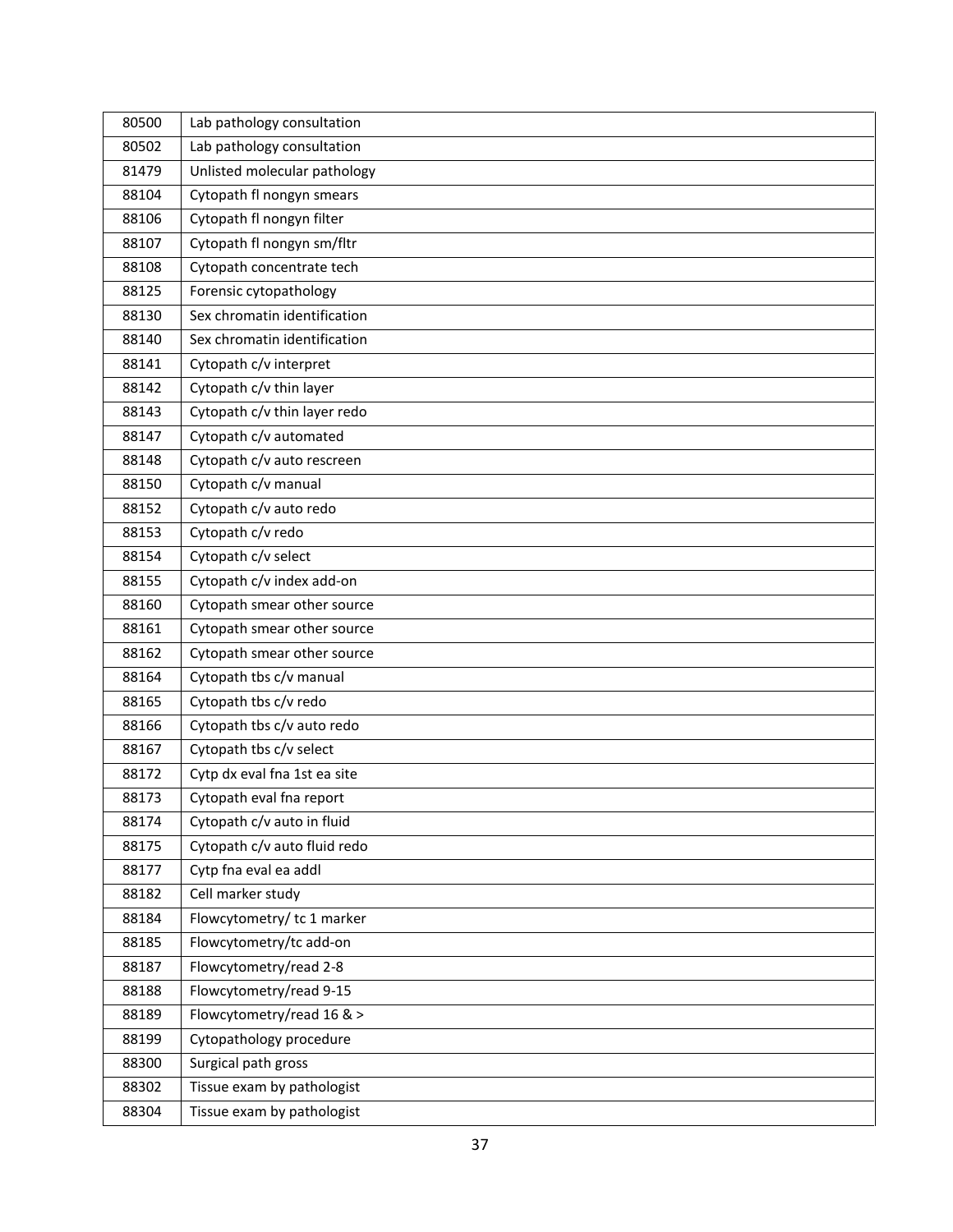| 88305 | Tissue exam by pathologist     |
|-------|--------------------------------|
| 88307 | Tissue exam by pathologist     |
| 88309 | Tissue exam by pathologist     |
| 88311 | Decalcify tissue               |
| 88312 | Special stains group 1         |
| 88313 | Special stains group 2         |
| 88314 | Histochemical stains add-on    |
| 88318 | Chemical histochemistry        |
| 88319 | Enzyme histochemistry          |
| 88321 | Microslide consultation        |
| 88323 | Microslide consultation        |
| 88325 | Comprehensive review of data   |
| 88329 | Path consult introp            |
| 88331 | Path consult intraop 1 bloc    |
| 88332 | Path consult intraop addl      |
| 88333 | Intraop cyto path consult 1    |
| 88334 | Intraop cyto path consult 2    |
| 88342 | Immunohistochemistry           |
| 88346 | Immunofluorescent study        |
| 88347 | Immunofluorescent study        |
| 88348 | Electron microscopy            |
| 88349 | Scanning electron microscopy   |
| 88355 | Analysis skeletal muscle       |
| 88356 | Analysis nerve                 |
| 88358 | Analysis tumor                 |
| 88360 | Tumor immunohistochem/manual   |
| 88361 | Tumor immunohistochem/comput   |
| 88362 | Nerve teasing preparations     |
| 88363 | Xm archive tissue molec anal   |
| 88365 | Insitu hybridization (fish)    |
| 88367 | Insitu hybridization auto      |
| 88368 | Insitu hybridization manual    |
| 88371 | Protein western blot tissue    |
| 88372 | Protein analysis w/probe       |
| 88399 | Surgical pathology procedure   |
| 89240 | Pathology lab procedure        |
| G0141 | Scr c/v cyto, autosys and md   |
| G0143 | Scr c/v cyto, thinlayer, rescr |
| G0144 | Scr c/v cyto, thinlayer, rescr |
| G0145 | Scr c/v cyto, thinlayer, rescr |
| G0147 | Scr c/v cyto, automated sys    |
| G0148 | Scr c/v cyto, autosys, rescr   |